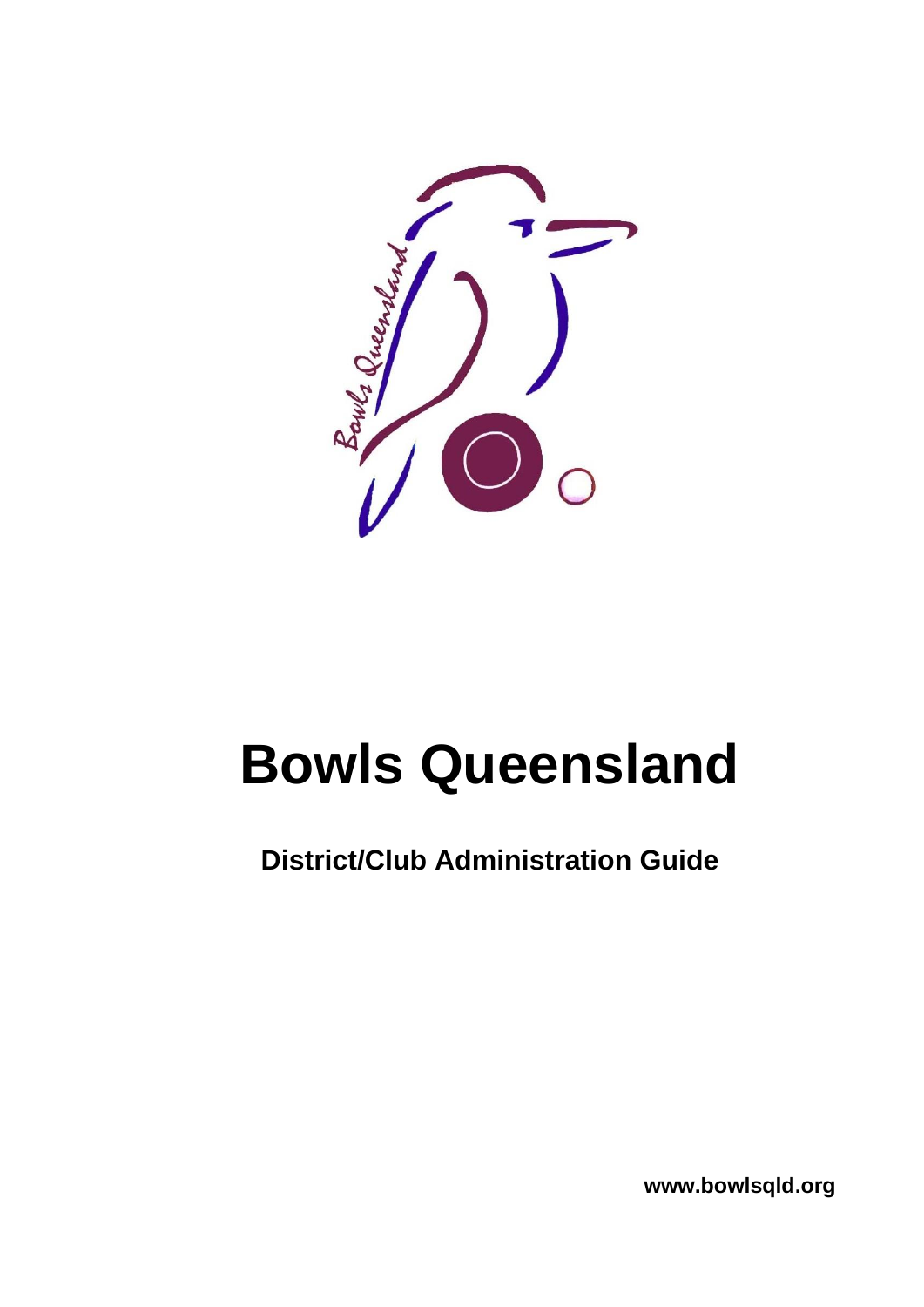# **PREFACE**

This Handbook for Lawn Bowls Administration has been produced to improve the level and quality of administration at Club and District level.

The apparent lack of communication between the various tiers of administration is affecting decision making at all levels, with the result that intentions are not always conveyed to the end user.

In some cases, this situation can and should be rectified at Secretary level. There are too many instances where it has been clearly demonstrated that Secretaries are ineffective because of lack of knowledge or they have not been given the opportunity of training by appropriate officers.

It is hoped that this administration guide will be kept at the Secretary's side for reference and that their record of administrative ability will be elevated to a level where they can be commended as being an effective tool in Bowls Administration in this State.

When a change of Secretary occurs please ensure this manual is passed on for their reference.

Bowls Queensland Ltd PO Box 476 Alderley QLD. 4051

> Ph. 3354 0777 Fax: 3354 0788

Email: [admin@bowlsqld.org](mailto:admin@bowlsqld.org) Web: [www.bowlsqld.org](http://www.bowlsqld.org/)

Contact Hours: 8:00am to 4:00pm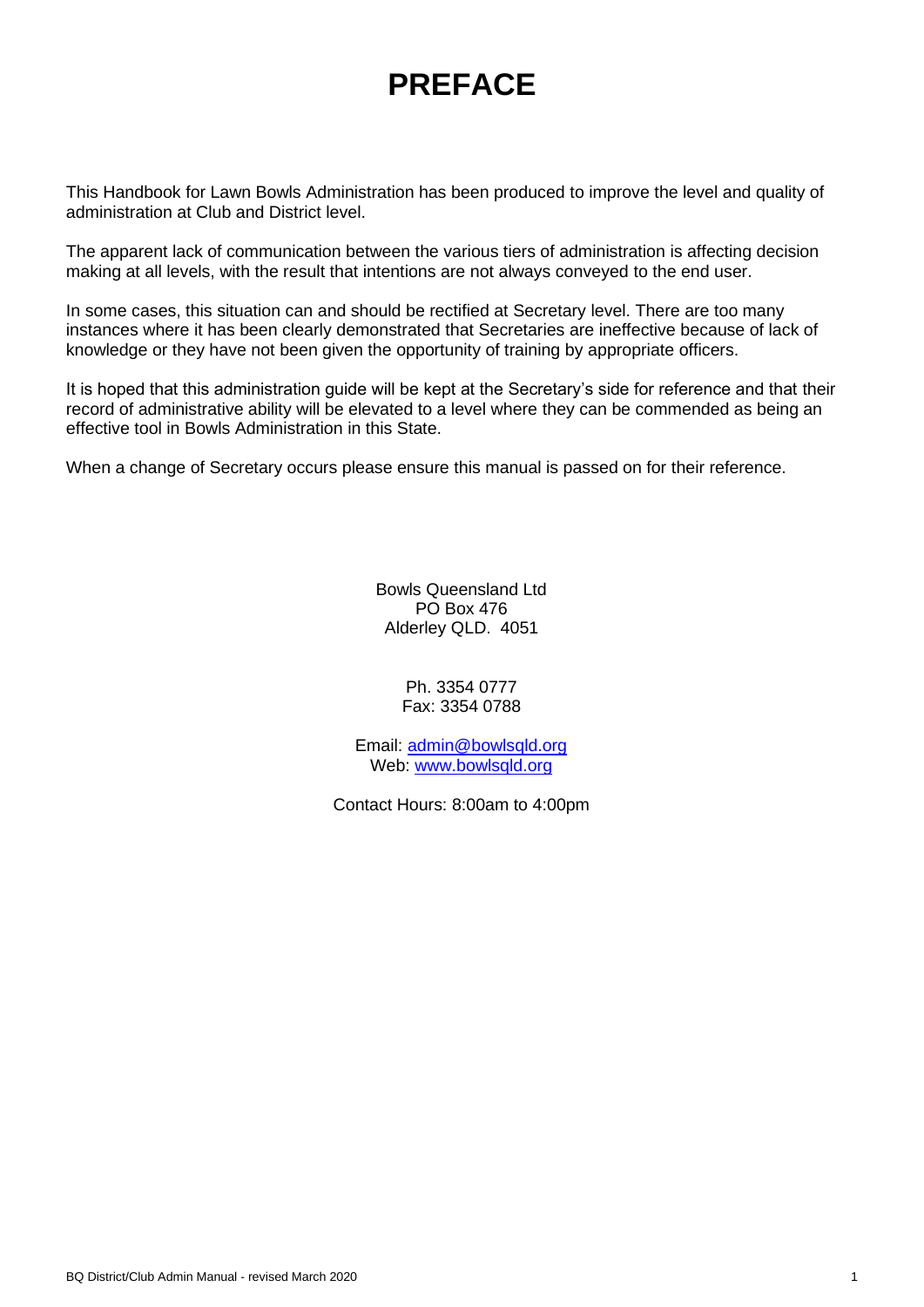# **District/Club Administration Manual**

# **Index**

|                                       | Page           |
|---------------------------------------|----------------|
| <b>Table of Contents</b>              | $\overline{2}$ |
| <b>Bowls Organisation Chart</b>       | 3              |
| <b>Tier Administration</b>            | $\overline{4}$ |
| Zones                                 | 5              |
| <b>Guidelines for the District</b>    | $\overline{7}$ |
| <b>District Constitution Rules</b>    | 9              |
| Guidelines for the Club               | 11             |
| <b>Club Rules</b>                     | 18             |
| Constitutions                         | 28             |
| Coaching                              | 30             |
| <b>Umpires</b>                        | 33             |
| Age Badges, Bowls QLD Awards          | 36             |
| Protocols                             | 37             |
| <b>District Association Functions</b> | 43             |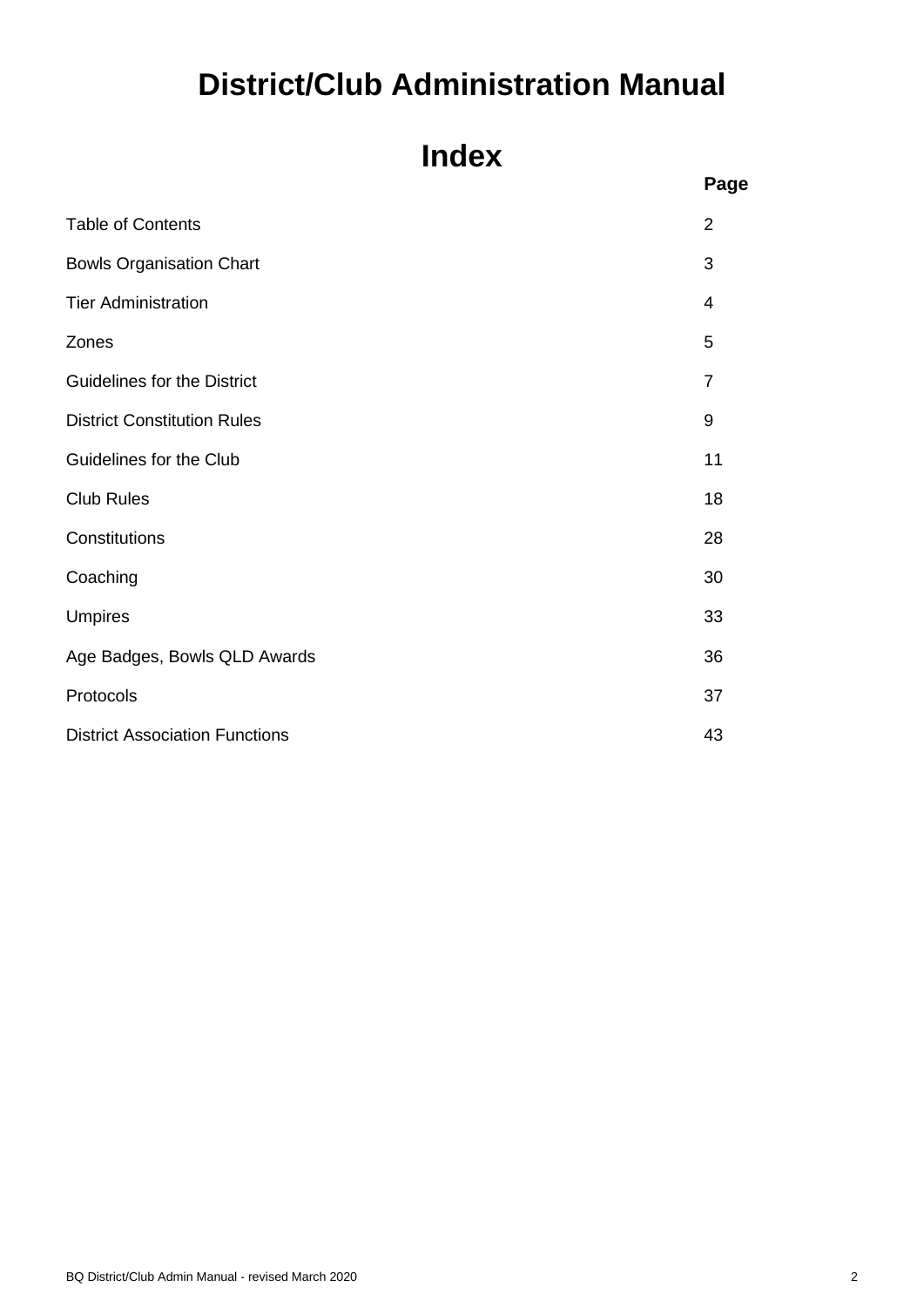# **BOWLS ORGANISATION CHART**

**WORLD BOWLS**

**BOWLS AUSTRALIA**

**STATE & TERRITORY AUTHORITIES**

**DISTRICT BOWLS ASSOCIATIONS**

**BOWLS CLUBS**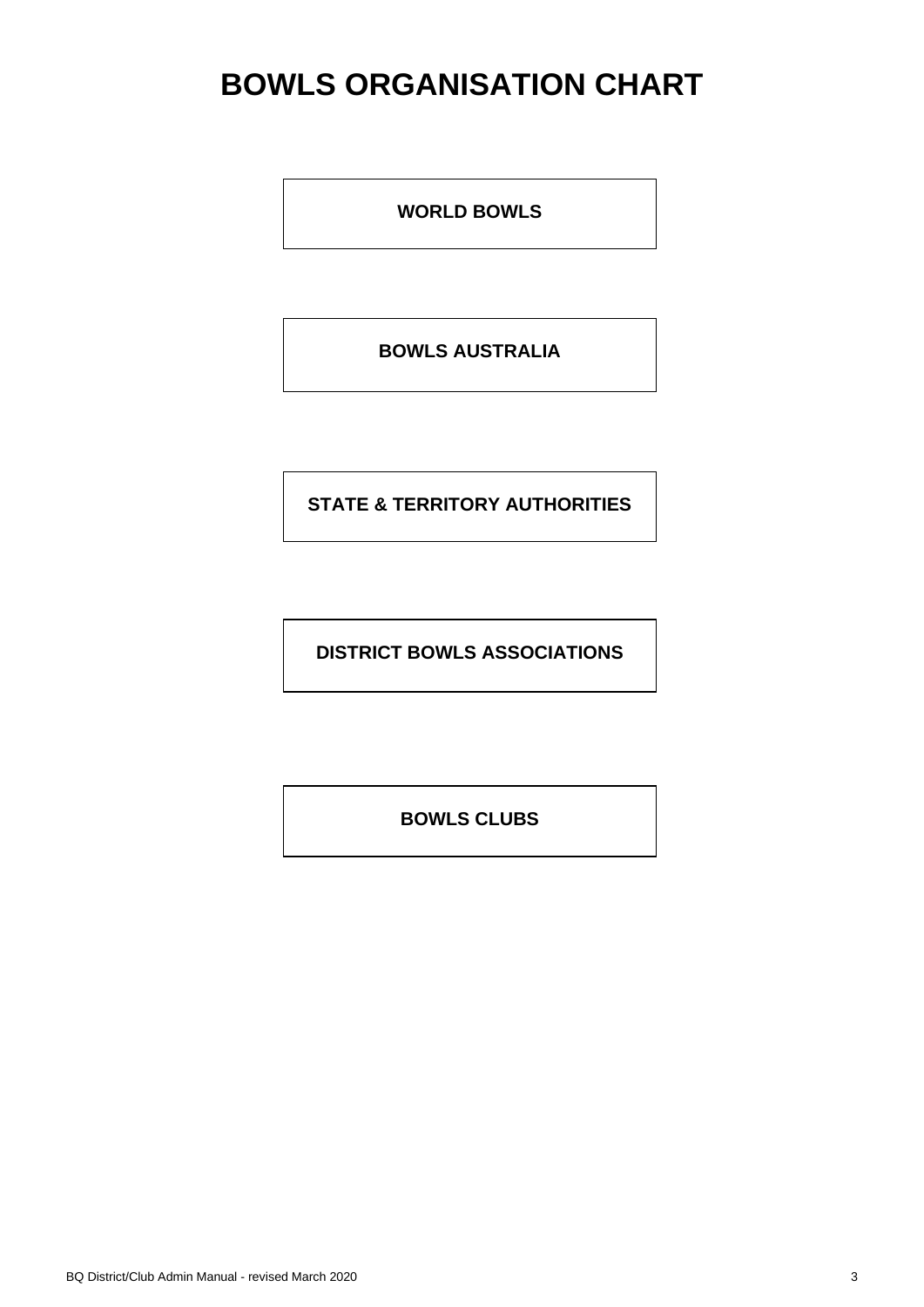# **TIER ADMINISTRATION**

Bowls administration stems from the World Bowls, the governing body of Lawn Bowls throughout the world.

**Bowls Australia** administers the game in Australia where each State Authority and Territory (men's and women's) is affiliated namely:

Bowls QLD, Bowls NSW, Women's Bowls NSW, Bowls VIC, Bowls SA, Bowls ACT, Bowls WA, Bowls TAS, Bowls NT.

Bowls Australia is governed by a Board of Directors. The Council comprises of one voting delegate from each of the State and Territory Authorities. The function of Bowls Australia is to govern bowls in Australia by providing a governing constitution and a uniform code of Laws of the Sport of Bowls. The Bowls Australia Laws of the Sport of Bowls are governed by the Laws of the Sport of Bowls of the World Bowls, with the proviso that each national body may adopt certain laws that may differ from the World Bowls to suit local conditions.

**Bowls Queensland** is responsible for the administration of the sport at State Level and is made up of a Board of Directors and a Council of members consisting of delegates (Councillors) from its member Districts.

The principal object of Bowls Queensland is to:

- provide for the encouragement, conduct, promotion, administration and management of the sport of bowls and all related matters throughout Queensland and do all things necessary or desirable in the interests of the game
- formulate and implement appropriate policies, including policies in relation to equal opportunity, equity, drugs in sport, health, safety, junior and senior programs and such other matters as arise from time to time as issues to be addressed

**District Bowls Associations** are responsible for the next level of administration. These in turn are governed by a council of delegates from member clubs within their associations. Generally, District Associations are incorporated under the Associations Incorporation Act and are governed by an approved constitution. The control and conduct of games played in their areas is vested in the Associations.

The objects of the District Association should include:

- to advance and promote the game of bowls
- to promote and develop activities that are from time to time deemed appropriate to improve good fellowship between members of the clubs within Bowls Queensland
- to promote and enhance the game of bowls in the local community

**Bowls Clubs** are the next tier of administration. Clubs are autonomous and responsible for the provision of facilities and organisation of the sport for the benefit of their members.

The objects of Bowls Clubs should include:

- to advance and promote the game of bowls
- to provide the best possible standard of playing facilities for members in accordance with the Laws of the Sport of Bowls prescribed by Bowls Australia
- to provide, develop and promote activities that are from time to time deemed appropriate to provide good fellowship between members of the club
- to promote and enhance the game of bowls in the local community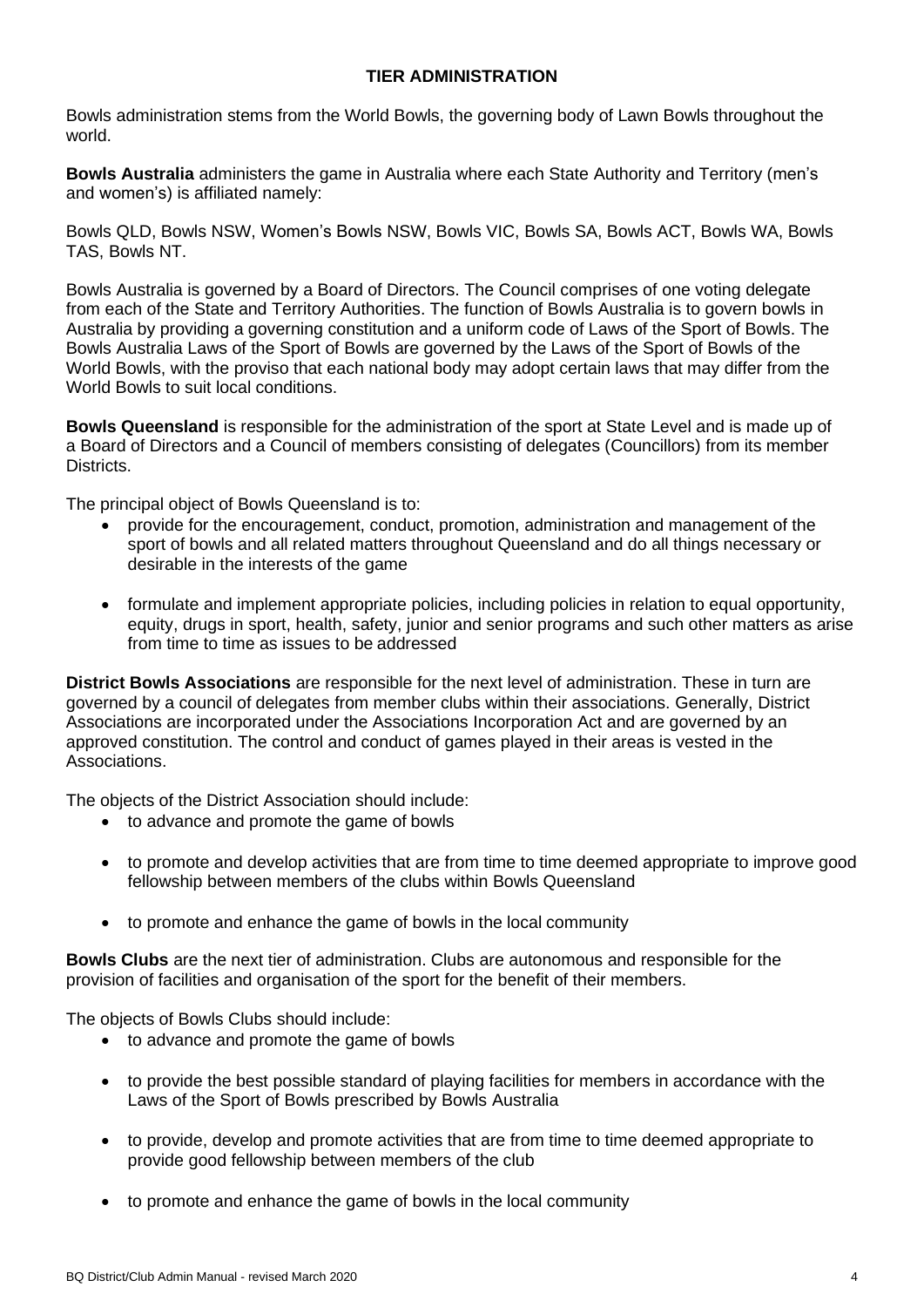# **ZONES**

The State is divided into the following Zones for competition purposes as required.

**Zone 1 Zone 2 Zone 3** Gold Coast Tweed **Downs** Downs Condamine

**Zone 4 Zone 5 Zone 6** Brisbane **Fraser Coast** Bundaberg **Brisbane** Moreton Bay **Burnett Burnett** Port Curtis

**Zone 7 Zone 8**

Gateway **Cunningham** Cunningham Maranoa/Warrego Southern Downs

Sunshine Coast **Central Queensland** Central Queensland

Tropical Far North Queensland Mackay **North Queensland** North West Queensland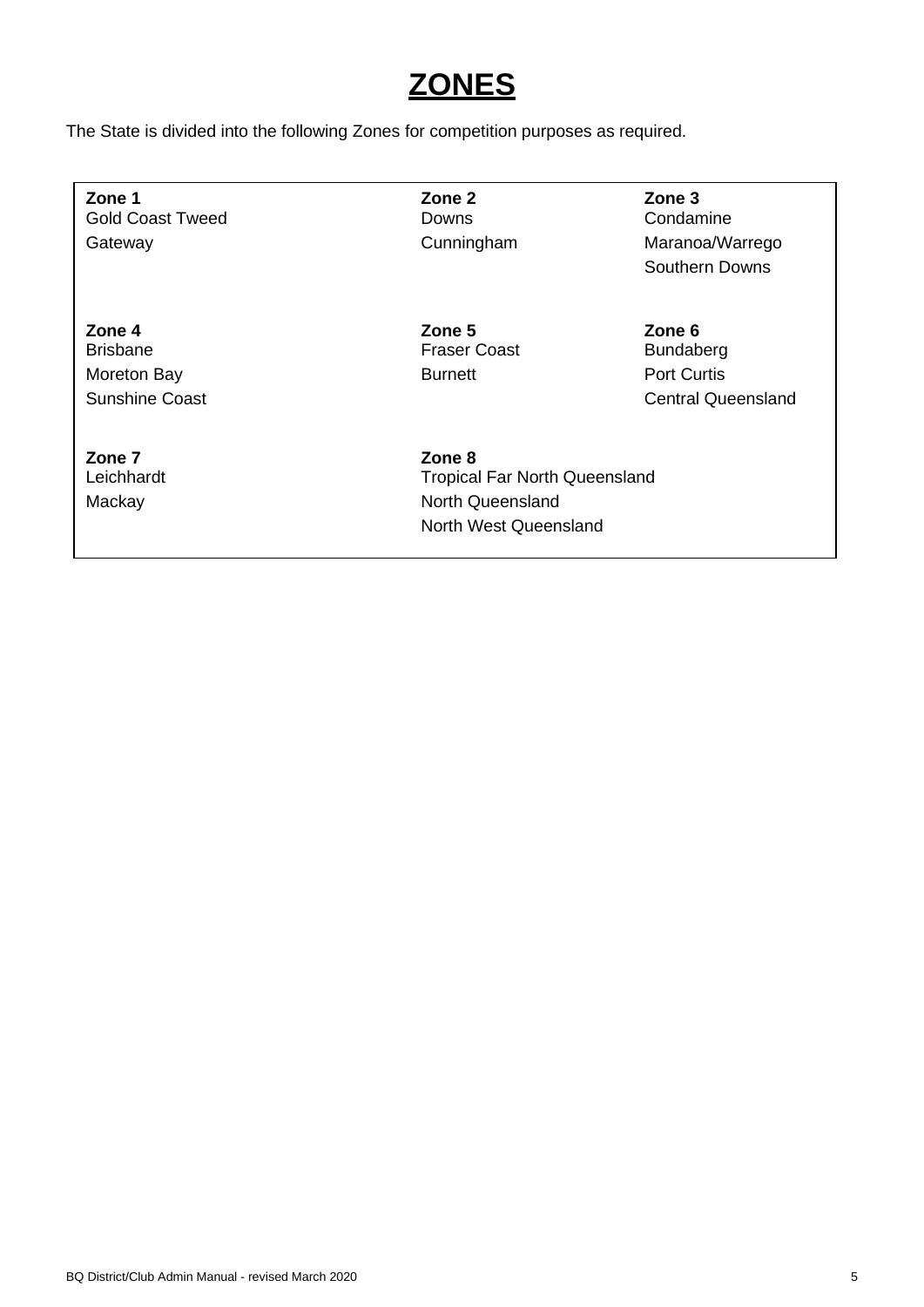# **GUIDELINES FOR THE DISTRICT**

The function of the District Bowls Association is to act as a coordinating body for a number of bowls clubs within a defined area.

The District Bowls Association Co-ordinates District competition and selection of District representative sides for inter-district competitions.

# **Specific Secretarial Duties**

- **Annual general meeting:**
	- In accordance with the constitution, call for nominations for District Office Bearers, committees and examining panels.
	- Prepare ballot papers if required and conduct an election in accordance with the constitution.
	- Notify Clubs, Bowls Queensland (on relevant form) and relative government departments of details of elected Office Bearers.
	- Notify Clubs, Bowls Queensland (on relevant form) of elected examining panels and Chairperson thereof.

# **Other Duties**

- Arrange regular meetings as required in accordance with the constitution.
- Communicate with Clubs on all relevant matters.
- Act as liaison with Bowls Queensland on behalf of Clubs.
- Organise District and inter-District competitions.
- Meetings, agendas & minutes

# **Treasurer**

The Treasurer is responsible for the accounting and reporting of all the financial dealings of the Association.

Specific requirements are:

- Proper records of all income and expenses should be maintained.
- Proper vouchers should be obtained for all expenditure.
- All items of expenditure should be authorised and the authorisation formally minuted. For large or controversial items, the authorisation should always be obtained in advance.
- If any large expenditure is proposed, quotes from three separate suppliers should be obtained in advance.
- If any major investment is contemplated, written advice from an appropriate independent expert should be first obtained.
- All monies received shall be deposited in the Association's bank account as soon as possible.
- Cheques should be signed by any two of the President, Secretary and Treasurer. All cheques drawn should be marked "not negotiable" unless specifically intended for cashing.
- Cheque books and receipt books should be kept under secure conditions.
- Where electronic banking is ulitlised, monthly bank statements, together with monthly reconciliation statement must be tabled at all relevant meetings.
- To arrange annual independent audit of financial records for tabling at the AGM
- Prepare annual budgets

# **Insurance coverage:**

Bowls Queensland insurance policy covers districts for:

- Association Liability
- Public Liability
- Voluntary Workers
- Personal Injury

Districts are responsible for maintaining coverage for:

- Fire, burglary etc. in respect of any property and/or contents owned by the Organisation. Regard should be had to replacement value.
- Workers Compensation if the Organisation has any paid employees.
- Fidelity guarantee, if material amounts of money are being handled by either Honorary Office Bearers or paid employees.
- Cash in transit, to cover losses of cash temporarily held by Office Bearers or employees.

For more detailed information including taxation you should consult with your District auditor or the ATO.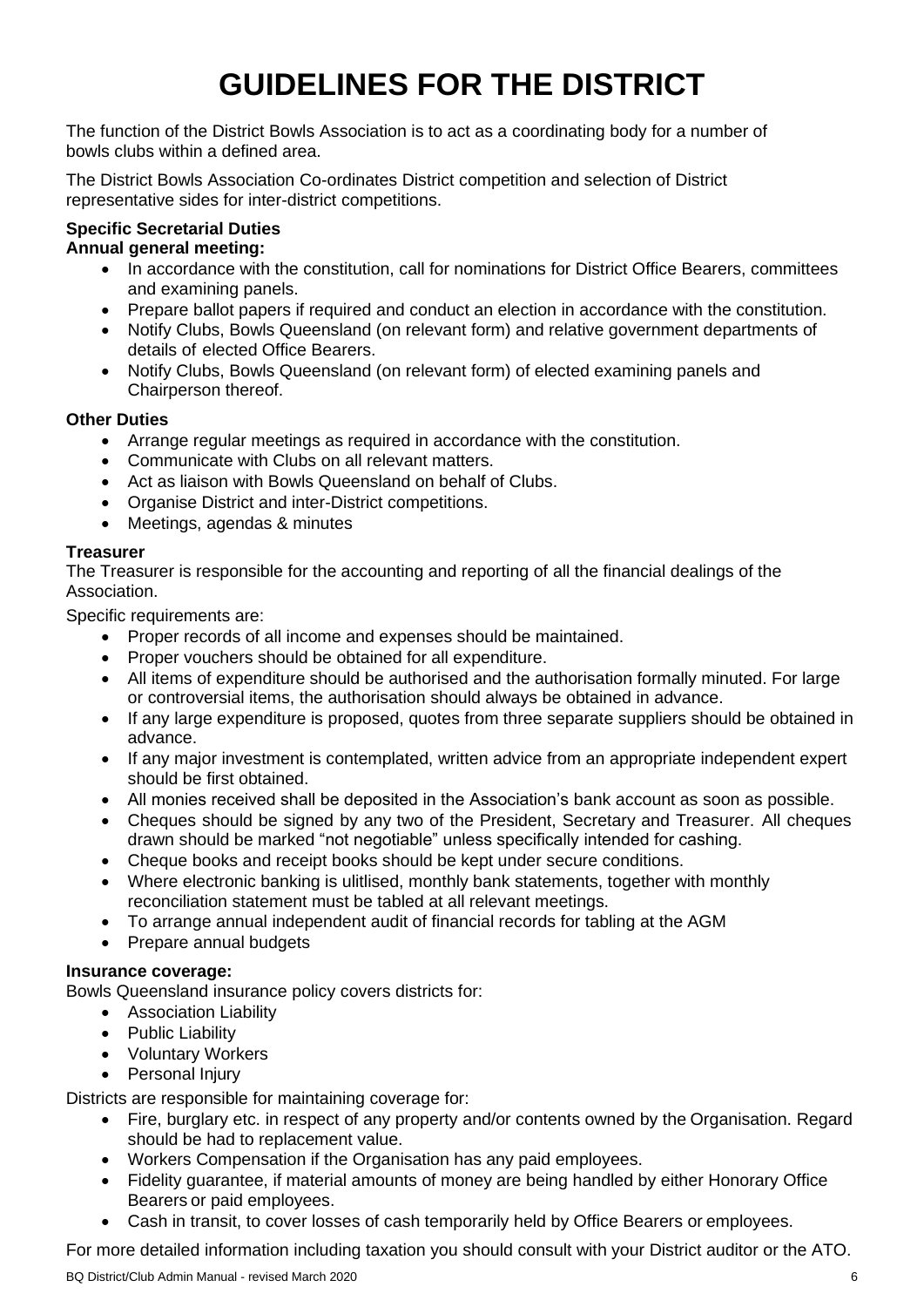# **Match Committee**

Introduction:

The purpose of this article is to assist Games/Match Committees in the understanding and conduct of their duties in respect of competition at all levels.

District Constitutions and By-Laws should define the following:

| <b>Games/Match Committee</b> | Setting out the responsibilities of the member so elected.                                                                          |
|------------------------------|-------------------------------------------------------------------------------------------------------------------------------------|
| <b>The Controlling Body</b>  | Members appointed by District Management Committee.                                                                                 |
| <b>Disputes Committee</b>    | May optionally be appointed by the District to handle appeals in respect<br>of all District competition. May also include Umpire/s. |

This article generalises many of the circumstances which will be encountered in the Games/Match Committee minefield, as conditions for competition are not identical in any two Districts, and guidelines only can be given.

# **The Games/Match Committee is responsible for arranging**

# **1. Conditions of Play**

Vary according to the competition e.g.: District Pennants - every District is responsible for and must set out the conditions of play for their competitions. Conditions of play should relate to laws of the game.

# **2 Nominations**

Date of closing Fees Record of same

# **3 Draw**

Date, so that the draw is public. Format Knockout

Round Robin Sets Play **Sectional** 

# **4 Play**

Call to play – notice Arrange Umpire – Markers Organise cards, rinks

# **5 Records**

Public record - board Permanent record Keep cards until the competition is completed

*These principles are fundamental to the running of all competitions.*

# **Events:**

# **Prestige/Invitation Events**

Observe the five (5) Principles:

- **1. Nominate conditions of play:** Stipulate that the controlling body shall have authority to vary conditions if necessary or expedient (to deal with inclement weather or unforeseen circumstances). Should also specify dress regulations for events in conditions of play. These dress regulations must not conflict with the Bowls Queensland attire by-law 14.
- **2. Receive/record nominations/fees:** The Secretary and or Treasurer will usually be the member responsible for this.
- **3. Draw:** May need to be circulated to participants in some instances. Participants may draw for team position on a prepared master chart on day of play if conditions allow.
- **4. Play:** Have cards/officials ready before the start of play.
- **5. Records:** Keep master chart up to date for information of players.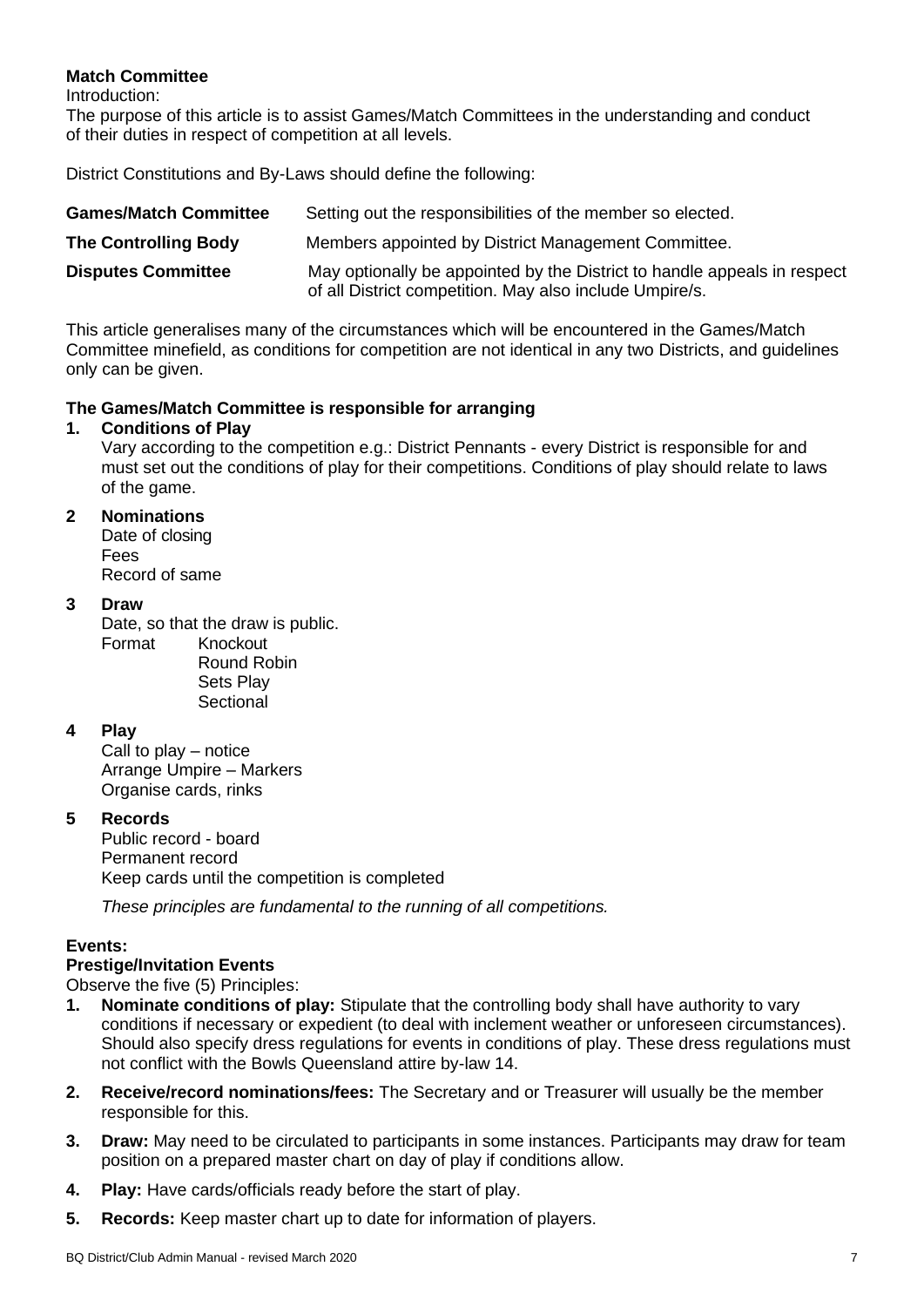# **District Events**

As per District conditions of play.

# **Championship Play**

Championship play must be strictly in accordance with the Laws of the Sport of Bowls.

# **Bowls Queensland recommends:**

| Singles           | 25 up   |
|-------------------|---------|
| Pairs             | 21 ends |
| Triples (2 bowls) | 25 ends |
| Fours             | 21 ends |

# **Other options are available under the Laws of the Game e.g: Sets Play**

- Nominate closing date and fees.
- Draw in Public on nominated date.
- Give required notice for play.
- Arrange Umpire Markers.
- Have available a list of members eligible to substitute if required.
- Day of Play arrange cards, rinks and draw for markers/rinks.
- Keep record on master sheet and a book of permanent records.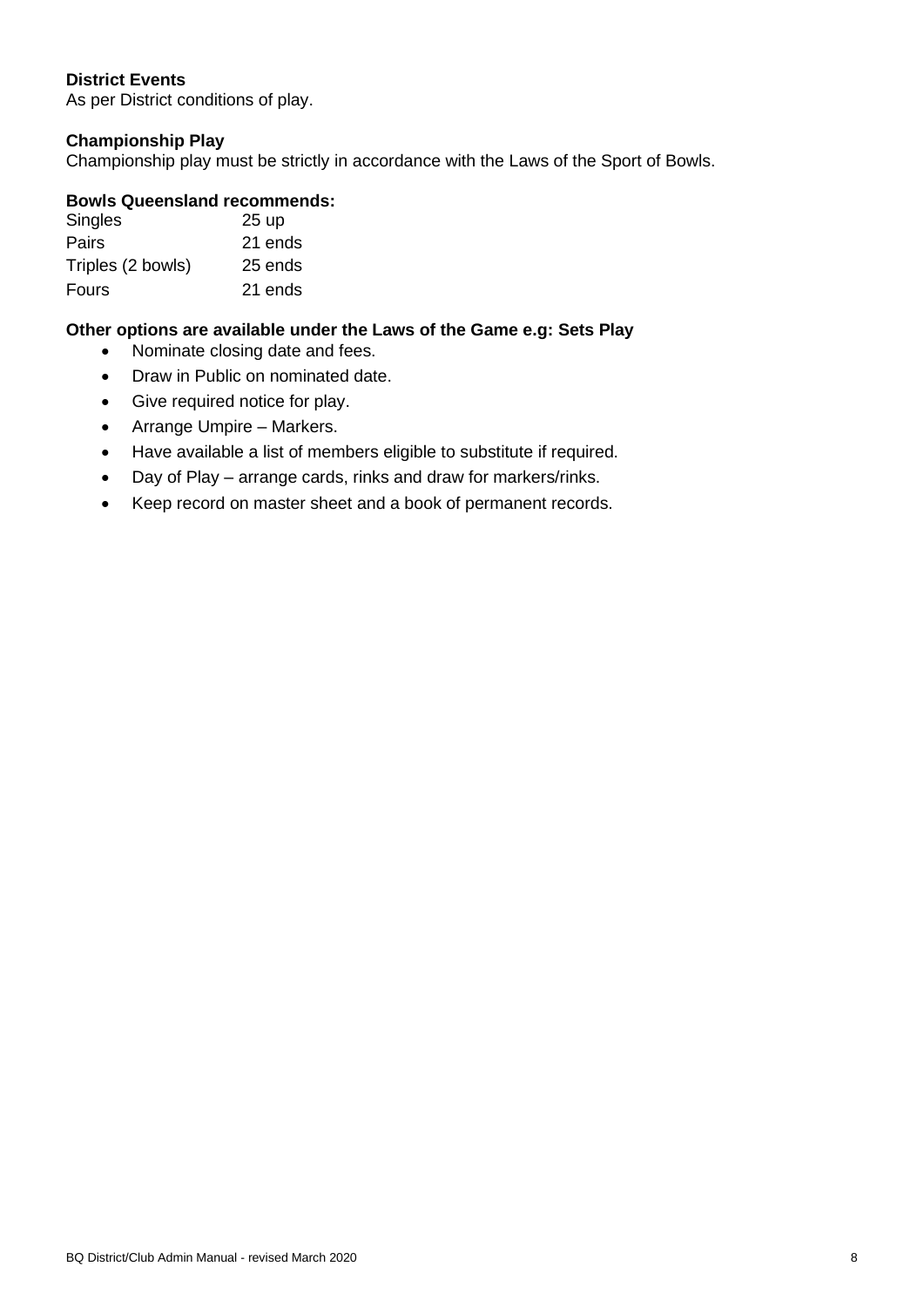# **DISTRICT CONSTITUTION RULES**

A District Bowls Association constitution must contain rules which comply with the following (refer Bowls Queensland constitution and By-laws the mandatory rules)

# **(a) Objects:**

- (i) To advance and promote the Game of Bowls.
- (ii) To promote and develop activities that are from time to time deemed appropriate to provide good fellowship between members of the Clubs within the Association.
- (iii) To promote and enhance the game of bowls in the local community.

#### **(b) Bowls Queensland Requirements: The District Bowls Association shall:**

- (i) Elect or appoint delegate/s to Bowls Queensland at its Annual General or a Special General Meeting as its representative on the Council;
- (ii) Provide to Bowls Queensland such returns as are required by Bowls Queensland, including a list of District Bowls Association Officers within thirty (30) days of the date of the District Bowls Association Annual General Meeting;
- (iii) Provide advice to Bowls Queensland within thirty (30) days of any changes or amendments to the District Bowls Association Constitution.;
- (iv) Not make, amend or repeal a Rule or By-law in relation to the playing of the Game of Bowls that conflicts with the Rules and By-laws of Bowls Australia Inc. or Bowls Queensland.

# **(c) Qualifications for Membership:**

To qualify for membership of Bowls Queensland a District Association must:

- (i) Refer to Bowls Queensland Constitution Clause 21.
- (ii) Lodge with Bowls Queensland a copy of its constitution. Such constitution to provide for every affiliated Club within the District to be equally represented on the District Association Council by at least one (1) delegate elected or appointed by the members of the Club at a general meeting of the Club: however, where a District is comprised of Divisions, representation on the District Council may be on a division basis, determined by the District Association.
- (iii) Be prepared to support and promote the welfare of the Company and the game of bowls.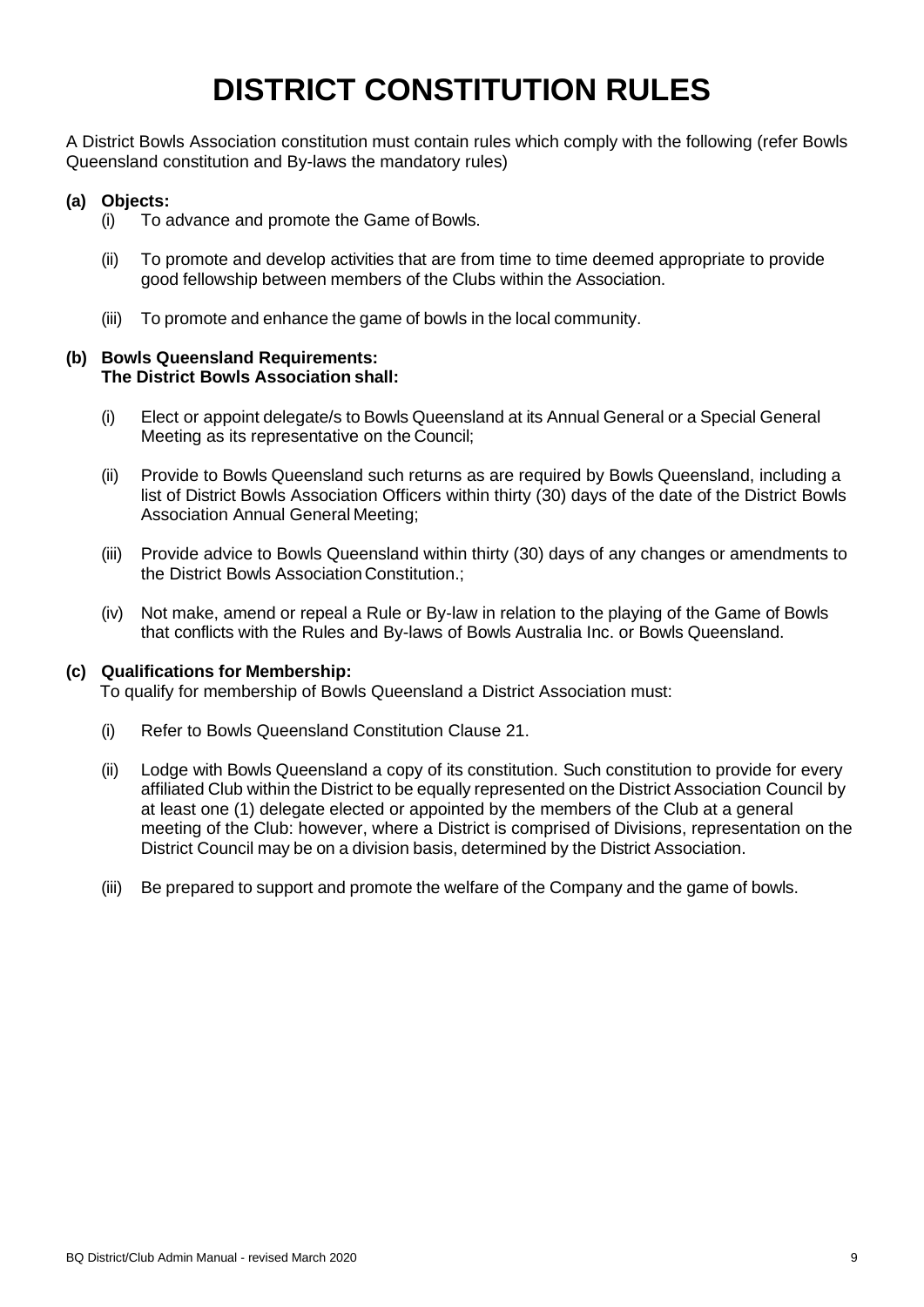#### **(d) Disciplinary Provisions: See BQ Constitution Clause 72 & BQ Disciplinary By-Law**

- (i) Rules of District Associations are to include that if a member of a Club affiliated with Bowls Queensland fails to observe any of the Rules or By-laws of Bowls Queensland, or the District Association, or is deemed guilty of any act, practice or conduct calculated to bring discredit on the game of bowls, Bowls Queensland, or the District Association, or at any District Association event engages in illegal betting or uses obscene or abusive language renders themselves liable to reprimand, suspension or expulsion.
- (ii) All discipline and complaint related procedures be governed by the Bowls Queensland Member Protection Policy.
- (iii) The member has the right to appeal to Bowls Queensland and in doing so acknowledges jurisdiction for the matter passes completely from the District Association to Bowls Queensland.
- (iv) Pending determination of such appeal, the appellant shall be allowed all membership privileges.
- (v) Any member of an affiliated Club, who is suspended, or expelled, shall be ineligible to:- (a) Play bowls in any Bowls Queensland controlled events.
	- (b) To play championship events at any affiliated Clubs.
	- (c) A member may play socially at any affiliated Club other than the one from which they have been suspended.
- (vi) Any member of an affiliated District, who is suspended, or expelled, shall be ineligible to:
	- (a) Play bowls in any Bowls Queensland controlled event.
	- (b) Play in any championship or social events at an affiliated Club within the District whilst under suspension or expulsion.

#### **(e) Junior Membership:**

Junior Members of Clubs will comprise such members who are under the age of eighteen (18) years. They shall be entitled to play bowls in any Club, District or State competition according to the conditions laid down for the playing of the event.

#### **(f) Player Commitments:**

When a member of a Club has been called to fulfill a Bowls Australia, Bowls Queensland, District Bowls Association or Club commitment in a match or on official business, on any day on which they are drawn to play in a Bowls Australia, Bowls Queensland, District Bowls Association or Club commitment, the onus shall be on the player to notify the Bowls Australia, Bowls Queensland, District Bowls Association or Club, as the case may be.

The Controlling Body may define circumstances which it will not accept as a valid reason for a player's unavailability. See Domestic Regulations 2.4 – Substitutes.

Provisions consistent with this clause shall be included in all District Association rules and shall be deemed to be a condition of competitions conducted by the District Bowls Association.

#### **(g) Activities to be Lawful:**

The District Association shall comply with all lawful requirements of the Commonwealth, State, Local Government, and other Statutory Authorities having jurisdiction over any activity of the District Association.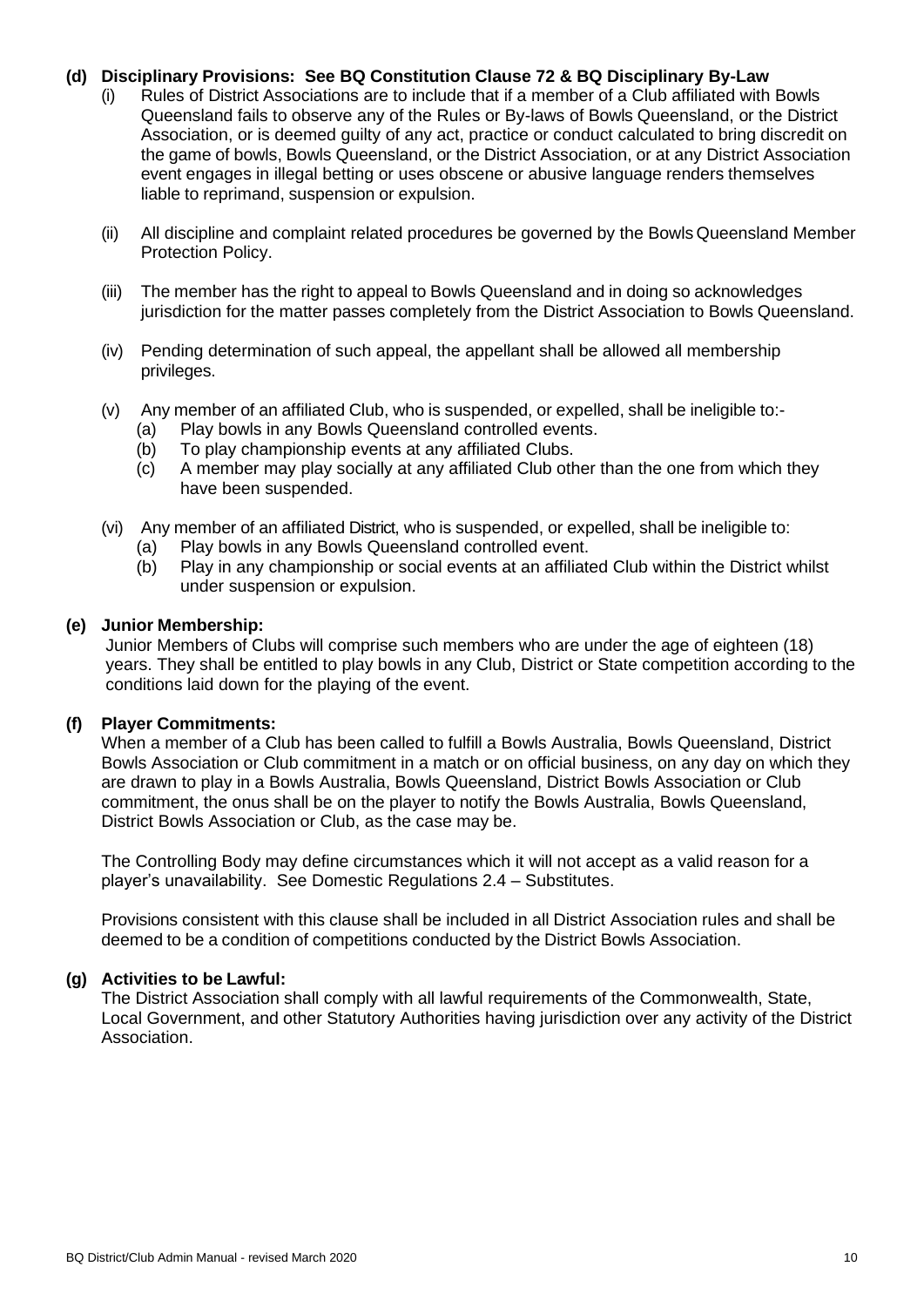# **GUIDELINES FOR THE CLUB**

# **Amalgamated/Unified Club:**

May consist of a Management Committee with ladies and men's bowls sections. The Board President/Chairperson will be the Chief Officer of the organisation.

The Executive of the Management Committee may comprise of President/Chairperson, Vice President/Deputy Chair, Secretary, Treasurer. (may have Secretary/Treasurer as one position)

The Management Committee may comprise of the Chair, Deputy Chair, Secretary, Treasurer and such other members as elected by the Club.

The principle function of the Management Committee is the overall running and financial stability of the Club.

# **Day to Day Administration – Management Committee**

The Management Committee Secretary should have a knowledge and understanding of the following:

- The Liquor Act as amended and Regulations as amended.
- The Association Incorporation Act and Regulations as amended.
- The Sex Discrimination Act as amended.
- The Art Union and Amusement Act as amended.
- Machine Gaming Act as amended.
- The Workplace Health and Safety Act and Regulations as amended.
- The Pure Food Act as amended.
- The Industrial Relations Act as amended.
- The Greenkeepers Award and its amendments.
- The Club etc. Employees Award. (South East Queensland) should refer to similar awards for other areas of the State (see Award definition of area covered). Catering and Bar Staff.
- Copyright and Music Performing Right.
- Income Tax Assessment Act as amended. Guaranteed Superannuation Act as amended.
- The Companies Code.
- The Bowls Queensland Member Protection Policy and other policies as determined from time to time.

# **Management of Club Membership.**

The control of member's records within the Club must rate high on a Secretary's list of duties. It is essential that a complete and accurate record be maintained. There are specific constitutional requirements in relation to new members, viz:

- How a person obtains membership completion of an application Form which contains basic details, receiving the nomination fee and nominated and seconded by financial Club members.
- Recording this information in a Proposed Members Register.
- Displaying the Nomination Form on the Clubs notice board for the required period (usually fourteen days).
- Submission to the Management Committee for acceptance or otherwise and determining the subscription fee if the application occurs for a part year.
- Advising the nominee of their acceptance or otherwise with details of amounts due for subscription, affiliation fees (Bowls Australia, Bowls Queensland, District Association) administration fee if they are a new bowler or interstate/pennant declaration and any other fees fixed by the Club.
- Completing a Club membership record with basic details.
- Issuing a membership card to the member after they have fulfilled their financial obligations. The membership card should always be carried by the member.
- Ensuring that the nominator and seconder of the member take care of the player until they become familiar with the Club.
- Social Members: This category of membership should be provided for in the Club constitution and dealt with accordingly.
- Detailed instruction on membership records and advices are contained in the section headed "FORMS AND PROCEDURES".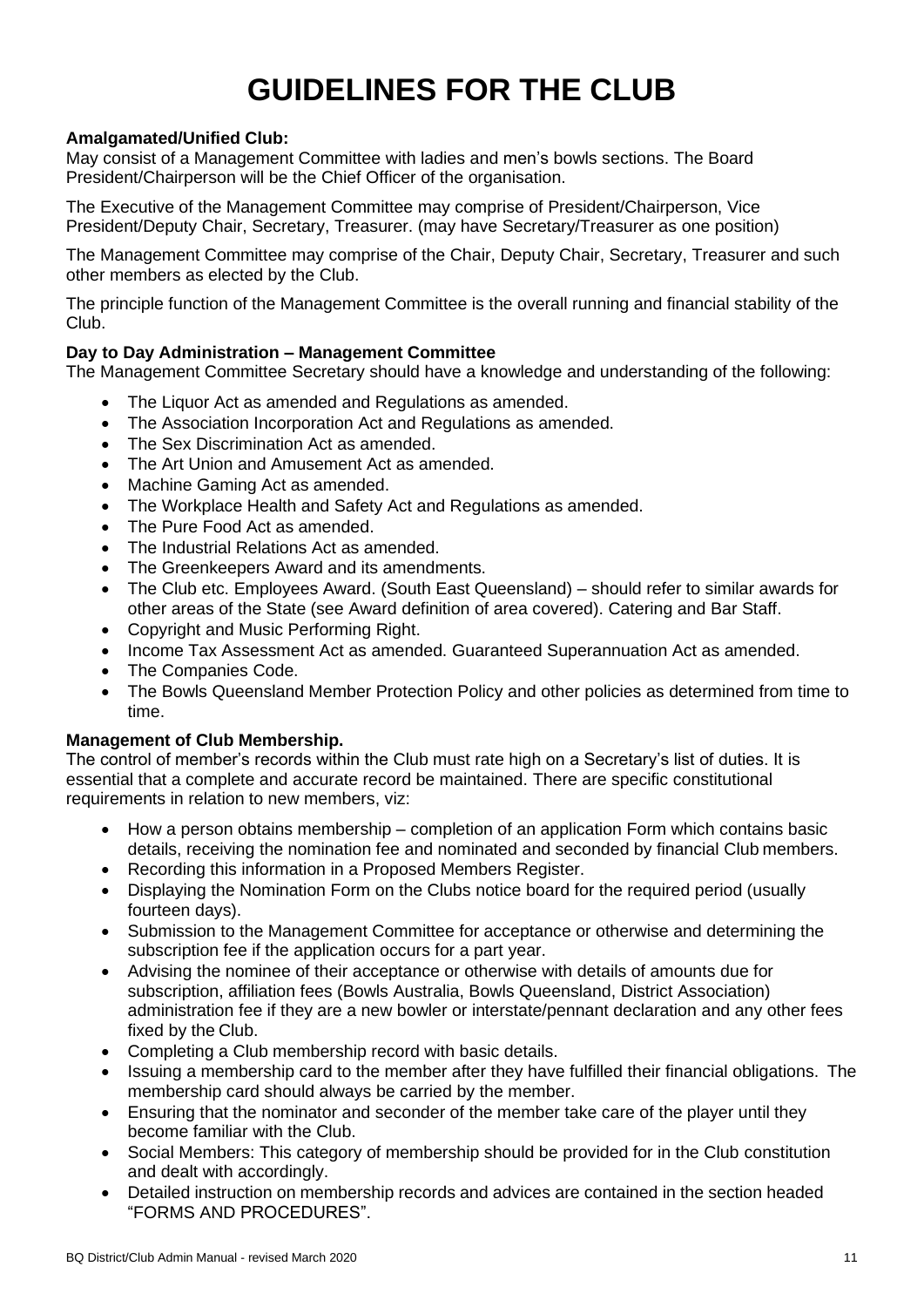# **Incorporated Clubs (Non-Amalgamated)**

May comprise a President, Vice President, Secretary, Treasurer (may have Secretary/Treasurer as one position) and such other members as required in the constitution. The President will be the Chief Officer of the club.

# **President**

The President, as the Chief Officer, is responsible for the efficient operation of the Club. They shall, if possible, preside at all meetings.

The President is required to ensure that the business of the meeting is conducted properly. This includes keeping the discussions short and within the context of the item concerned. The President should remain impartial and insist on adherence to the rules and agenda.

The President has an ordinary vote which they do not normally exercise. Should the votes for and against be equal, the President may exercise their casting vote, that will usually preserve the status quo (unless the Club constitution dictates otherwise).

The President is responsible for preserving harmony within the Club. If any differences arise, the President should bring the parties together and try to resolve the issue fairly.

The President should be familiar with the Club, District and Bowls Queensland constitutions and by-laws.

The President should have a good knowledge of the standing orders, rules of debate and meeting procedure, particularly those dealing with motions, amendments and points of order.

The President is required to welcome guests to the Club. The President shall represent the Club at official functions.

*The "standing orders" is available either from the Bowls Queensland website or the Bowls Queensland administration office on request.*

# **Secretary**

The number one official in the Bowls Club is the Secretary, around whom all activities in the club revolve. They must be familiar with the constitutions of the State Authority and District Association with which their Club is affiliated, with the provisions of the constitution and by-laws of their club and with the provisions of the relevant Acts of Parliament.

The Secretary must attend all meetings of the Club Management Committee, keep a record of the minutes of meetings and attendances. They must submit an annual report to the committee at the close of the year, be prepared to substitute for any officer who may be temporarily unavailable, keep themselves au fait with all Club matters for the information of the President, as it would be the Secretary to whom the President would refer for details. In fact, if a question is raised and no one present seems to have the answer, the natural exclamation is "ask the Secretary".

Constitutional and other duties required of a Club Secretary are:

- The Liquor Act as amended and Regulations as amended.
- The Association Incorporation Act and Regulations as amended.
- The Sex Discrimination Act as amended.
- The Art Union and Amusement Act as amended. Machine Gaming Act as amended.
- The Workplace Health and Safety Act and Regulations as amended.
- The Pure Food Act as amended.
- The Industrial Relations Act as amended.
- The Greenkeepers Award and its amendments.
- The Club etc. Employees Award. (South East Queensland) should refer to similar awards for other areas of the State (see Award definition of area covered). Catering and Bar Staff.
- Copyright and Music Performing Right.
- Income Tax Assessment Act as amended.
- Guaranteed Superannuation Act as amended.
- The Companies Code.
- The Bowls Queensland Member Protection Policy and other such policies as determined from time to time.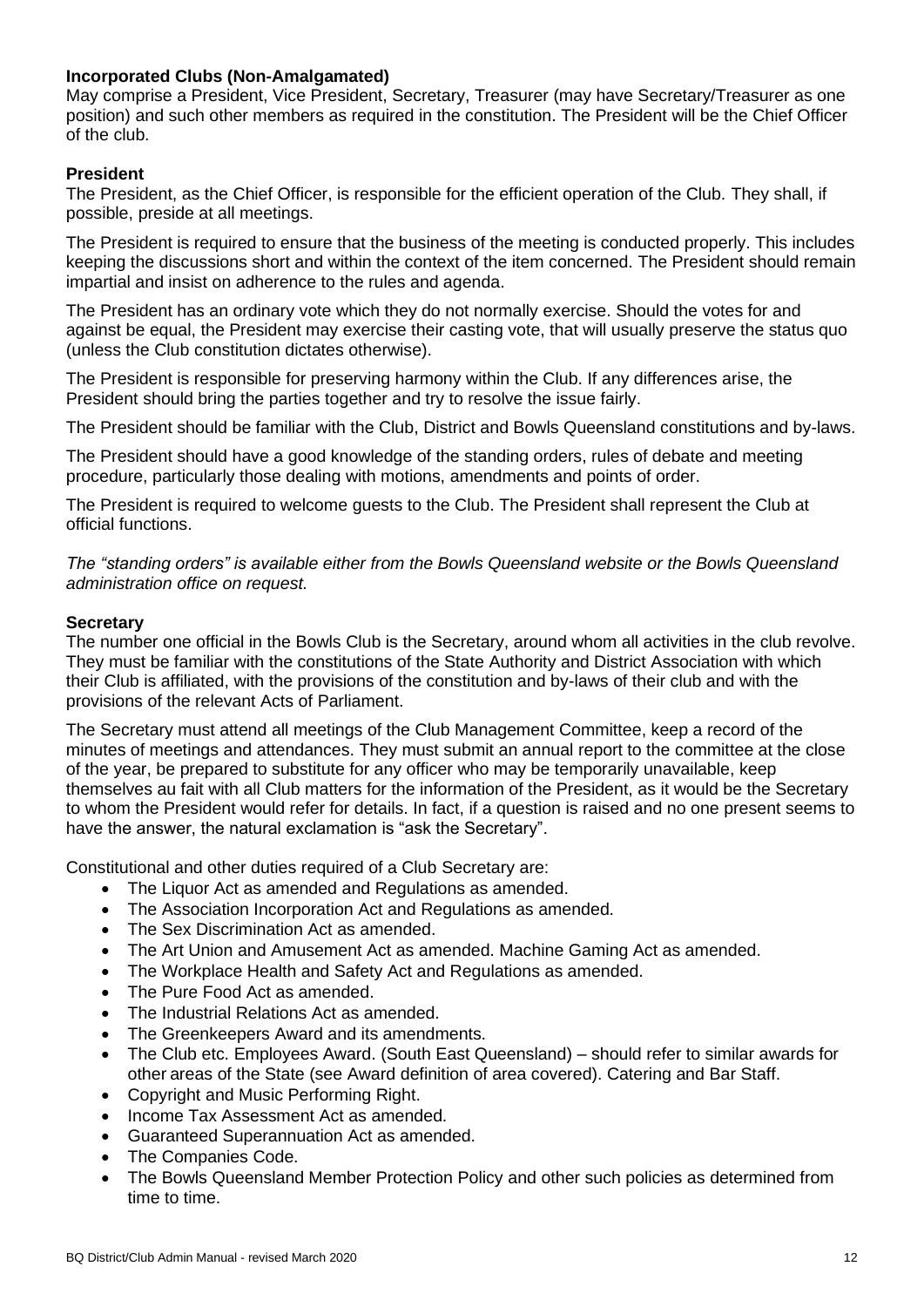# **Management of Club Membership**.

The control of member's records within the Club must rate high on a Secretary's list of duties. It is essential that a complete and accurate record be maintained. Ensure that application from a bowler transferring in is accompanied by a clearance.

There are specific constitutional requirements in relation to new members, viz:

- How a person obtains membership completion of an Application Form which contains basic details, receiving the nomination fee and nominated and seconded by financial Club members.
- Recording this information in a Proposed Members Register.
- Displaying the Nomination Form on the Clubs Notice Board for the required period (usually fourteen days).
- Submission to the Management Committee for acceptance or otherwise and determining the subscription fee if the application occurs for a part year.
- Advising the nominee of his acceptance or otherwise with details of amounts due for subscription, affiliation fees (Bowls Australia, Bowls Queensland, District Association) establishment fee if he is a new bowler or interstate/intrastate pennant declaration transferee and any other fees fixed by the club.
- Completing a Club membership record with basic details as well as Bowls Queensland database.
- Issuing a membership card to the member after they has fulfilled his financial obligations. The membership card should always be carried by the member.
- Ensuring that the nominator and seconder of the member take care of them until they become familiar with the Club.
- Social Members: This category of member ship should be provided for in the Club Constitution and dealt with accordingly.
- Detailed instruction on membership records and advices are contained in the section headed "FORMS AND PROCEDURES".

# **Meetings**

# Role of meetings:

It is the duty of all Secretaries to be present at all Council of Management, Annual General and Special General Meetings. They are to ensure that a true and concise record of the meeting is kept in the minutes which become a legal document after they have been confirmed at a subsequent meeting and indicated as such by the President. The Minute Book should be securely bound and kept by the Secretary and brought to all meetings (refer Incorporation Association Act and Regulations).

They should have a working knowledge of the Clubs Constitution, the District Association Constitution and the Bowls Queensland and the relevant State and Federal Governments Statutes affecting the Lawn Bowls organisation.

# **Other Secretarial Duties**

- Maintain and keep an on-going record of all matters pertaining to the Club.
- Keep a separate record of all land holdings (freehold/leasehold).
- Ensure that Certificate of Incorporation, Liquor Licensing and Gaming licenses are clearly displayed on club premises.
- Ensure that the current list of elected office bearers, council and sub-committee members is displayed in the Club premises and is advised to the Bowls Queensland (on the relevant form), District and relative Government departments.
- Exercise control over incoming mail and ensure all correspondence is dealt with expeditiously.
- Keep a record of leave of absence of Council members approved by the Council of Management.
- Originate all outgoing correspondence on behalf of the Club.
- Ensure that all correspondence from members to a higher level of administration is channeled through the Secretary.
- Ensure that there is effective communication between the Club and the District Association either directly or through the Club delegate.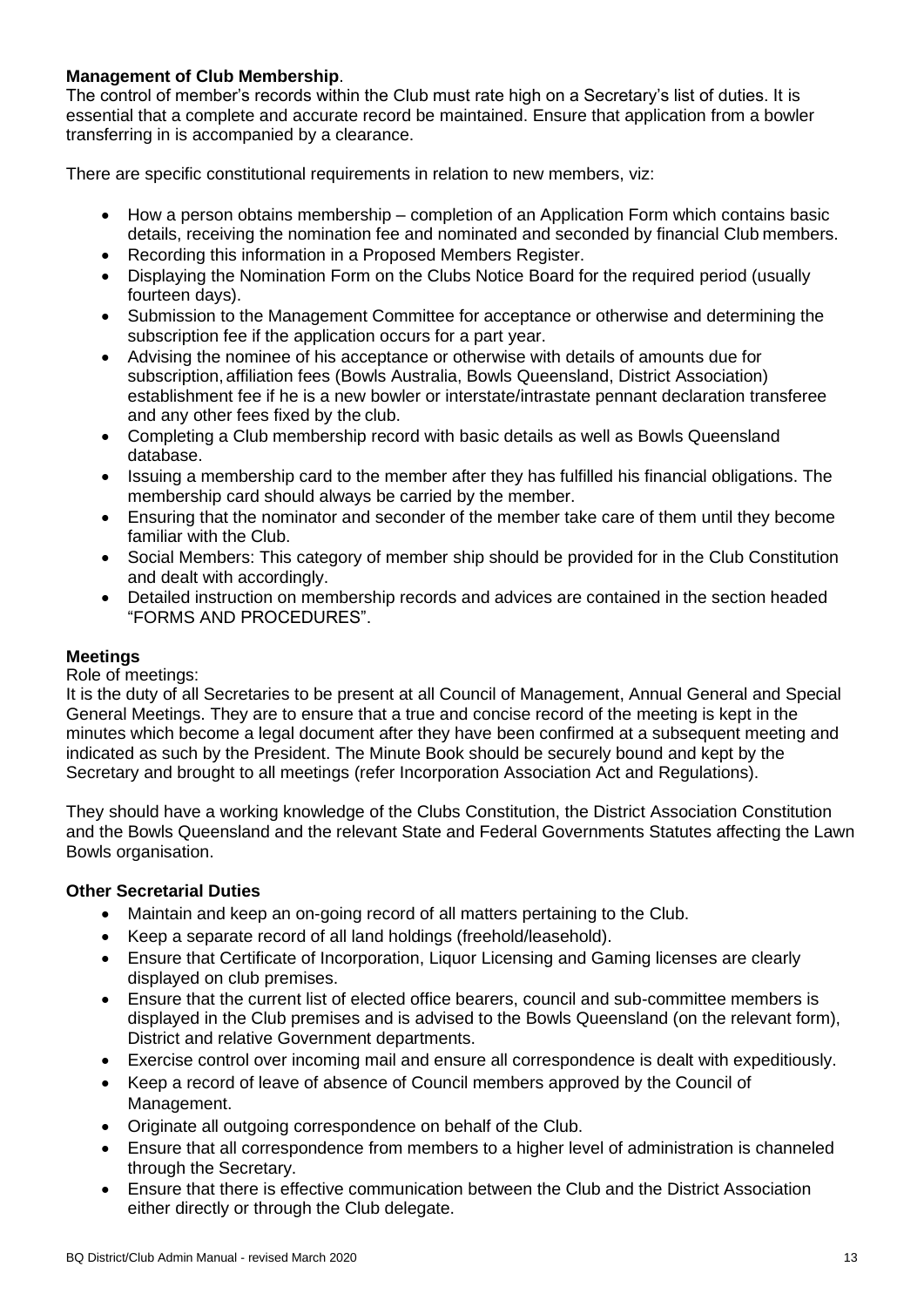# **Treasurer**

The Treasurer is responsible for the accounting and reporting of all the financial dealings of the Club.

Specific requirements are:

- Proper records of all income and expenses should be maintained.
- Proper vouchers should be obtained for all expenditure.
- All items of expenditure should be authorised and the authorisation formally minuted. For large or controversial items, the authorisation should always be obtained in advance.
- If any large expenditure is proposed, quotes from three separate suppliers should be obtained in advance.
- If any major investment is contemplated, written advice from an appropriate independent expert should be first obtained.
- All monies received shall be deposited in the Club's bank account as soon as possible.
- Cheques should be signed by any two of the President, Secretary and Treasurer or other authorised persons. All cheques drawn should be marked "not negotiable" unless specifically intended for cashing.
- Cheque books and receipt books should be kept under secure conditions.
- Where electronic banking is utilitsed monthly bank statement, together with monthly reconciliation statements must be tabled at all relevant meetings.
- To arrange annual independent audit of financial records for tabling at the AGM
- Prepare annual budgets

# **Full Insurance cover should be maintained:**

- Fire, burglary etc. in respect of any property and/or contents owned by the Organisation. Regard should be had to replacement value.
- Workers Compensation if the Organisation has any paid employees.
- Fidelity guarantee, if material amounts of money are being handled by either Honorary Office Bearers or paid employees.
- Public Liability, to cover the Legal Liabilities of the Organisation and its Committee for personal injury and/or property damage, and (in some cases), for defamation or in connection with the giving of advice.
- Cash in transit, to cover losses of cash temporarily held by Office Bearers or employees.

# *For more detailed information including taxation you should consult with your club auditor or the ATO.*

*For further advice on insurance requirement please consult with the Club insurance broker, insurance company or BCiB on 1300 657 058*

**Bowls Sections** (commonly referred to as the Men's or Ladies)

May comprise of a President, Vice President, Secretary and such other members as required in the constitution. The President is effectively the Chief Officer of the section.

Bowls Sections Committee Responsibilities:

- Each section is responsible to the Management Committee.
- Formulate a bowls program acceptable to Management Committee
- Formulate a budget submission acceptable to the Management Committee to cover approved program.
- To administer bowls program.
- To liaise with the Management Committee as required.
- To present to the Management Committee reports etc.
- Conduct meetings as required.

*.*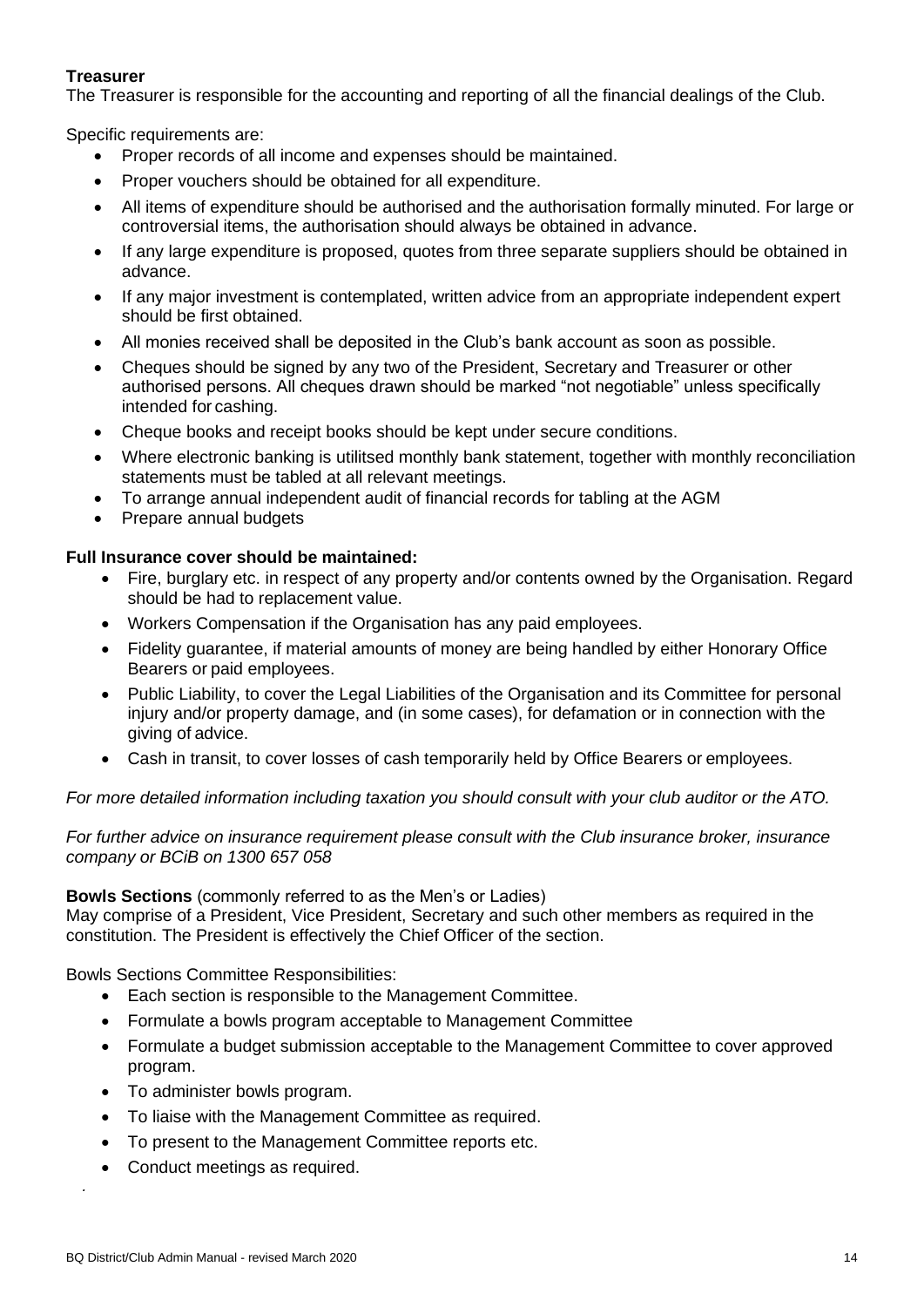# **Match/Games Director**

**Introduction** 

The purpose of this article is to assist Games/Match Directors in the understanding and conduct of their duties in respect of competition at all levels.

Club Constitutions and By-Laws should define the following:

| <b>Games/Match Director</b> | Setting out the responsibilities of the member so elected/appointed                                                      |
|-----------------------------|--------------------------------------------------------------------------------------------------------------------------|
| <b>The Controlling Body</b> | Members appointed by Bowls Committee.                                                                                    |
| <b>Disputes Committee</b>   | May optionally be appointed by Clubs to handle appeals in respect of all<br>Club competition. May also include Umpire/s. |

This article generalises many of the circumstances which will be encountered in the Games/Match Director's minefield, as conditions for competition are not identical in any two clubs, and guidelines only can be given.

# **The Games/Match Director is responsible for arranging**

# **1. Conditions of Play**

Vary according to the competition, for example: Championship play, Club drawn, etc. every Club is responsible for and must set out the conditions of play for their competitions. Conditions of play should relate to laws of the game.

# **2. Nominations**

Date of closing Fees Record of same

# **3. Draw**

Date, so that the draw is public. Format Knockout Round Robin Sets Play **Sectional** 

# **4. Play**

Call to play – notice Arrange Umpire – Markers Organise cards, rinks

# **5. Records**

Public record - board Permanent record Keep cards until the competition is completed

*These principles are fundamental to the running of all competitions.*

# **Events:**

# **Prestige/Invitation Events**

Observe the five (5) Principles -

- **1. Nominate conditions of play:** Stipulate that the controlling body shall have authority to vary conditions if necessary or expedient (to deal with inclement weather or unforeseen circumstances).
- **2. Receive/record nominations/fees:** The Secretary will usually be the member responsible for this.
- **3. Draw:** May need to be circularised to participants in some instances. Participants may draw for team position on a prepared master chart on day of play if conditions allow.
- **4. Play:** Have cards/officials ready before the start of play.
- **5. Records:** Keep master chart up to date for information of players.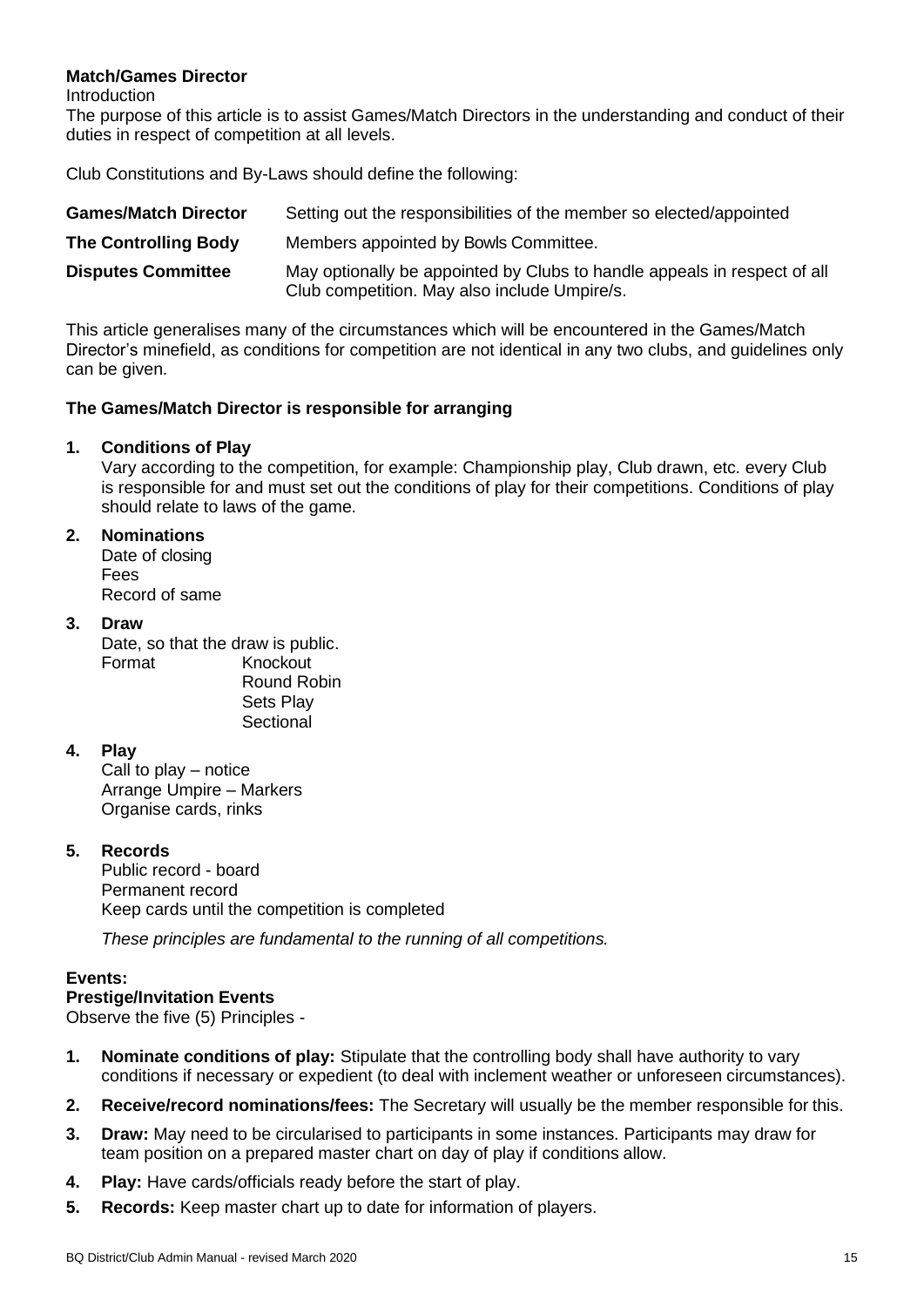# **Championship Play**

Championship play must be strictly in accordance with the Laws of the Game.

# **Bowls Queensland recommends:**

| <b>Singles</b>   | 25 <sub>up</sub> |
|------------------|------------------|
| Pairs            | 21 ends          |
| Triples (2 Bowl) | 25 ends          |
| <b>Fours</b>     | 21 ends          |

# **Other options are available under the Laws of the Game**

- Nominate closing date and fees.
- Draw in Public on nominated date.
- Give required notice for play.
- Arrange Umpire Markers.
- Have available a list of members eligible to substitute if required.
- Day of Play arrange cards, rinks and draw for markers/rinks.
- Keep record on master sheet and also a book of permanent records.

#### **Club Drawn/Graded Play**

These competitions are arranged to enable all members to enter into competition, regardless of the standard of play.

Conditions of play MUST be in place before nominations are accepted and MUST NOT be altered in the duration of any competition.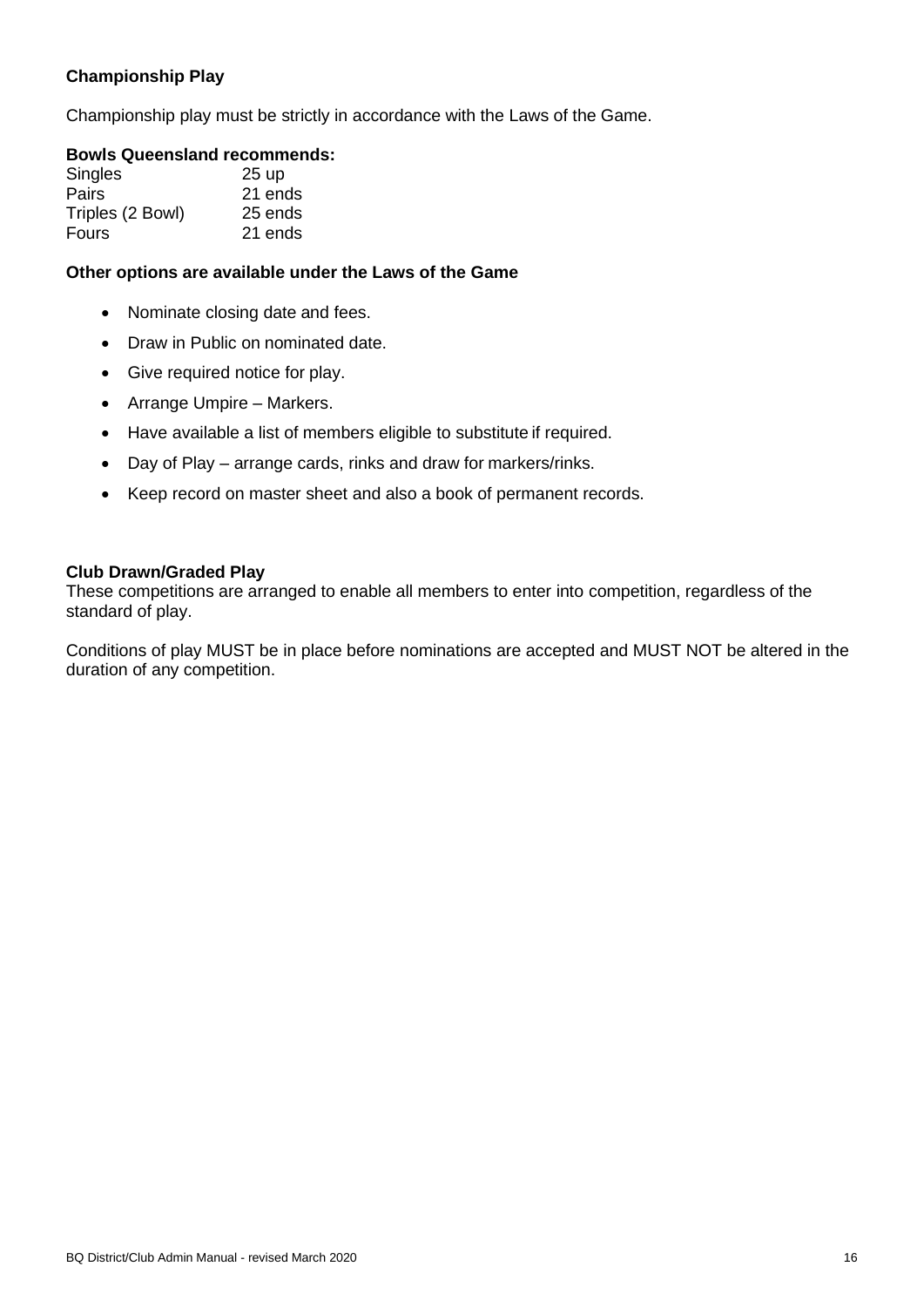#### **BYES – EXAMPLE 4**



**Byes**: Number of Byes = Number of entries subtracted from the next highest multiple of two (2).

For Example:

- **1.** 56 entries  $(64 56 = 8$  byes) Round  $1 = 48$  entrants play 24 games  $+ 8$  byes Round  $2 = 32$  entrants etc.
- **2.** 41 entries (64 41 = 23 byes) Round  $1 = 18$  entrants play 9 games  $+ 23$  byes Round  $2 = 32$  entrants etc.
- **3.** 29 entries (32 29 = 3 byes) Round  $1 = 26$  entrants play 13 games  $+3$  byes Round  $2 = 16$  entrants etc.
- **4.** 13 entries (16 13 = 3 byes) Round  $1 = 10$  entrants play 5 games  $+ 3$  byes Round  $2 = 8$  entrants etc.

See diagram

There are no rules about the distribution of byes. BE CONSISTENT. Byes may be distributed top and bottom or all at the top. Do the draw in public to exclude any doubts about fairness.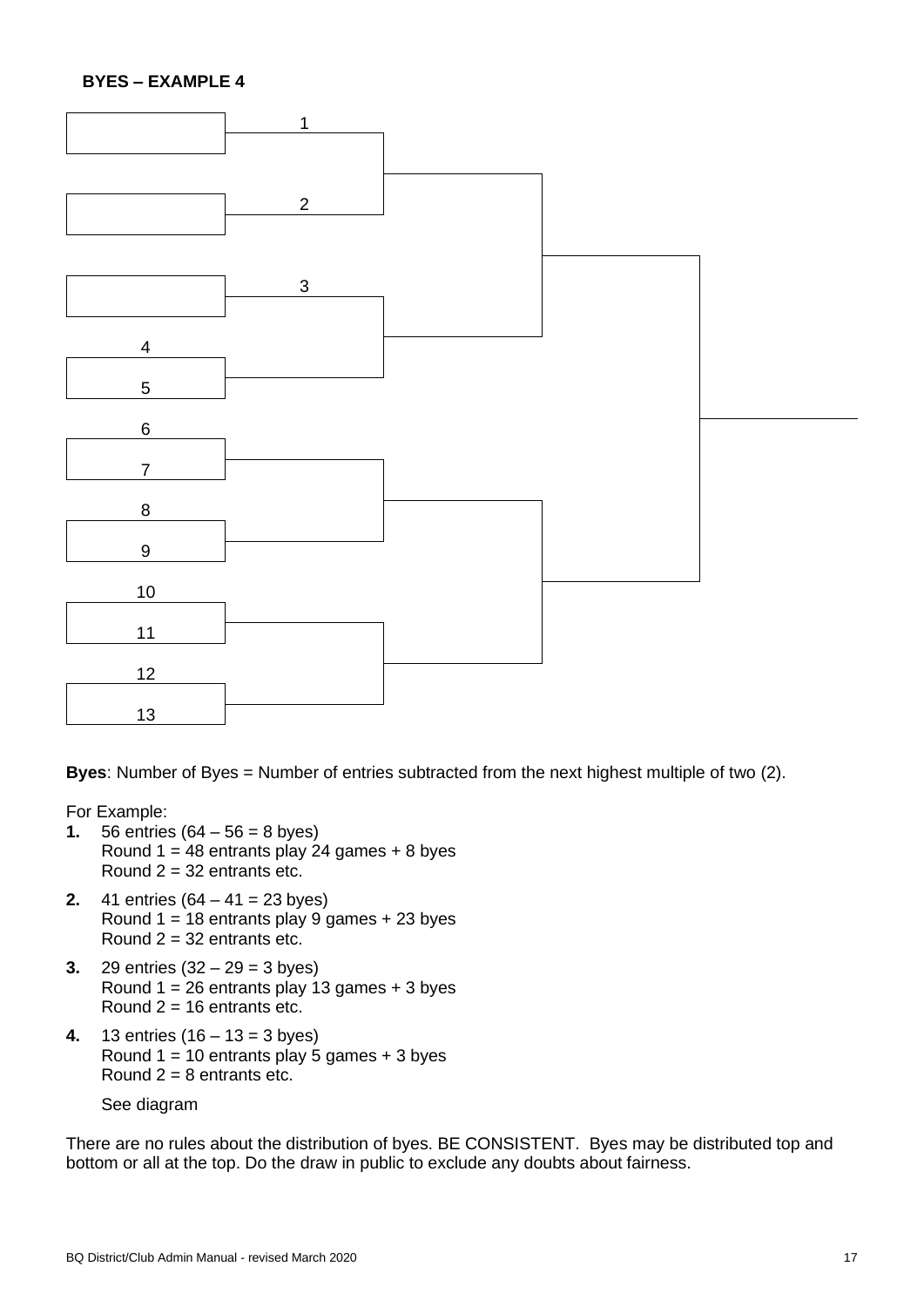# **CLUB RULES**

The following rules apply for Club affiliation.

Club constitutions must contain rules which comply with the following if they are to retain affiliation with Bowls Queensland and its District Bowls Association.

# **(a) Objects:**

- (i) To advance and promote the Game of Bowls.
- (ii) To provide the best possible standard of playing facilities for members in accordance with the Laws of the Game prescribed by Bowls Australia.
- (iii) To provide, develop and promote activities that are from time to time deemed appropriate to provide good fellowship between members of the Club.
- (iv) To promote and enhance the game of bowls in the local community.

# **(b) Affiliation:**

#### **The Club shall:**

- (i) Affiliate with Bowls Queensland and accept and abide by the Rules and By-laws of Bowls Queensland in so far as they apply to the game of bowls.
- (ii) Must be a member of a District Bowls Association and accept and abide by the Rules and Bylaws of the District Bowls Association in so far as they apply to the game of bowls.
- (iii) Renew its affiliation with Bowls Queensland each year in accordance with the Constitution of Bowls Queensland and forward the annual affiliation fee direct to Bowls Queensland. The Company to notify District Bowls Associations of payments.
- (iv) Renew its membership with the District Bowls Association each year in accordance with the Rules of the District Bowls Association and pay annual membership fees to the District Bowls Association.
- (v) Elect a delegate(s) to the District Bowls Association in accordance with the Rules and By-laws of the District Bowls Association.
- (vi) Provide to Bowls Queensland and to the District Bowls Association the returns that are required by those bodies.
- (vii) Provide advice to Bowls Queensland and to the District Bowls Association within thirty (30) days of any event which would affect the status of the Club's affiliation with Bowls Queensland, the legal status of the Club and/or any changes or amendments to the Club's constitution.
- (viii) Not make, amend or repeal a Rule or By-law in relation to the playing of the game of bowls that conflicts with the Rules and By-laws of Bowls Australia, Bowls Queensland or the District Bowls Association.

# **(c) Qualifications for Membership:**

# **To qualify for membership, a person must be:**

- (i) Prepared to support and promote the welfare of the Club and the game of bowls;
- (ii) Of good character and compatible with other members; and
- (iii) Free of indebtedness to any District Bowls Association or any State Bowls Authority and not under an order or notice of suspension or expulsion from any State Association.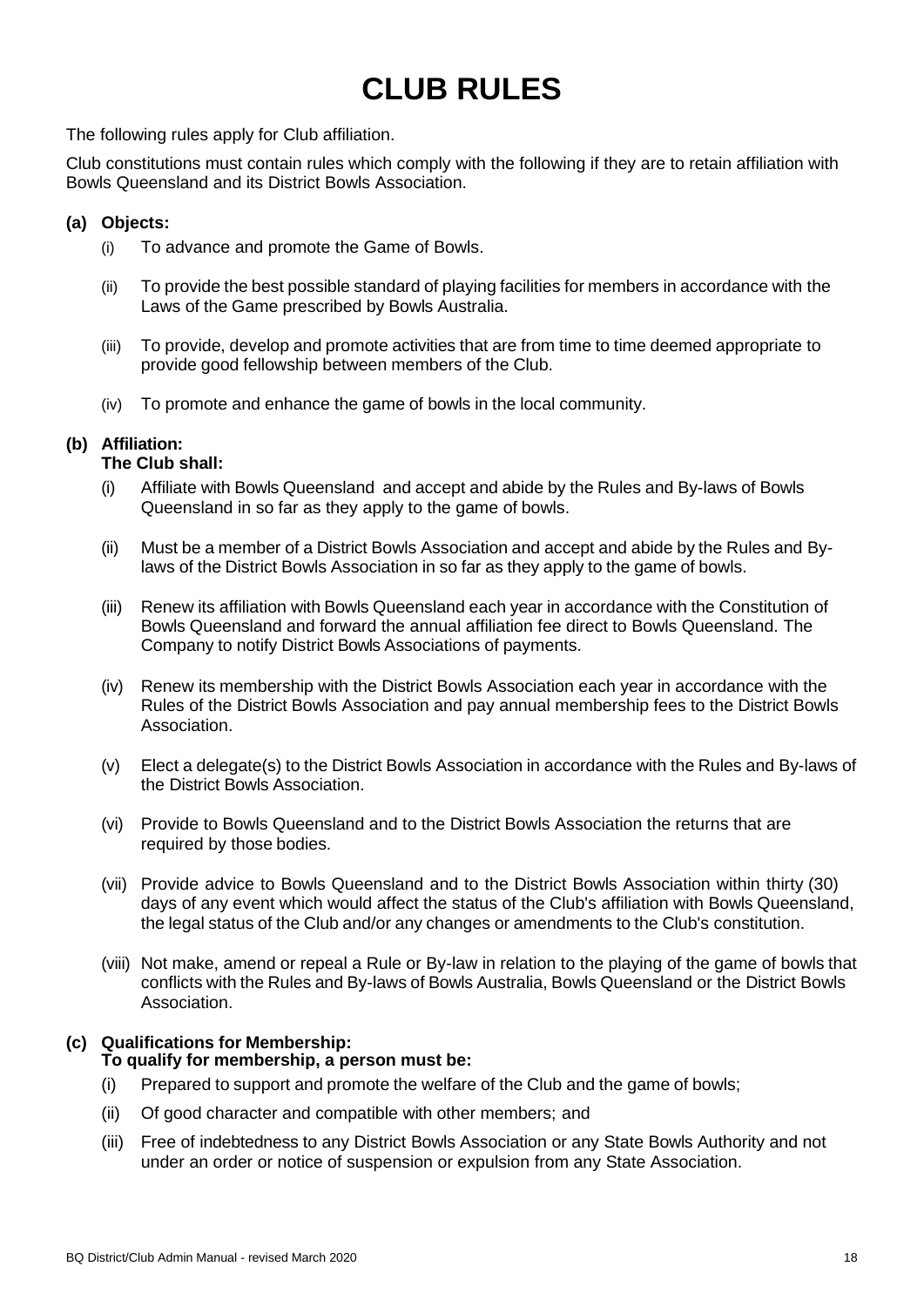# **(d) Junior Membership:**

- (i) Persons under the age of eighteen (18) years may apply for Junior membership of a Club;
- (ii) They shall not be entitled to vote, nor to nominate members for office nor to
- (iii) Nominate other persons to membership of the Club;
- (iv) Junior members shall be entitled to play bowls in any State, District, or Club competition according to the conditions laid down for the playing of the event.
- (v) On attaining the age of eighteen (18) years a junior member shall apply in writing for ordinary membership which application will be dealt with in the same manner as any application for ordinary membership.
- (vi) They shall not be allowed, under any circumstances, to be served, to obtain or to consume liquor from, or on the Club premises, or engage in any form of gambling on the premises.

#### **(e) In particularly note the following Disciplinary Provisions:**

- (i) Any member of the Club who fails to observe any of the Rules or By-Laws of the Club or who is deemed guilty of an act, practice, or conduct calculated to bring discredit on the game of bowls, or to the Club, District Bowls Association or Bowls Queensland or its members, or who on any Club, District Bowls Association or Bowls Queensland premises engages in illegal gambling, betting or uses obscene or abusive language renders themselves liable to expulsion or suspension.
- (ii) In the case of a Junior Member being called before the Management Committee on a charge or complaint such member shall be entitled to be accompanied by a Parent or Guardian.
- (iii) Pending determination of such appeal, the appellant shall be allowed all membership privileges.

#### **(f) Resignation:**

- (i) A resignation from membership shall not be valid unless it has been received and acknowledged in writing by the Secretary of the Club. A member shall not be deemed to have resigned from the Club unless the resignation is in writing and is delivered, emailed or posted to the Secretary of the Club and is acknowledged as aforesaid. Where the date of resignation is not stipulated by the member, the resignation will become effective as from the date of receipt of the letter of resignation by the Secretary of the Club.
- (ii) No such resignation shall relieve any person from the payment of any subscription or other money due or payable by them at the time of resignation. The resignation of any member shall involve automatic forfeiture of all rights and privileges in respect to allClub matters.

# **(g) Player Commitments:**

When a member of a Club has been called to fulfil a Bowls Australia, Bowls Queensland, District Bowls Association or Club commitment in a match or on official business, on any day on which they have been drawn to play in a Bowls Australia, Bowls Queensland, District Bowls Association or Club commitment, the onus shall be on the player to notify Bowls Australia, Bowls Queensland, the District Bowls Association or Club, as the case may be.

The Controlling Body may define circumstances which it will not accept as a valid reason for a player's unavailability. However, a substitute is not to be permitted if an intended player enters another competition scheduled to be played at the same time. If a substitute is refused on these grounds the Controlling Body shall declare the position of the absent player vacant and the provisions of DR 2.4 shall apply. Provisions consistent with this clause shall be included in all Club rules and shall be deemed to be a condition of competitions conducted by the Club.

# **(h) Activities shall be Lawful:**

The Club shall comply with all lawful requirements of the Commonwealth, State and Local Government and other Statutory Authorities having jurisdiction over any activity of the Club.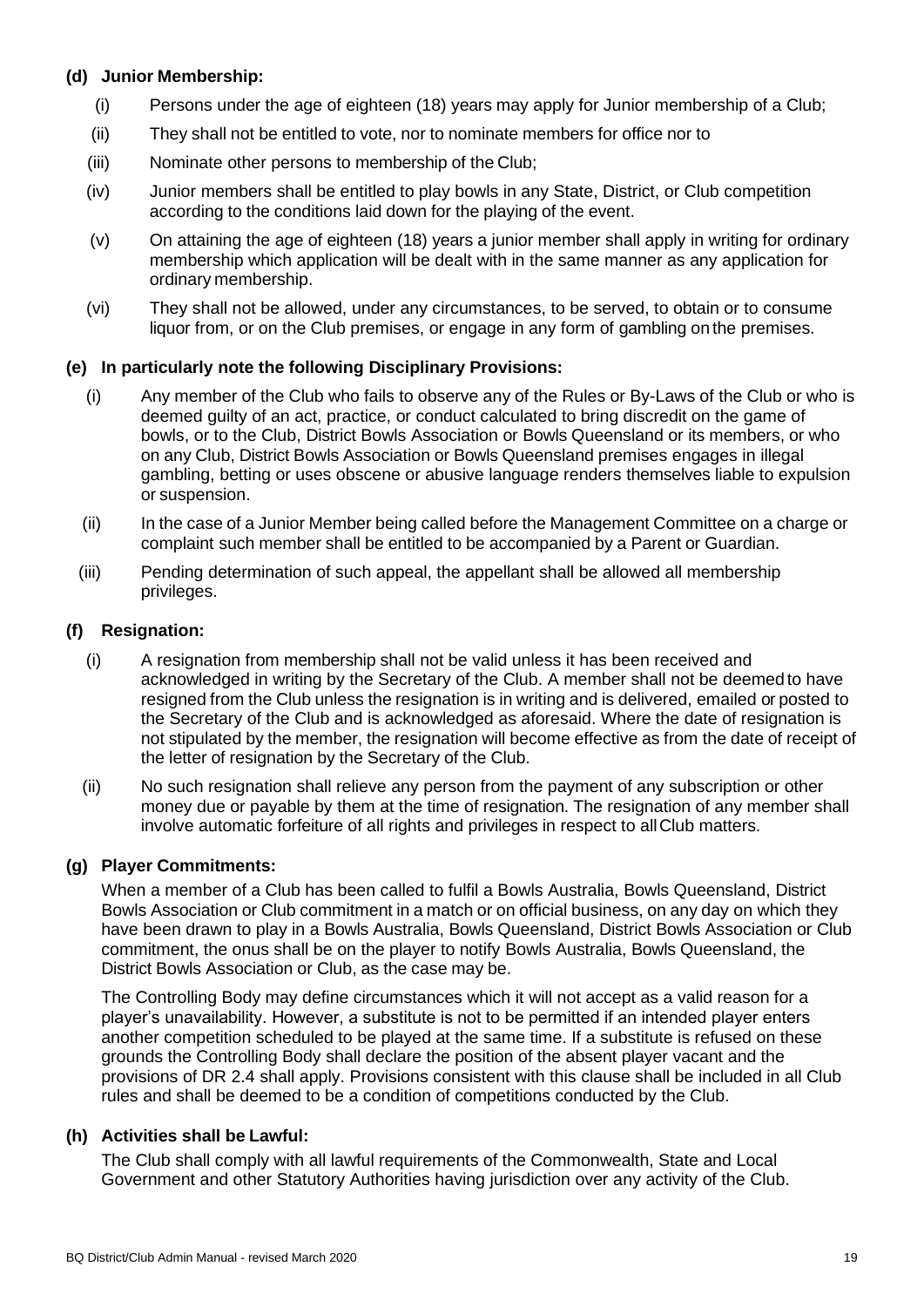# **The following matters must also be provided in the rules:**

# **Mandatory Rules for Licensed Clubs**

Refer to relevant Government departments for guidelines.

# **The Following Matters must also be provided for in the Rules**

- **1.** In relation to general meetings of the incorporated association;
	- the requisite basis necessary for convening such meetings;
	- the procedure to be adopted at such meetings and the size of the quorums thereof: and
	- the manner of calling such meetings.
- **2.** The form, custody and the use of the Common Seal of the incorporated association.
- **3.** The manner in which the income and property of the incorporated association is to be managed and, in particular, the mode of drawing and signing cheques for and on behalf of the incorporated association.
- **4.** The preparation of a statement of income and expenditure, assets and liabilities and mortgages, charges and securities affecting the property of the incorporated association for each financial year and the presentation of same, after audit, to the members.
- **5.** The frequency at which the financial affairs of the incorporated association are to be audited and the presentation of an auditor's report to the members.
- **6.** The custody of the books, documents, instruments of title securities of the incorporated association.
- **7.** The closing date of the financial year of the incorporated association.
- **8.** Distribution of surplus assets on winding up.
- **9.** The name of the incorporated association.
- **10.** The objects of the incorporated association.
- **11.** The classes of membership of the incorporated association, the manner of determining admission to each class of membership and whether such membership is limited or unlimited in numbers.
- **12.** The membership or other fees (if any) to be paid by the members of each class of membership of the incorporated association.
- **13.** Whether or not there is a right of rejection or termination of membership and if so, the manner of determining same.
- **14.** Whether or not there is a right of appeal against rejection or termination of membership and if so, the manner of such appeals.
- **15.** The manner in which the Register of Members shall be kept.

#### **In relation to the Management Committee:**

- the designation of the positions which shall comprise the Management Committee and the manner of election or appointment of members to such positions;
- the term of office of the members of the Management Committee;
- the resignation of members of the Management Committee;
- the manner of removal from office of members of the Management Committee, whether or not there is a right of appeal there from and if so, the manner of such appeal;
- the manner of filling of casual vacancies occurring on the Management Committee;
- the frequency of meetings of the Management Committee, the manner of calling such meetings and the requisite notices thereof; (Under the Act, Management Committee meetings must be held at least once every four calendar months);
- the procedure to be adopted at meetings of the Management Committee and the size of the quorum thereof; and
- the functions and powers of the Management Committee.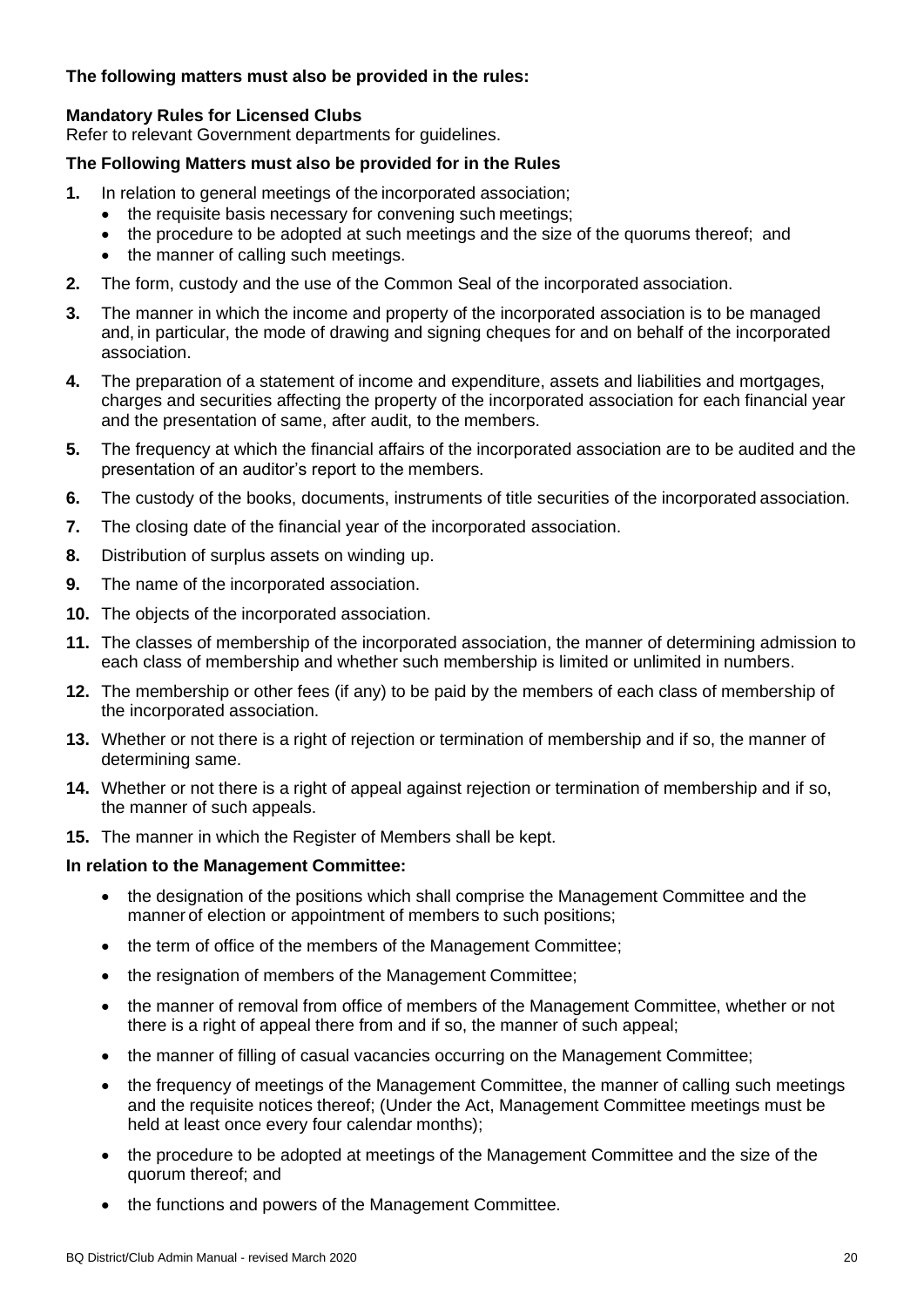# **Formal Reciprocal arrangements**

- Proof of reciprocal arrangements must be available, in writing, for inspection by Liquor Licensing Division Inspectors.
- Reciprocal Club members must provide proof of membership of a Club.
- Reciprocal Club member can sign in guests on the same basis as members if permitted by the Club.
- Reciprocal Club members can purchase take-away liquor if permitted by the Club.

If a Bowls Club wishes to have reciprocal rights with another licensed Club – a local golf club for instance – it would have to enter into a formal agreement with that Club.

Clubs Queensland maintains a master list of reciprocal Club agreements.

#### **Resignation of Members**

Constitutionally a member of a Club has not fulfilled their resignation responsibility until they submit it in writing to the Secretary. The member's status is unchanged until the Management Committee accepts the resignation, which should be conveyed in writing to the member.

A member failing to give written notice prior to the date on which his resignation is intended, is liable for the current year's subscription and any other monies due to the Club.

#### **A request for an Inter-Club Clearance is not an advice of resignation.**

#### **Suspension/Expulsion/Unfinancial Members**

Specific details of the correct procedures to be followed with a Suspension/Expulsion of a member are contained in the Clubs Constitution. These requirements must be followed without exception. Advices should be forwarded to District Secretary and Bowls Queensland on the appropriate Club notification suspension or expulsion form or electronically.

A Club cannot make a suspended member unfinancial or resign them or terminate their membership while under suspension. A member is still a member while under suspension.

A Club can only suspend or expel a member from its own Club. The suspended player may go to another Club to play social bowls only. An expelled Club member may join another Club unless an objection is raised by Bowls Queensland.

A District can only suspend or expel a player from within its own District.

- When a complaint is received, ensure it is in writing and signed by the person lodging the complaint.
- Record the date received.
- Refer the complaint to the Executive Body for immediate investigation.
- If the Executive Body considers that the complaint warrants full investigation, then the method of investigation to be carried out and by whom should be documented and authorised. Refer to Bowls Queensland Disciplinary By-Law. A copy of a Club's membership, of members under suspension/expulsion/resignation must be sent to Bowls Queensland.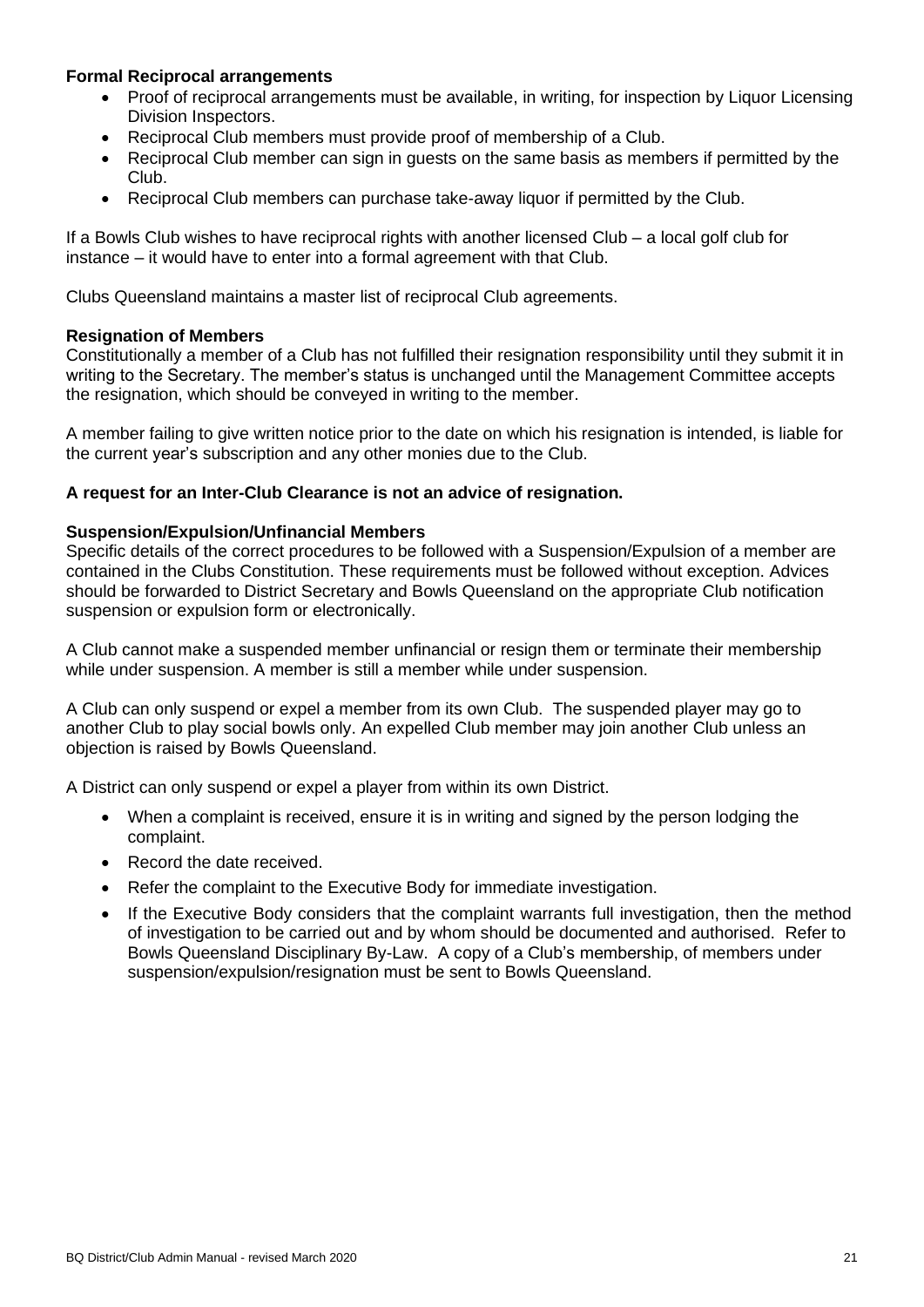# **Non-financial Members**

For the purpose of the membership listing as at  $31<sup>st</sup>$  December of each year, members for whom a fee was due as at 31<sup>st</sup> December and remained unpaid shall be classed as non-financial. They have become "non- financial" members but still may have a period under the Constitution to become financial.

Clubs will not be invoiced for non-financial members provided the information is received by the required date. Clubs must advise Bowls Queensland on a Form 2 or the online database when players are re-instated.

#### **Control of Membership records**

A master membership record is maintained by Bowls Queensland through a database. A printed copy of this information is made available to District Associations and affiliated Clubs in the State as at the 30<sup>th</sup> June, 30<sup>th</sup> September and 31<sup>st</sup> December each year.

Clubs are required upon receipt of their print out to completely check all entries, including dates of birth and advise Bowls Queensland of any errors or omissions by completing a Form 2, effect a reconciliation of members shown on the print out with those recorded in the Clubs register and advise of any errors or omissions on the Form 2 or the online database.

The posting media for the printout throughout the year is a "Membership Return for all Movements of Members" Form 2, the original which is forwarded to Bowls Queensland and a copy to the District Association after each Club Council Management Meeting each month. It is the document that controls all movement of members within the State. It is essential that it records all changes of information in relation to full members, life members and junior members and shall also show "Nil" returns. Clubs can process all membership movement by using the online database. The online database takes place of a Form 2.

#### **REGISTERED – PLAYERS - MEMBERS**

- **1.** All players within Queensland must be registered with at least one (1) Club as a result of their being a financial member of an affiliated Club/s.
- **2.** Only registered players may use BQ, BA and WB Intellectual Property. Usage of the **LAWS OF THE SPORT OF BOWLS.**

# **MEMBER REGISTRATION – DECLARATION OF REGISTERED/ NOMINATED CLUB**

- **1.** All players in Queensland must be registered with at least one (1) Club.
- **2.** A player may be a member of more than one (1) affiliated Club.
- **3.** A player must declare only one (1) of those Clubs as their registered/nominated Club for the purpose of playing in State Champion of Club Champion and other events conducted by BQ or District during a bowling season (all to be defined by the relevant BQ or District conditions of play).
- **4.** Playing in a Pennant competition conducted by a District shall not constitute a declaration of a player's registered/nominated Club requiring a change to their nominated Club. For clarity, Pennant is not a championship event.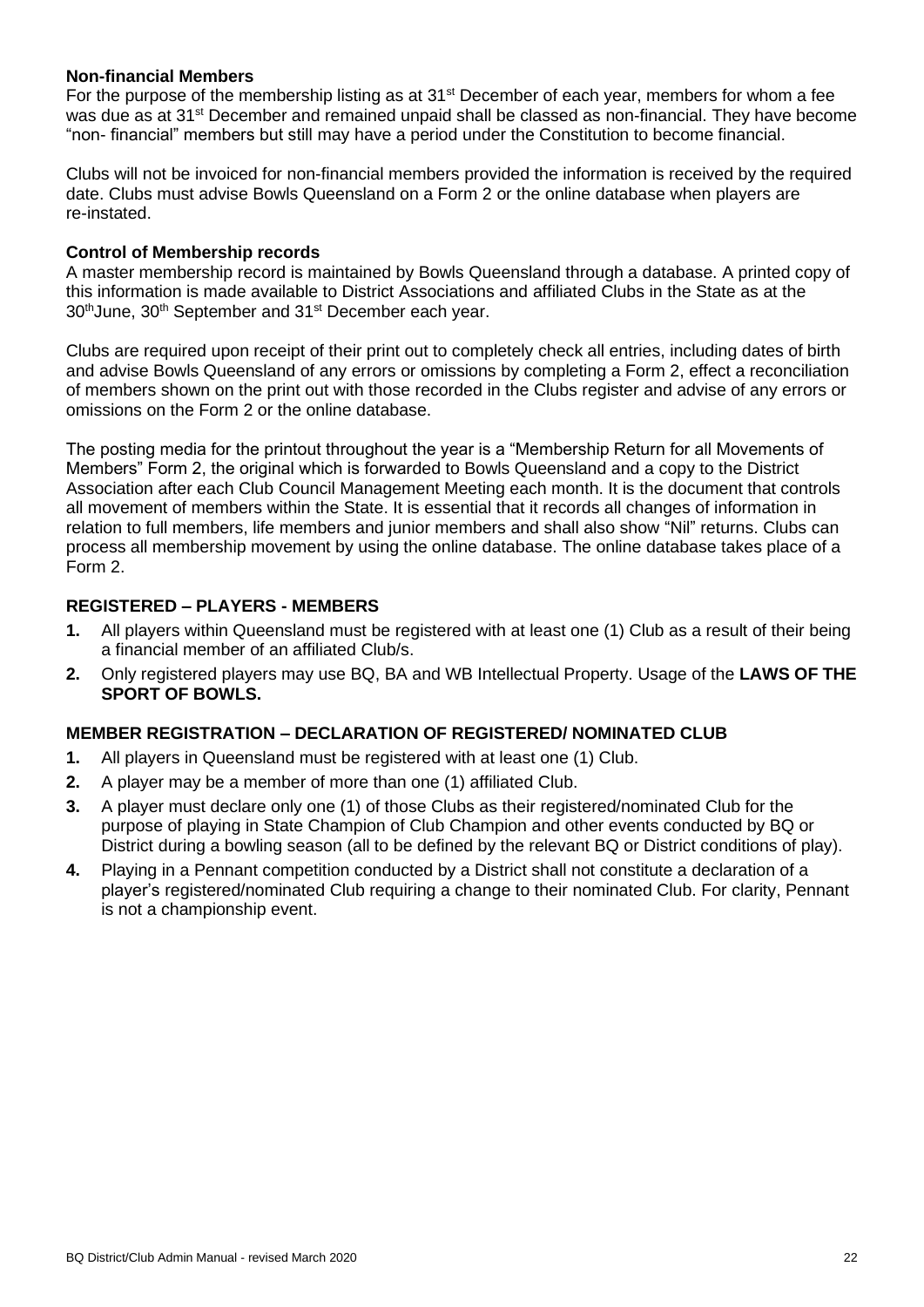# **ELIGIBILITY – PENNANT**

#### **1. Interstate**:

- (i) A player may play Pennant in more than one (1) STA within the same bowling season.
- (ii) The player must be registered with each of the STAs in which they play.
- (iii) The player must complete and submit an Interstate Pennant Declaration to BQ prior to being permitted to play Pennant in Qld.
- (iv) An Interstate Pennant Declaration is only valid for the current Pennant Season
- (v) **An Interstate clearance is required for a player who intends to join a club in Queensland or play in championship events.**

# **2. Intrastate**:

- (i) A player shall not be permitted to play Pennant for two (2) or more Clubs which are each affiliated with BQ unless specifically permitted under the conditions of play applicable to the event.
- (ii) Pennant Permit. A player may be approved by their District to play Pennant with another Club, other than their registered Club by submitting an intra club Pennant Permit Request Form. The form is to be submitted to their District prior to the Pennant Competition in which they wish to play. No application will be considered after commencement of a Pennant competition unless agreed by the District. This Form must be endorsed by both Clubs (Pennant Permit).

#### **Interclub Clearances**

A member may seek an Interclub Clearance:

- (a) If a member resigns from their Club and seeks membership at another Club; or
- (b) If a member resigns from their Club and is unsure which Club, they will join; or
- (c) If a member remains a member of their current Club and seeks membership of another Club.

In cases (a) and (c) the name of the new Club will be indicated. In case (b) an "Open Clearance" would be issued. A member's resignation must be in writing. An Interclub Clearance is not a resignation. A nomination form from an intending member of a Club must be supported with the Interclub Clearance issued by his former Club. **An interclub clearance is only valid for three months**.

# **A member transferring to a Club must produce a clearance.**

**A Club must not accept a member "subject to receipt of their interclub clearance".** 

# **A copy of the clearance should be handed to the Secretary.**

#### **An interclub clearance is only valid for three months.**

# **Interstate clearances - Outgoing**

If a member of a Club wishes to transfer to another State, and an Interstate Clearance is required, Club Secretaries will forward an application for Interstate Clearance to Bowls Queensland. Bowls Queensland will advise the appropriate State Association accordingly.

# **Interstate Clearances - Incoming**

If a member makes an application to join a Club in Queensland and indicates that the member is from another State, the following applies:

- an Interstate Clearance is not required if the member wishes only to play pennant, but an Interstate Pennant Declaration is required. **A Pennant declaration is only valid for the current Pennant season**. **However,**
- where a player from interstate wishes to join a Club in Queensland and play Club Championships, District or State Events, they are not eligible for membership until an Interstate Clearance has been provided from the appropriate State Association. Upon receipt of this Interstate Clearance Bowls Queensland will advise the District, who will then advise the affiliated Club accordingly
- if a clearance is not provided the member would not eligible to play Club, District or State Championships in Queensland. See By-Law 11

Secretaries must make this clear to interstate applicants.

- If a clearance is not provided, and is required, the Club Secretary will request the player to complete an Interstate Clearance application and get it signed by the interstate Club Secretary. The member must arrange for the application to be sent to their State Association for processing.
- On receipt of the Interstate Clearance notification will be forwarded to the Club through the District Association.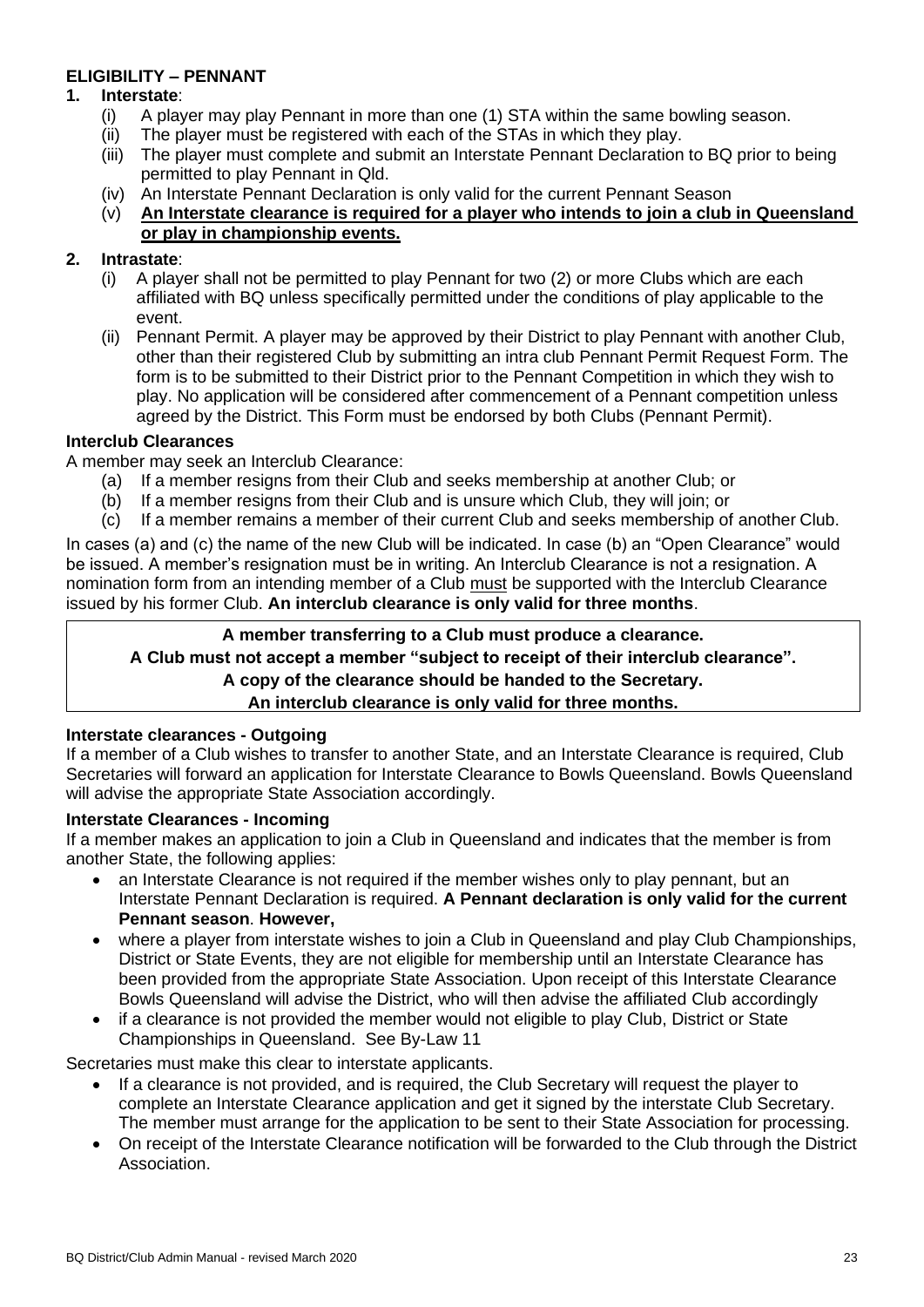# **Fees**

Each Club pays an affiliation fee to Bowls Australia, Bowls Queensland and a membership fee to the District Association based on each member (Life, Ordinary, Junior Members and such other classifications as the Council of Bowls Queensland and/or District Bowls Association from time to time may decide). The fee is based on Club membership as at close of business on December 31 each year.

The administration fee is for every new member to bowls, Interstate Transfer In and a member on an Interstate Pennant Declaration (except junior), unless such amount has been paid through previous membership of another Club affiliated with Bowls Queensland. The primary responsibility for payment of fees to Bowls Queensland shall rest upon the respective Club. All notifications to be on a Form 2 or the online database and clubs will be invoiced by Bowls Queensland. **(Do not send payment unless invoiced)**

# **Blue Cards**

New laws were introduced effective 1<sup>st</sup> July 2008 that affect blue card obligations for employers, paid employees and volunteers engaged in child-related activities.

Bowls Queensland strongly recommends in accordance with State Law, that anyone who holds a position in office at District, Division and Club level as well as committee members at these levels obtain a Blue Card. There is no cost for volunteers to obtain a Blue Card.

Further information regarding Blue Cards can be obtained from the Commission for Children & Young People & Child Guardian at:

PO Box 12671 Brisbane George Street Qld 4003 Telephone: (07) 3247 5145 Freecall: 1800 113 611 (Blue Card Contact Centre) Fax: (07) 3247 5200 Email: [bluecard@ccypcg.qld.gov.au](mailto:bluecard@ccypcg.qld.gov.au) Website: [www.bluecard.qld.gov.au](http://www.bluecard.qld.gov.au/)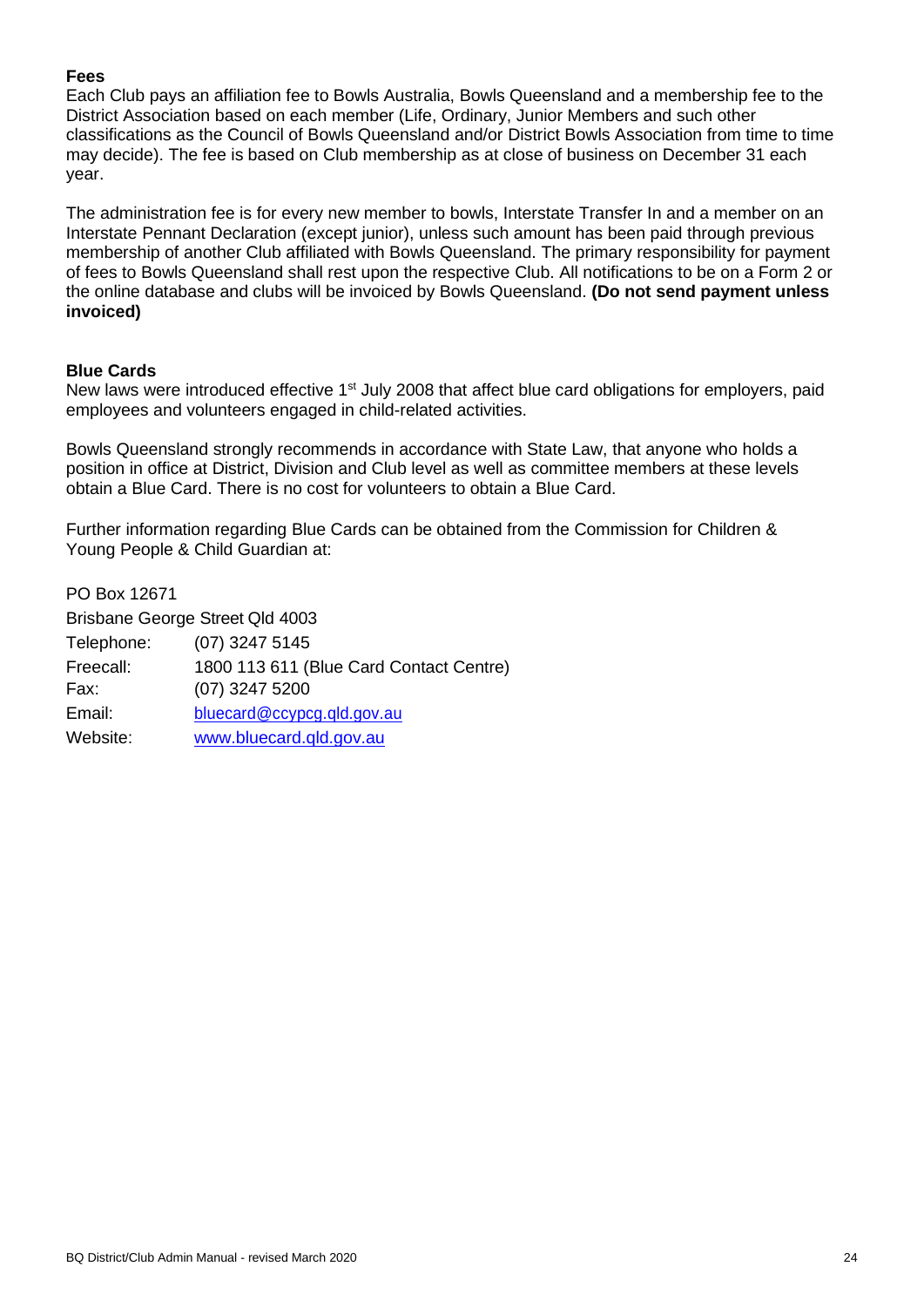# **MEETINGS**: **The Handling and Correction of Minutes**

# **General Rules**:

- **1.** If the motion `that the minutes be taken as read' is passed, then the minutes are not read.
- **2.** Any correction of a mistake in, or omission from, the minutes is made before the motion for `confirmation' has been moved and seconded and put to the vote.
- **3.** The full text of the motion is: `That the minutes be confirmed as a correct record of the meeting'. This is usually shortened to: `That the minutes be confirmed as correct' or `that the minutes be signed as correct'.
- **4.** If anyone notes a mistake and it is accepted, then the correction is made. If, however there is a disagreement about a suggested correction, a motion is moved giving the exact wording of the change to be made. This is seconded and put to the vote. The decision of the meeting prevails on whether the correction is to be made.
- **5.** Corrections to minutes are made immediately. The correction is made in the margin of the minutes, directly opposite the place where the error occurs, and this correction is initialed by the President and the Secretary. The original minutes must not be mutilated by erasures or blotting out the mistake. A single line is drawn through the mistake, or a caret indicates the place where words have been omitted.
- **6.** Immediately after the meeting confirms the minutes as correct the President signs and dates the minutes. If a correction has been made to the minutes, the motion put to the meeting is `that the minutes, as amended, be confirmed as correct'.
- **7.** The Minutes of meetings of an organisation are a legal document. Therefore, decisions made must be clearly and concisely recorded. In most organisations, the names of the movers and seconders may be clearly stated and underlined, preferably at the right-hand margin of the page. Refer Incorporation Act.
- **8.** The Minutes provide the authority and legal protection for members, and for office bearers carrying out the wishes of the Club, e.g. The expenditure of funds.
- **9.** A copy of standing orders is available from the Bowls Queensland website or on request from the administration office.

# **Rules – General Business**

- **1.** Business deferred from an earlier section of the meeting is dealt with as the first item of general business. It takes priority over all other general business.
- **2.** In general business, matters are brought forward for decision and debate by the members in the body of the meeting.
- **3.** Matters on which decisions are to be made are expressed in the form of a motion.
- **4.** Any proposition that is moved, seconded, and debated is known as a `motion'. If that motion is carried by the meeting, it is known as a `resolution'.
- **5.** Any motion may be amended by adding words, deleting words or by deleting words to substitute others.
- **6.** When an amendment is made, the debate is confined solely to the change that is being made to the original motion i.e. The debate is on the amendment only. The amendment placed before the meeting must be stated in a form to clearly show the exact change being proposed, Example: "That the words `\$10.00' be deleted and `\$20.00 be substituted"
- **7.** Amendments are taken in sequence from the beginning of the motion. Therefore, once any part of the motion has been amended (even if the amendment is defeated), no part of the motion before that amendment can be altered.
- **8.** An amendment cannot be moved or seconded by any person who has spoken for or against the original motion or a previous amendment.
- **9.** If an amendment is `carried' by the meeting, it is incorporated in the original wording of the motion, which is then known as the `substantive motion'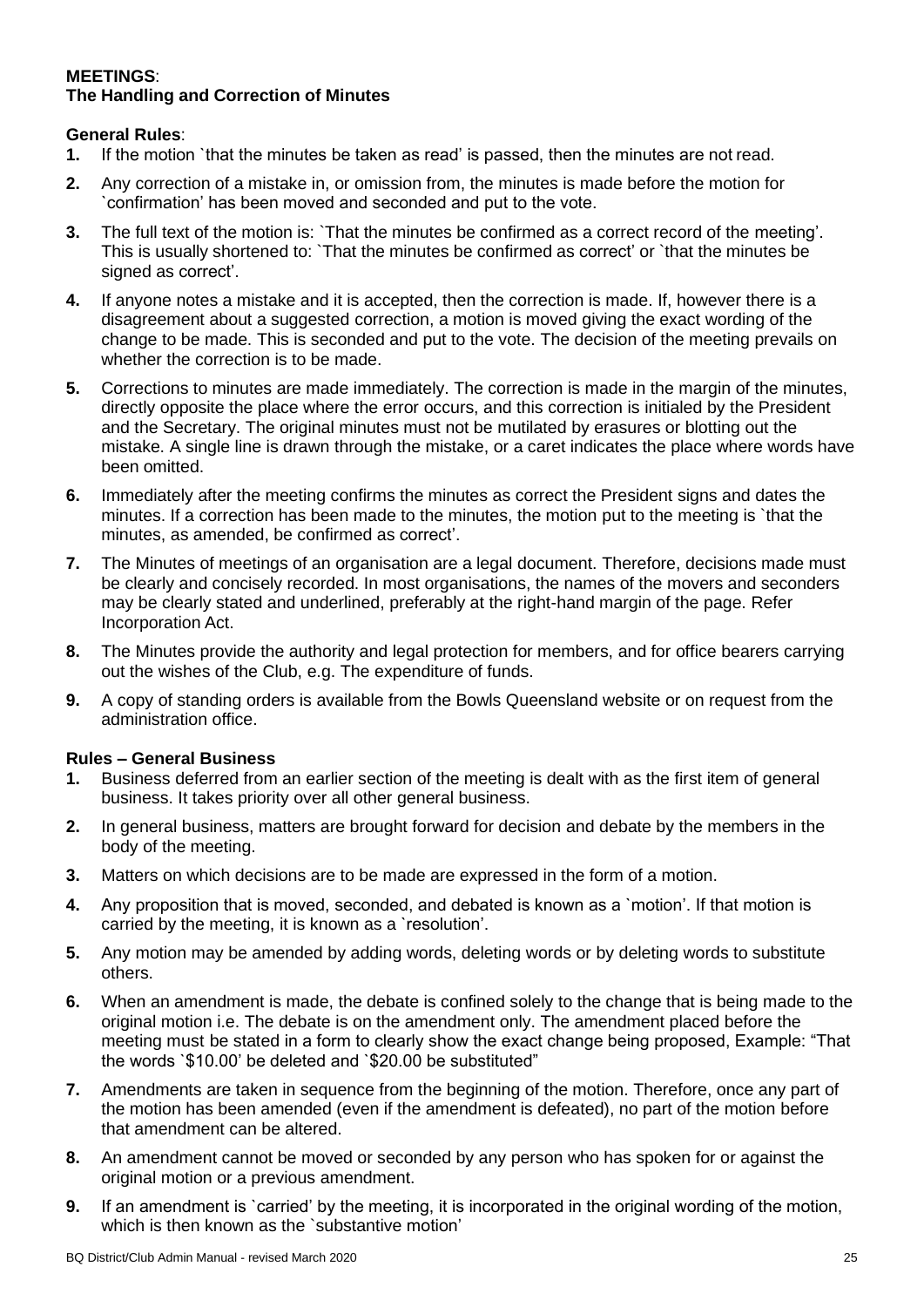- **10.** If there are no amendments, the right of reply is taken by the mover of the motion, as the last speaker in the debate, before the motion is put to the vote.
- **11.** If an amendment has been proposed to the motion, the mover of the motion takes his right of reply before the vote is taken on the first amendment.
- **12.** Once the right of reply has been taken, no further speakers are allowed. If the right of reply is taken before the first amendment is put to the vote, this does not prevent further amendments being made to the original motion.

#### **Dealing with Correspondence General Rules**

The agenda for the meeting lists the correspondence to be dealt with in two columns: The Inward and The Outward.

The Secretary need only indicate the substance of the letter, to give a précis of the contents. However, any member may ask the Secretary for more detailed information about a letter or may even ask for the letter to be read in full.

After the Secretary has read the correspondence, the Chairman requests a motion: `That the Inward Correspondence be received and the Outward Correspondence be endorsed' This is seconded and put to the vote, followed by `Business Arising from the Correspondence'.

The Club is not obliged to `receive' all letters. If the contents of a letter are outside the objects of the Club, (eg; a political or religious letter from an organisation which is nonparty – political, or nonsecretariat) it is allowed to `lie on the table'. It is not read, but members may read it privately if they wish. Frequently, when referred to unsolicited and unwelcome correspondence, the motion `to lie on the table' really means to `lie under the table' in the wastepaper basket. In another circumstance, the term `to lie on the table' may mean that the matter will be taken up from the table and discussed at a later stage of the meeting.

A Club is not obliged to `endorse' all outward correspondence. The Secretary should write all correspondence at the direction of the Club. Should the contents of an outward letter go beyond the Club's expressed wishes, e.g., be unnecessarily aggressive, or contain expressions of opinion not shared by the club, etc., the Club may refuse to `endorse' that section of outward correspondence.

If any item of inward correspondence requires lengthy discussion or has potentially controversial issues involved, or requires subsequent planning for further action, the Chairman may wish to have a discussion on the matter adjourned to 'General Business'. If discussion on a letter is adjourned to General Business, it takes priority over all other items of General Business.

#### **Other Extraneous Matters**

Australian Performing Rights Association: Clubs should comply with the "Copyright and the Music Performing Right", a copy of which is available from: Australian Performing Rights Association 25 Albany Street, Crow's Nest, NSW 2065.

A Club should apply for a license if it provides entertainment or background music derived from music, etc., under copyright. Whether the performance is live or recorded or received by radio or television, the club is still liable except that where the Club uses radio or television exclusively for sporting purposes a license may not be required.

#### **Safety**

The Club should comply with the Workplace Health & Safety Act. For guidelines consult the relevant Government Department.

#### **Industrial Relations**

All Bowls Clubs are required by law to comply with the provisions of Industrial Awards, such as the Greenkeepers Award and the relevant Club Employees Award whenever employing staff.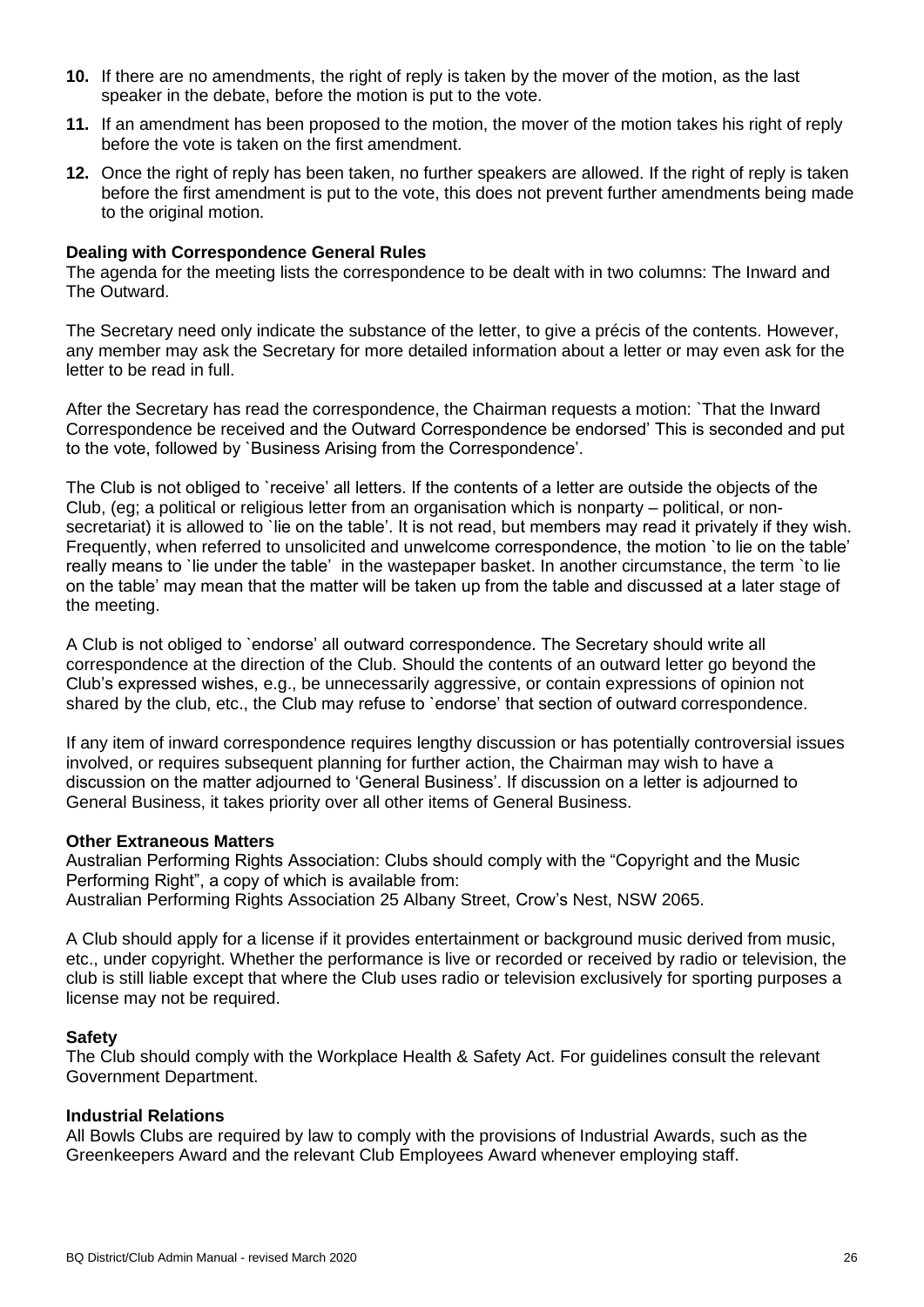Should Clubs require assistance with industrial and staffing matters the following organisations can be consulted:

Clubs Queensland PO Box 93, Northgate 4013 Ph: 3252 0770 Email: [clubs@clubsqld.com.au](mailto:clubs@clubsqld.com.au) Website: [www.clubsqld.com.au](http://www.clubsqld.com.au/)

Clubs Queensland is the peak industry association & union of employers of registered & licensed community Clubs in Queensland.

For assistance from Clubs Queensland, Clubs are required to be members. Clubs will need to contact Clubs Queensland for the cost of this membership.

# **Club Health Check**

To ensure the Club remains a viable entity regular health checks should be carried out. Regardless of how your Club is travelling, administrators, boards and committees can produce plans or take action to maintain a healthy Club. Listed are some practices that Clubs should initiate.

- Corporate Governance
- Strategic Planning
- Financial Controls
- Risk Management & Insurances
- Legislative Compliance
- Operational Plan

Bowls Queensland has also secured the services of partner Mullins Lawyers to enable Clubs' access to assistance on matters pertaining to constitution, amalgamation and other like issues. There is no cost for the **initial** consultation.

Clubs wishing to access any of the service on offer must first make contact with Bowls Queensland.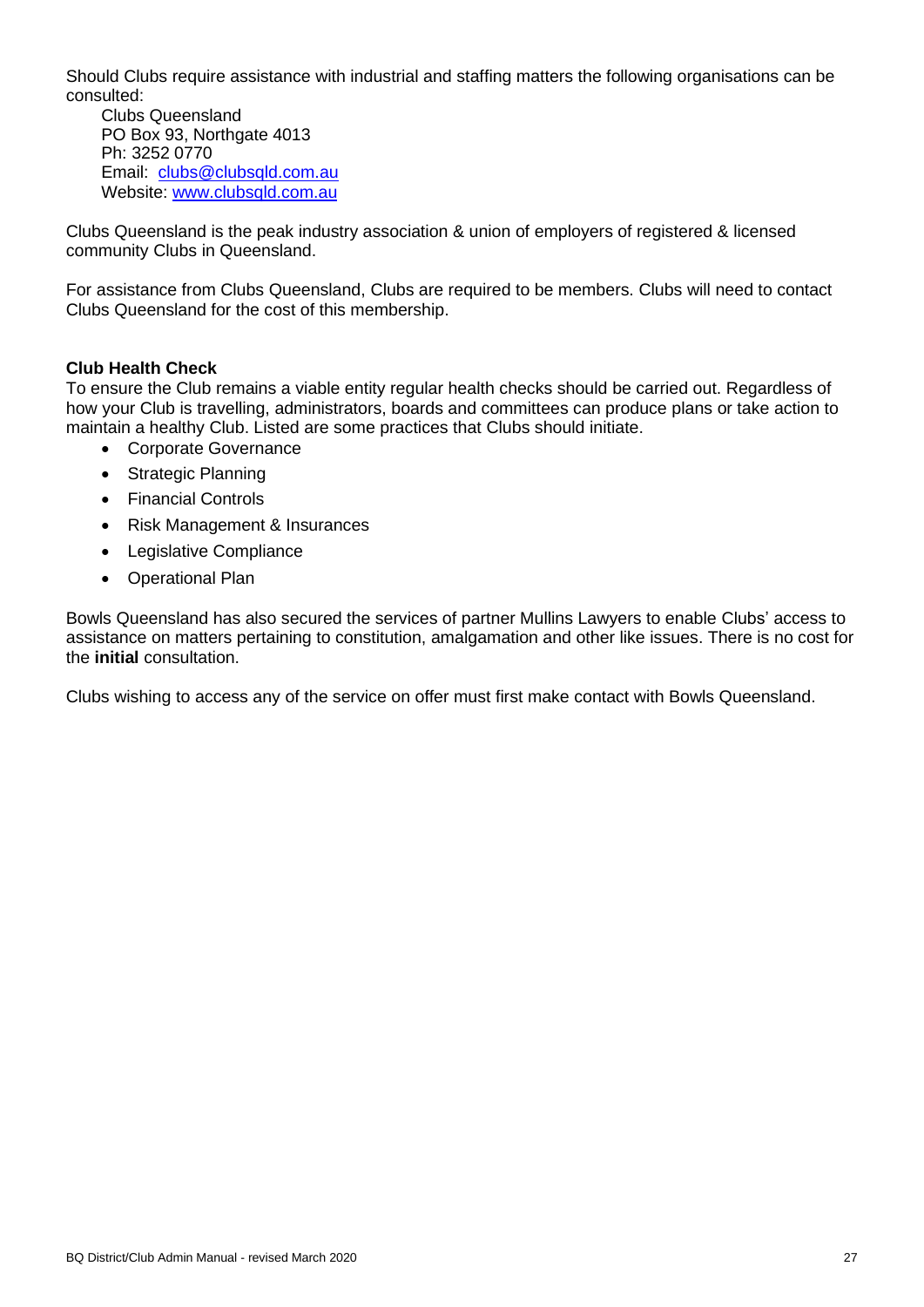#### **CONSTITUTIONS**

Clubs are governed by their Constitution and By-laws. Although many responsibilities and duties are included in these authorities, this section will deal with them, as well as associated practices, procedures and courses of action.

#### **Constitutions and By-laws**

Many Clubs are now moving towards restructuring. In earlier days the Men's Club owned the property and the clubhouse. The Liquor License was in the name of the Men's Club. The Ladies had use of the premises and greens with the consent of the Men's Club.

It is important that, to ensure successful restructuring co-operation and consultation is paramount between the existing Men's and Ladies Clubs. It is also important that members of both Clubs are well informed before they are asked to vote on any proposed change to the Club's management structure. All members of both Clubs should be fully conversant with the consequences of any change.

The restructuring process cannot be the unilateral decision of the Men's Club, or of the Ladies Club, or of a minority section of the members. It is essential that all members are happy with the resulting changes to the Club Management in the interests of continuing Club harmony. `Amalgamation' is not something that can be arbitrarily imposed on either the Men's Club or the Ladies Club in a bowling facility. It can only occur by mutual agreement.

The majority of Clubs use the single tier system (Amalgamated/Unified) - (Parent Club with two bowls sub- committees or sections).

To assist Clubs wishing to move into an amalgamated/unified structure, set out below are some guidelines with achieving the change. This assumes that both bodies are Incorporated entities.

Call separate meetings of the Men's and Ladies Clubs to seek approval in principle to move to an integrated/amalgamated structure. If agreement is reached, elect three members from each of the Men's and Ladies' Clubs to form a steering committee. Steering committees main task will be to formulate a constitution for the new entity. It is suggested that the basis for this would be the Bowls Queensland model rules for amalgamated/unified Clubs. Also, we would suggest that the existing separate constitutions together with perhaps one or two existing amalgamated constitutions be used as a cross reference to assist in the drawing up of a constitution which will be suitable and acceptable to the members. Once the constitution has been drawn up, it should be taken to a joint meeting of the Men's and Ladies Club committees for comment and possible amendment prior to it being submitted to Bowls Queensland and the Department of Fair Trading for approval.

After receiving approval from the above bodies, the steering committee should call a combined meeting of the Men's and Ladies Clubs to have them approve this new constitution. If approved a meeting of one of the entities would then need to be held to adopt the new constitution and a meeting of the other entity held to agree to the winding up of that entity and for their members to join the other entity together with a transfer of all assets to that entity.

It is also suggested that the steering committee be empowered to move into an interim Board mode pending the election of new officers and committee under the terms of the new constitution. The interim Board would then be responsible for calling nominations and appointing a returning officer. They would also be responsible for setting a timetable for the elections, declaration of the poll and calling the General Meeting at which the new officers would assume their positions.

Other matters which will require attention at the General Meeting would be the appointment of a Patron or Patrons. The appointment of auditors, in accordance with procedures laid down by the Office of Fair Trading. Determination as to the status of existing life members of the former entities would also be required. We recommend you always work in close consultation with your Club Solicitor.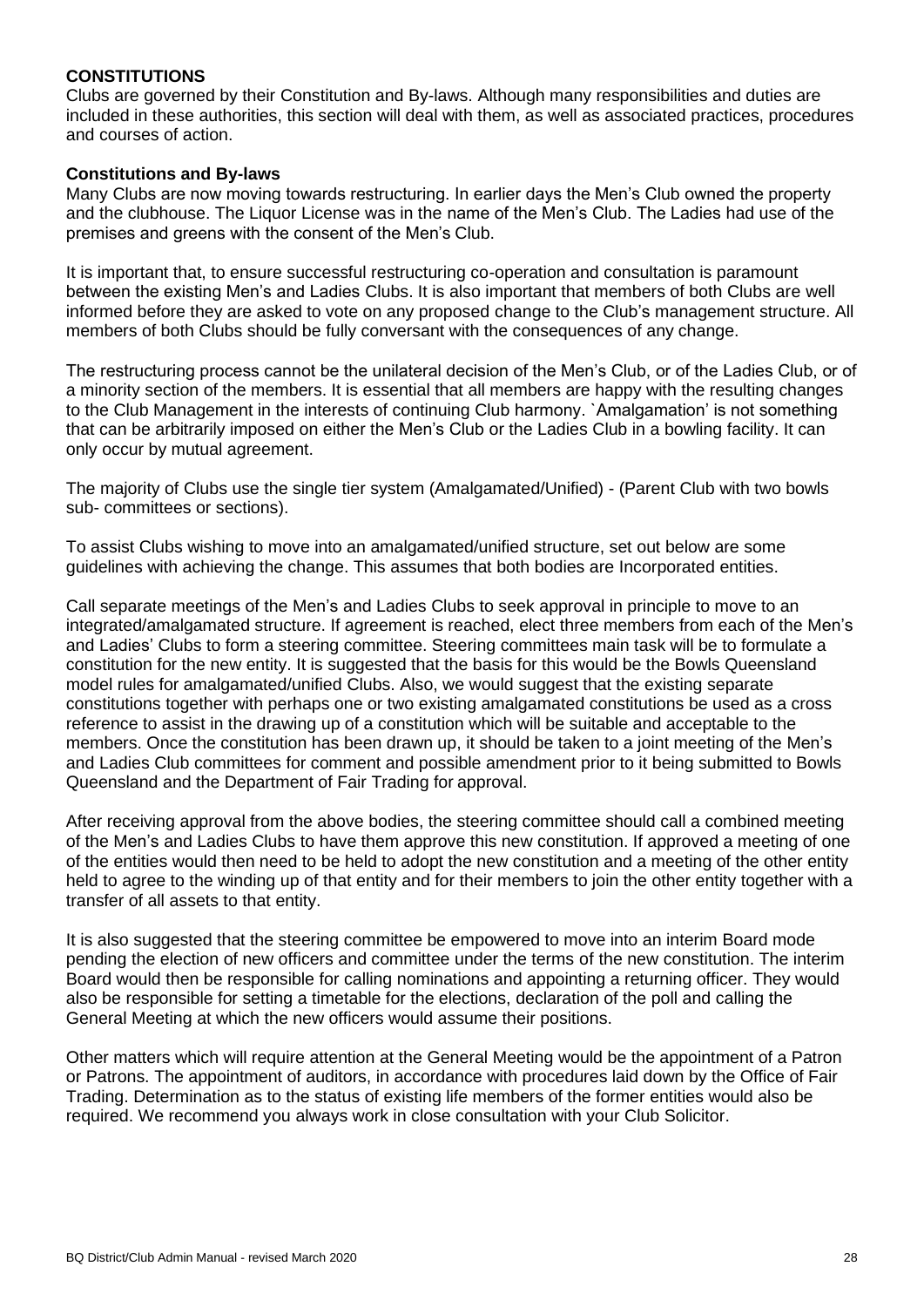# **The Single Tier System**

The procedure for the adoption of this system is exactly as set out. In the single tier system there are bowls sub-committees (Divisions or Sections).

These sub-committees are responsible for the actual conduct of bowls.

All of the preliminary procedures (Special General Meetings of both Clubs, a steering committee and all of the procedures set out earlier in this document) need to be implemented. With this system there is only one Incorporated Club, one administration, one set of returns and one audit.

Under this system all financial members of both the Men's and Ladies Clubs automatically become financial members of the `Parent' Club with the same classification as previously held.

The day to day affairs of the Club will be controlled by a Management Committee, and the Club will have two sub-committees or sections, a Men's Section and a Ladies Section. These Sections are responsible for the game of bowls within the Club. There will be elected officers in these sections such as President, Secretary, Games Director and Selectors. Officers in the Management Committee may also hold cooperation and positions in the sections.

It cannot be stressed enough that to ensure successful restructuring consultation is so very important between the existing Men's and Ladies Clubs. All members of both Clubs should be fully conversant with the consequences of any change, and make sure that it is in the best interests of the Club and game of lawn bowls.

#### **PROMOTIONS**

#### **Membership Recruitment**

#### **Club Support:**

Regional Bowls Managers contact details, grants, membership and participation information.

Website: [www.bowls.com.au/club-support/](http://www.bowls.com.au/club-support/)

#### **Community Bowls/School Programs:**

Bowls Queensland can provide you with a bowls program for the opportunity to establish a next step approach into the sport of lawn bowls from the grass roots level.

#### **Secondary Schools Cup Challenge:**

Bowls Queensland Staff, Match Committee & Bowls Australia Regional Bowls Managers co-ordinate a State based championships for secondary school students aged between 12 and 18 years open to bowlers and non-bowlers.

#### **Come and Try Month:**

October is BQ's "Come and Try Month" where we encourage Clubs to host a day to attract new people to try the sport. BQ offers promotional material to Clubs and have promoted this campaign through TV, radio and Facebook in the past.

#### **TV Commercial**

Bowls Queensland produced a 15 and 30 second TV Commercial which has been used to promote the game throughout Queensland on the 7 network and social media. This is available for clubs to utilise along with "Come and Try Month" promotional material via USB upon request.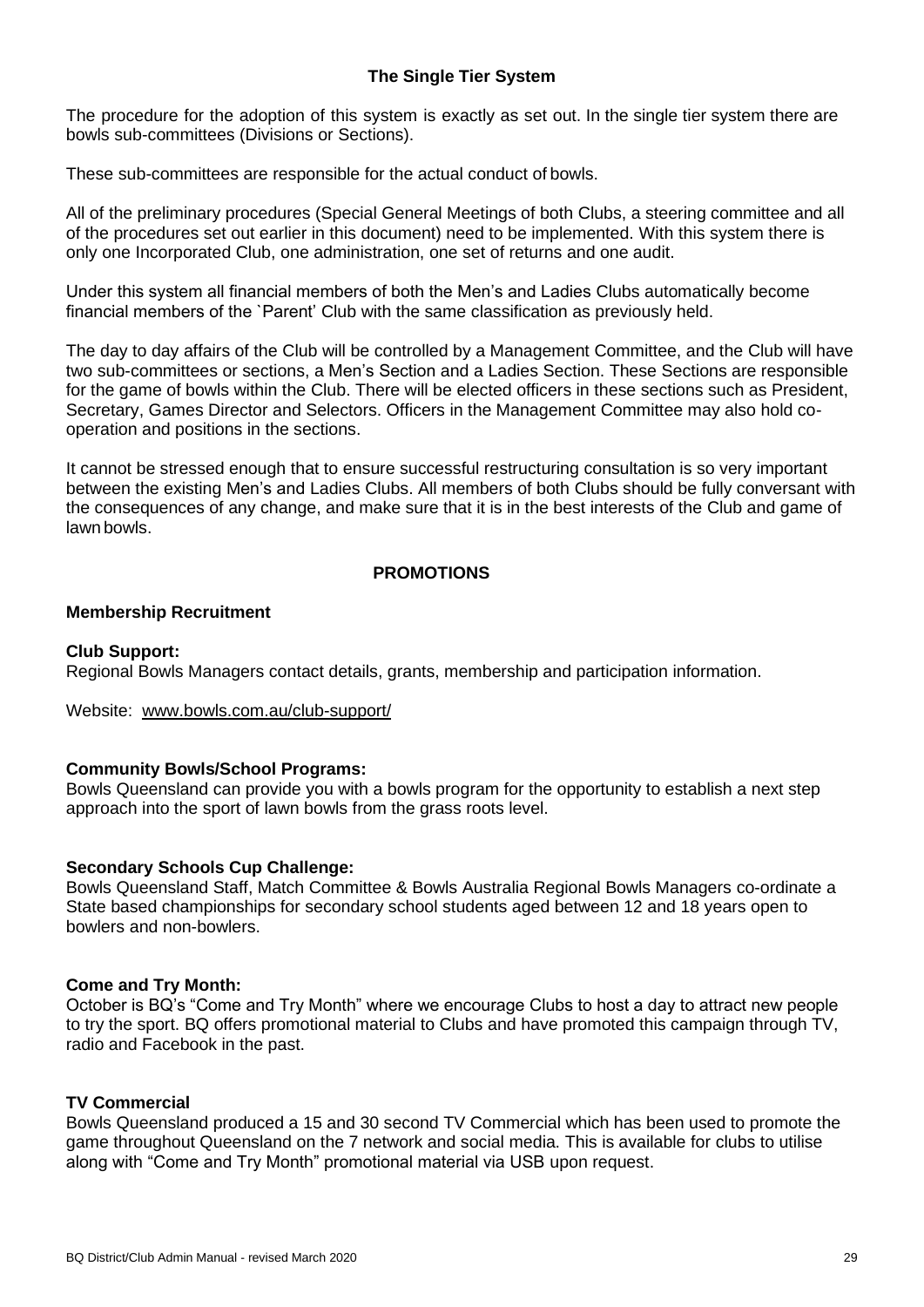# **COACHING ACCREDITATION COURSE**

In 2009, Bowls Australia in conjunction with the Australian Sports Commission released the new National Coaching Accreditation Scheme (NCAS). This scheme now ensures that Australia has a National standard that is recognised by the Australian Sports Commission.

There are four (4) levels of coaches (outlined below). Bowls Queensland highly recommends that anyone wishing to become a coach start at the Introductory Coach level and work their way up to Club Coach and

Advanced Coach.



Accreditations are valid for four (4) years and successful applicants receive an identification card (supplied to their District Association for presentation). All coaches are to re-accredit prior to their expiry date to ensure their skills and knowledge are up to date with any new advancements in the coaching arena.

# **Accreditation Process – How To**

- **1.** Interested applicant contacts their District office (coaching panel if applicable).
- **2.** District (coaching panel or secretary) to inform District/Club members when their accreditation is due and to locate new coaches/suitable candidates.
- **3.** District Association to liaise with their State Coaching Committee representative to organise suggestions for a date and venue for the course/s to be conducted which would be suitable for all candidates. Please note that these are only suggested dates and venues and will be confirmed by Bowls Queensland in writing. We recommend a date at least one month from contacting Bowls Queensland.
- **4.** District completes the coaches course form (located in the Forms section of this manual) and forwards it to Bowls Queensland.
- **5.** Bowls Queensland will then organise and confirm the venue in writing.
- **6.** Once a venue has been confirmed, relevant application form/s shall be forwarded to the Districtfor candidates to complete and return to Bowls Queensland with payment.
- **7.** Course calendar shall be updated on the Bowls Queensland website and poster and relevant application form/s sent to Clubs in the District, so other candidates can complete and return to Bowls Queensland with payment.

# **CANDIDATES MUST REGISTER VIA ONE OF THE ABOVE PROCESSES Although places are not limited, Bowls Queensland will need to know numbers attending for the host Club.**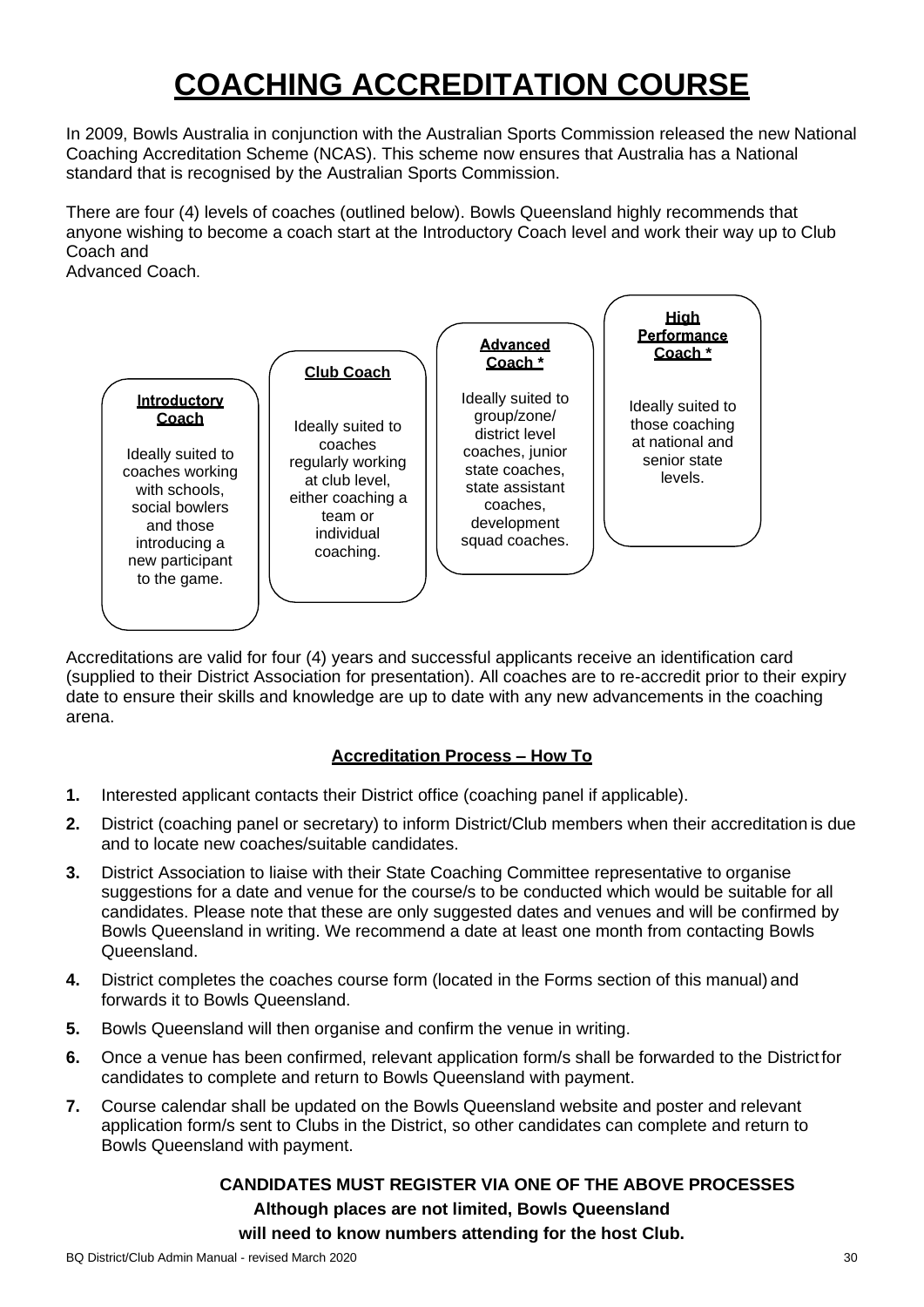- **8.** Upon receipt of form and payment, a coaching Pack shall be forwarded directly to the candidate. This pack will include further information on the course (i.e. what to bring), resource manual, worksheets and on green assessments, code of ethics and volunteer blue card form.
- **9.** Candidate is to: familiarise themselves with the resource manual
	- Complete the worksheet to the best of their ability (assistance will also be given on the day to complete worksheet) read and sign the code of ethics form.
	- Complete the volunteer blue card form and lodge with Blue Card Services

Districts will be strongly encouraged to apply for a grant to assist with the costs involved with conducting a course.

Due to the costs involved, it is strongly recommended that the District obtain at least 10 people per course.

- Candidates do not have to attend a course in their District. If they locate a course being conducted elsewhere which suits them better, they are able to register for that course by completing the relevant application form and forwarding payment to Bowls Queensland.
- Districts shall continue to be advised of accredited coaches via the normal method (letter from Bowls Queensland), along with the candidate's identification card. Please note that badges are no longer supplied.

# **Course Information**

Please note that only Bowls Australia approved presenter and assessors are able to present the course and assess the coaching candidates. Should you like to apply to become a presenter and assessor, please contact Bowls Queensland.

# **Introductory Coach**

- 4-hour course
- \$30 for new applicants
- \$20 for re-accreditations

# **Club Coach**

- 12-hour course (2 days)
- \$60 for new/upgrading applicants
- \$30 for re-accreditations

# **Competition and Selection Modules**

- 5-hour course per module
- \$50 per module

# **Advanced Coach**

- 4-day course
- \$500 for State approved applicants
- \$1000 for non-State approved applicant
- Bowls Australia pre-requisite must be met prior to attendance (refer to BQ website under Coaches**)**

# **Note: Candidates may be responsible for their own lunch and refreshments.**

# **Role of the District Coaching Panels**

- to give approval to and nominate a person as a coaching candidate based on the objective methods established by the State Coaching Committee
- to implement the procedure as directed by the State Coaching Committee
- to provide ongoing feedback to the State Coaching Committee regarding the practical application of the coaching structures.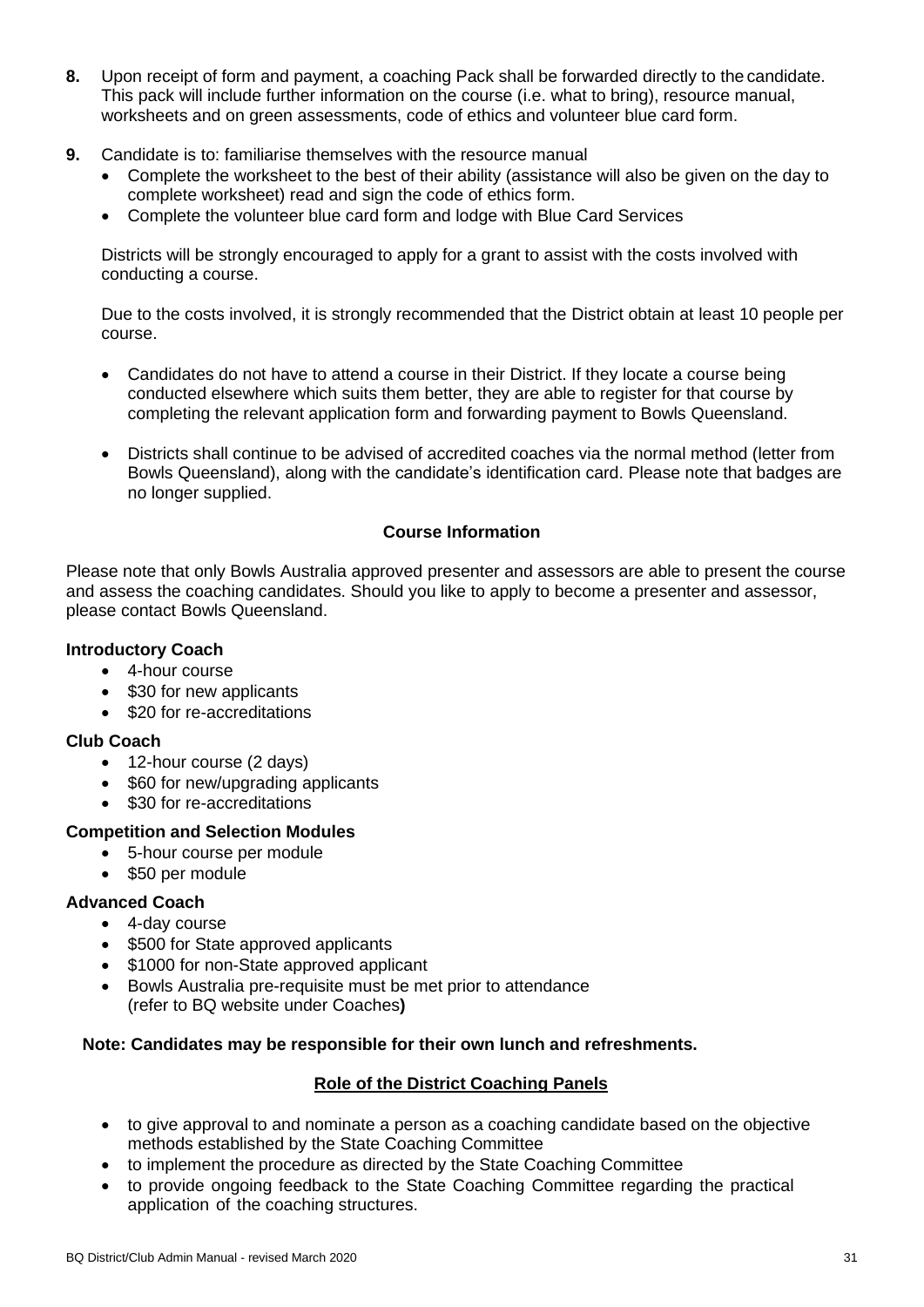# **FAQ's**

#### **How long until I am registered?**

Once you have sat your assessment (and if you are successful), you shall receive a letter from Bowls Queensland once the paperwork has been received by the office. Allow approx. 1 month for your identification/registration card to be forwarded to your District Association for presentation.

#### **Am I only allowed to coach at my Club?**

No, as this is a National accreditation scheme your accreditation is recognised Nationally and you are therefore able to coach anywhere in Australia.

#### **Am I covered by Bowls Queensland for insurance purposes?**

No, Bowls Queensland only has insurance to cover State and District. Your Club should have their own insurance policy. Check with your Club Secretary to see if their insurance covers coaches.

#### **I've lost my identification/registration card, how do I get a new one?**

You will need to contact Bowls Queensland directly to obtain a new card. There is also a cost for the reproduction and postage.

#### **Do I need to re-accredit every four (4) years?**

Yes. If you wish to remain a coach, you are required to re-accredit every four (4) years. This ensures that you are kept up to date with any new developments in the coaching arena.

#### **What happens if I do not re-accredit before my expiry date?**

If you do not re-accredit before your expiry date, your coaching registration is removed from Bowls Queensland, Bowls Australia and the Australian Sports Commission and you will no longer be recognised as a Nationally accredited coach. Bowls Queensland do allow an approximately 6 month leeway before this occurs.

#### **Can I re-accredit before my expiry date?**

Yes. You are able to re-accredit at any stage, however, keep in mind that your registration will be for four (4) years from the date the assessment takes place. Four (4) years are not added to your existing expiry date.

#### **I would like to further my coaching knowledge. Who/where can I go?**

There are numerous resources available to people who wish to further their knowledge. Here are a few:

# **Department of Sport and Recreation (Queensland Government).**

Often run workshops across Queensland which are generally free. These range from Beginning Coaching General Principles, Sports Medicine Awareness Course to Sports Psychology. Keep an eye out on the Bowls Queensland website (Club Development/Coaching), or visit [www.qld.gov.au/recreation/sports/volunteers-coaches](http://www.qld.gov.au/recreation/sports/volunteers-coaches)

#### **Australian Sports Commission**

Offer an online course through their website and have worksheets available. Visit [www.sportaus.qov.au](http://www.sportaus.qov.au/)

#### **Sports Medicine Australia**

Run various workshops ranging from Sports First Aid to Sports Trainer. Keep an eye out on the Bowls Queensland website **(Resource Locker/Workshops),** or visit [www.sma.org.au](http://www.sma.org.au/)

Don't forget to try your local library as there a numerous publications out there on coaching. The internet is also a good resource to research.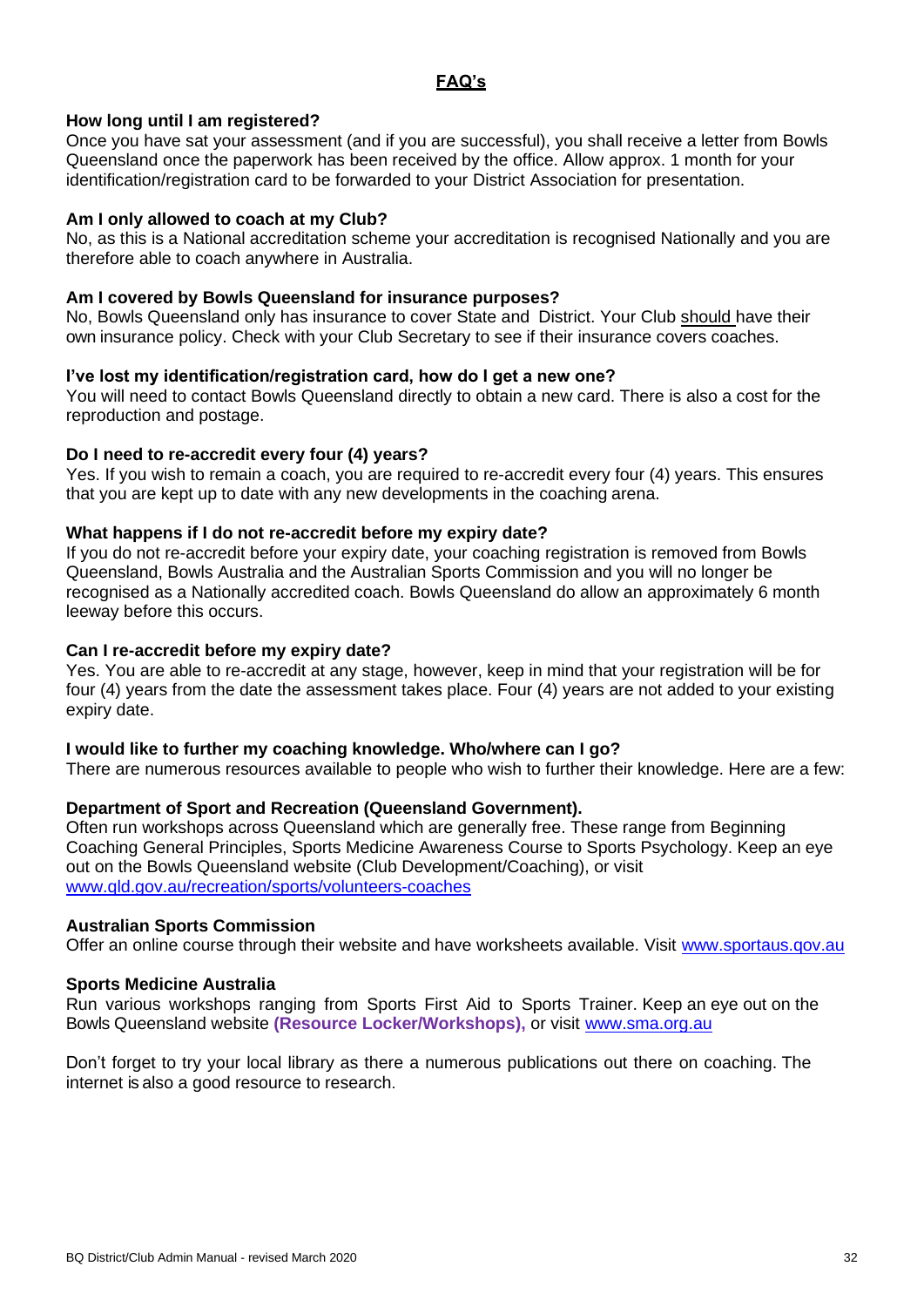# **UMPIRES**

# **Eligibility to Become an Umpire/Measurer/Marker**

To be eligible for training and examination to become an Umpire/Measurer/Marker a candidate must:

- Demonstrate the competencies required of an Umpire/Measurer/Marker.
- Be signed off by the Club Secretary as competent to perform the duties of an Umpire/Measurer/Marker.
- Have two or more years bowling experience.
- Hold a current Blue Card.

Applicants must submit the relevant application form (Marker/Measurer/Umpire) with the requisite fee to BQ. To obtain the application form go to the BQ website, Coach/Umpire tab and scroll down to Umpire forms. Obtain the relevant form and submit the completed form to BQ,

The officiating structure in Australia is shown in the diagram below and allows progression through sets of competencies.



To gain accreditation as a Marker, Measurer or National Umpire, participants must satisfy the required competencies as set down in Bowls Australia's Officials accreditation programme. Accreditation lasts for four years. Officials may wish to only be Markers or Measurers or on the other hand, interested and competent officials can become umpires or develop their skills and become International Technical Officials. Qualified Presenters and Assessors are endorsed by the State bodies and are responsible for conducting training courses and reaccrediting officials every four years.

Officials at all levels are expected to have skills and be able to perform relevant duties competently.

# **Markers must be competent in all aspects of marking. The Markers Course will cover:**

- ➢ Preparation
- ➢ Marker's equipment
- $\triangleright$  On green activity and role play
- $\triangleright$  Duties performed before, during and after the game
- $\triangleright$  The Marker's duties (Laws of the Sport of Bowls) interpretation of the Laws relating to marking
- $\triangleright$  Use of shot indicators
- ➢ Communication

# **Measurers must be competent in all aspects of measuring. The Measurers Course will cover:**

- ➢ Preparation for measuring
- ➢ Knowledge of correct and appropriate use of measuring equipment
- $\triangleright$  General procedures for measuring
- $\triangleright$  On green measuring tasks
- ➢ Communication of decisions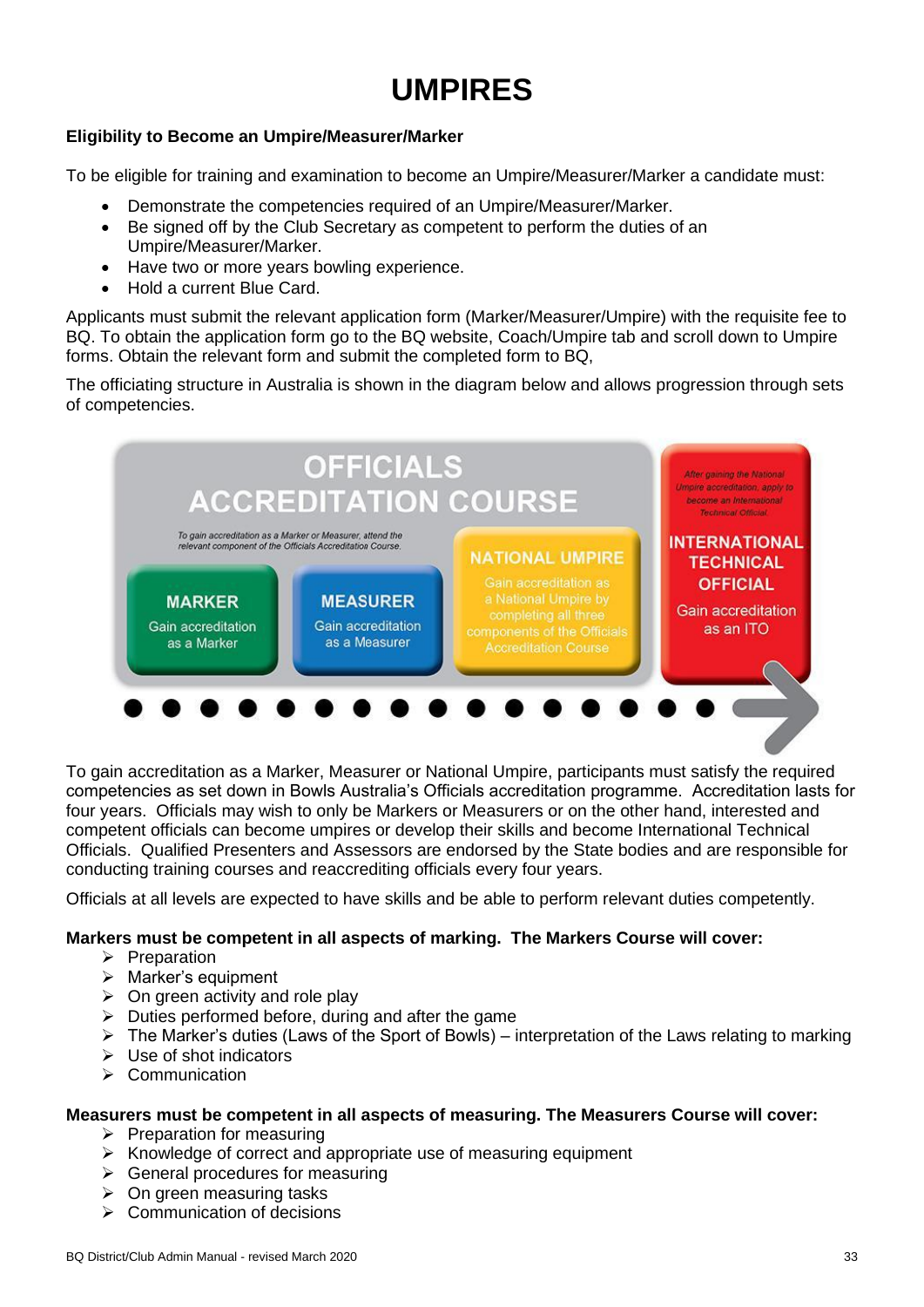A National Umpire accreditation includes the Marker's, Measurer's and 'National Umpire' components. A National Umpire must be competent in all components. The National Umpire's Course will cover:

- $\triangleright$  The Marker's component (as stated above)
- $\triangleright$  The Measurer's component (as stated above)
- ➢ The National Umpire's component which covers:
- $\triangleright$  Preparation for umpiring
- $\triangleright$  Duties before, during and after the game
- ➢ The Umpire's duties (Laws of the Sport of Bowls)
- ➢ Structure of the Law Book
- $\triangleright$  Interpreting the laws;
- $\triangleright$  Additional responsibilities of an Umpire
- $\triangleright$  Legal obligations and risk management

The International Technical Official (ITO) accreditation is a World Bowls accreditation which lasts five years. Applications for first-time accreditation and re-accreditation as International Technical Officials will be administered by World Bowls. The frequency of and locations for the assessments will be decided by World Bowls.

When open, National Umpires can submit their application for an ITO accreditation to Bowls Australia (BA). BA will then submit this application to World Bowls for assessment.

# **How are Umpires reaccredited?**

- **1.** In summary, the Officiating Reaccreditation model is BQ;
- **2.** Answer questions related to the relevant officiating component;
- **3.** Answer questions related to Manage Self Module;
- **4.** Complete an on green Assessment.

Please see below for the requirements for each specific reaccreditation.

# **Marker**

- **1.** Complete the application form 'Reaccreditation as a Marker' and return with payment to BQ;
- **2.** Have your Club Secretary/President complete and return the 'Recognition of performance as an Official' form;
- **3.** Answer the 5 questions relating to Markers in Part 1 (questions 6 10);
- **4.** Complete Part 2 On green segment;
- **5.** Answer the 3 questions in Part 3 (Managing Self);
- **6.** Prior to undertaking the assessment practise the marking tasks in preparation for Part 2 the 'On green assessment' by an assessor;
- **7.** Show the approved assessor you have the most current copy of the Laws of the Sport of Bowls;
- **8.** Submit to the assessor your signed Sport Australia Code of Ethics/Bowls Australia Official's Code of Behaviour form.

# **Measurer**

- **1.** Complete the reaccreditation application form and return with payment to BQ;
- **2.** Have your Club Secretary/President complete and return the 'Recognition of performance as an Official' form;
- **3.** Answer the 5 questions relating to Measuring in Part 1 (questions 11 15);
- **4.** Answer the 3 questions in Part 3 (Managing Self);
- **5.** Prior to undertaking the assessment, practise the measuring assessments in preparation for Part 4 the 'On green assessment' by an approved assessor;
- **6.** Show the approved assessor you have the most current copy of the Laws of the Sport of Bowls;
- **7.** Submit to the assessor your signed Sport Australia Code of Ethics/Bowls Australia Official's Code of Behaviour form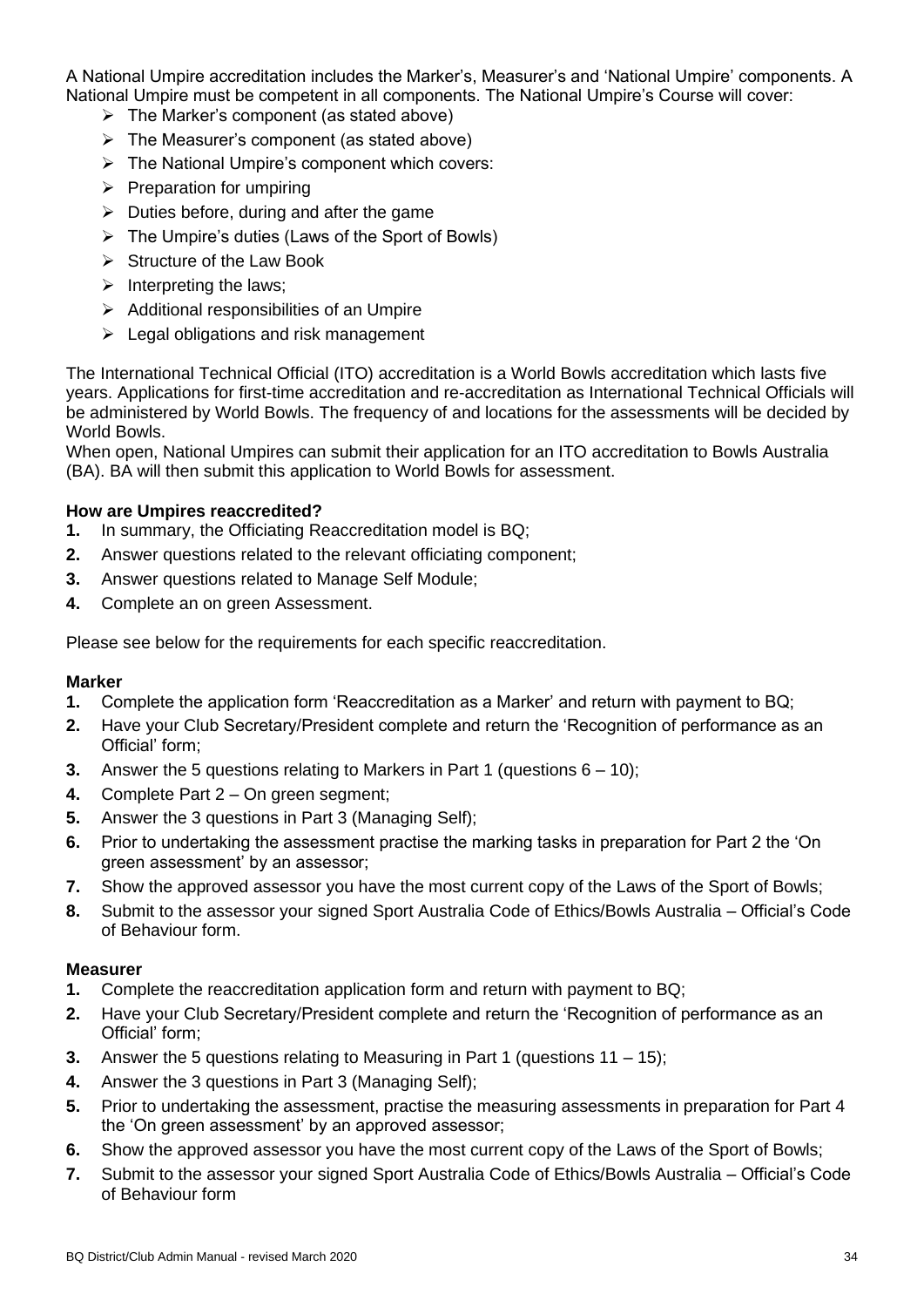# **National Umpire**

- **1.** Complete the reaccreditation application form and return with payment to BQ;
- **2.** Have your Club Secretary/President complete and return the 'Recognition of performance as an Official' form;
- **3.** Answer all 15 questions in Part 1 (National Umpire x5, Marker x5 and Measurer x5);
- **4.** Complete Part 2 the On-green segment;
- **5.** Answer the 3 questions in Part 3 (Managing Self);
- **6.** Prior to undertaking the assessment, practise the measuring assessments in preparation for Part 4 the 'On green assessment' by an approved assessor;
- **7.** Show the approved assessor you have the most current copy of the Laws of the Sport of Bowls;
- **8.** Submit to the assessor your signed Sport Australia Code of Ethics/Bowls Australia Official's Code of Behaviour form.

#### **International Technical Official**

The International Technical Official is a World Bowls accreditation. Reaccreditation is required every five years. Applicants seeking re-accreditation because their existing ITO certificate has either expired or is about to expire must go through the same process completed to gain the initial ITO accreditation.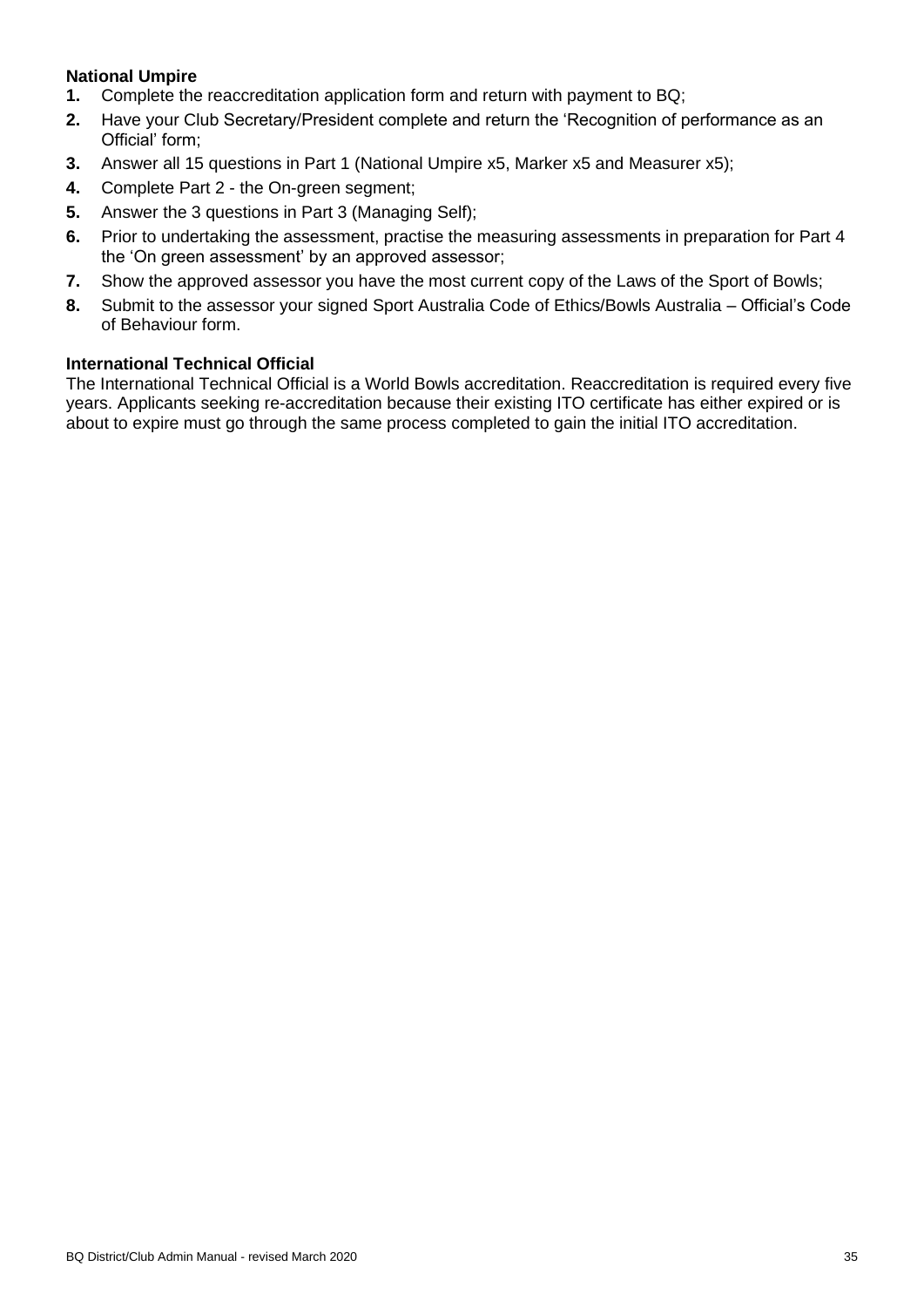# **AGE BADGES**

Age badges are available for purchase from the Bowls Queensland Administration office (using the stock requisition form).

The badges available are:

- Veterans badge 70 years
- Super Veteran badge 80 years
- Matriarch/Patriarch badge 90 years

**100 Year Medallion:** Application should be made by Club Secretaries in writing to Bowls Queensland for a member turning 100. If a representative is required, please use the official representation form and send to your District to endorse. The District will forward onto Bowls Queensland. This complimentary badge will be presented by a Bowls Queensland representative where practicable or a nominee.

#### **BOWLS QUEENSLAND AWARDS**

The order of Awards in seniority are*:*

- **1.** Life Membership.
- **2.** Distinguished Service Member Award.
- **3.** Meritorious Service Award.

**Bowls Queensland Life Membership**: May be conferred on Ordinary or Life members of an Affiliated Club who have been awarded the Distinguished Service Award and who have continued to give outstanding service to the Association over a long period. A vote, by secret ballot, of not less than 75% of Members present, and entitled to vote, shall be required to approve such recommendation/s.

**Distinguished Service Member Award**: May be conferred on Ordinary or Life Members of a Club affiliated with Bowls Queensland who have given outstanding and distinguished service in administrative positions at either Club, District and or State level. A minimum period of fifteen (15) years (not necessarily concurrent) at State and or District level is required in addition to any Club service. A vote, or secret ballot of not less than 75% of members present and entitled to vote, shall be required to approve such recommendation/s.

**Meritorious Service Award**: May be conferred on Ordinary or Life members of a Club affiliated with Bowls Queensland in recognition of service for a period of 25 years or more (not necessarilyconcurrent) at any level of bowls administration.

**Meritorious Service Award shall be determined by the Bowls Queensland Board and forwarded directly to the District Bowls Association for presentation to the recipient***.*

**Explanation:** Administrative level refers to elected committee level. Service refers to service in Queensland.

#### **Bowls Queensland Life Membership and Distinguished Service Award shall be on the recommendations of the Board to Council.**

Life Membership shall only be conferred at the Annual General Meeting. Distinguished Service Member Award shall be conferred at any Council meeting of the Association.

# **The submission should be originated by the Club and/or District Association with complete details of the positions held and their respective years.**

**NOTE: Clubs and Districts should review the member's service and history in reasonable detail. Eligibility of a member is difficult to assess if insufficient details are not provided.**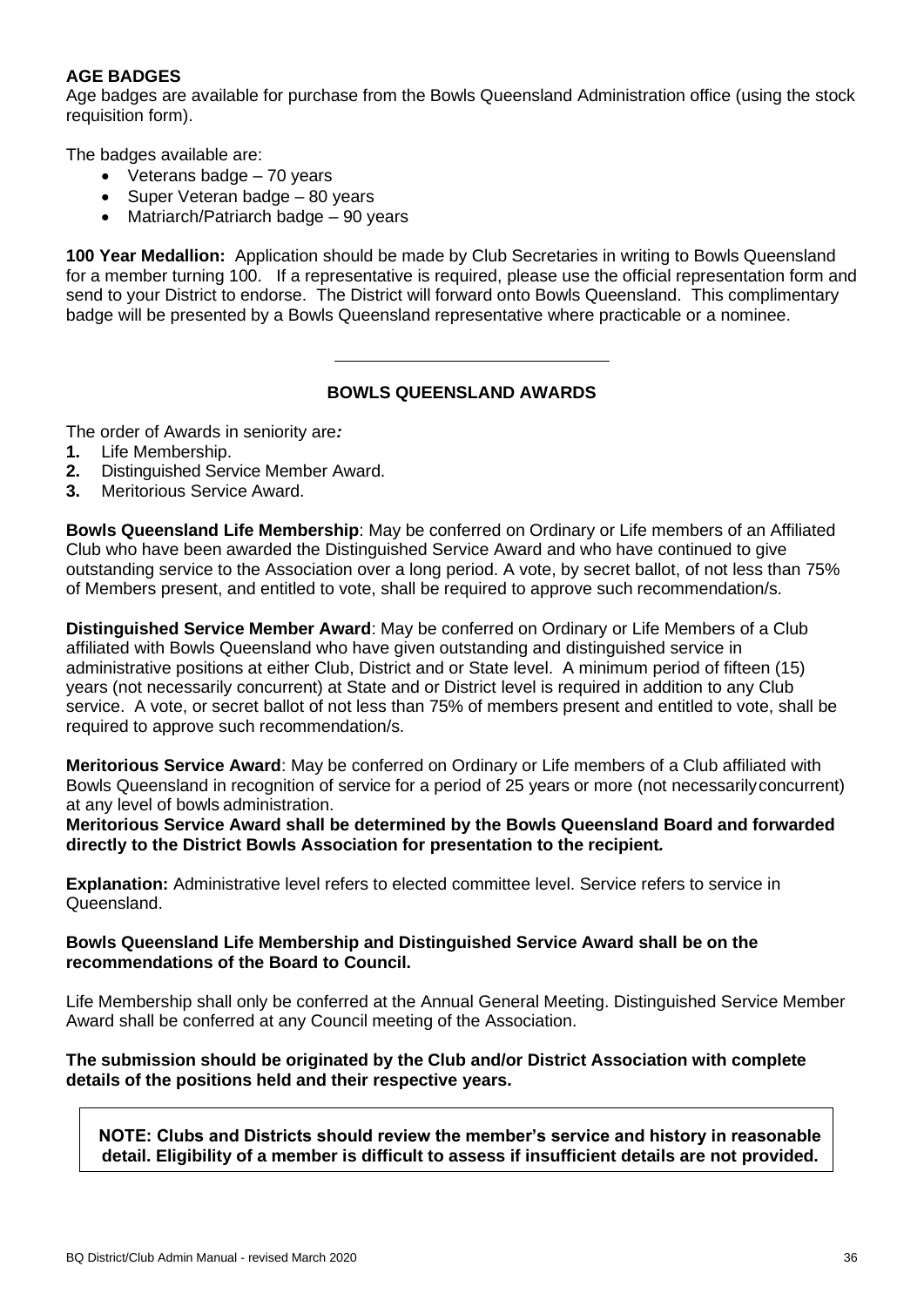# **PROTOCOL**

# **The following procedure for official functions attended by Bowls Queensland officials or representative is a guideline only.**

# **1. Purpose**

The purpose of these notes is to inform Clubs of the correct procedure and protocol to be observed on official days when the Board President of Bowls Queensland (or representative), or District Association President (or representative) is present at the Club.

On all such occasions it is emphasized that the Bowls Queensland President or representative takes precedence over all other guests. Clubs please note that the District President should be substituted for Bowls Queensland President when either of the latter are not present.

# **2. Notice**

As much notice as practicable should be given of the proposed official function so that arrangements can be made by Bowls Queensland representative to be present, having regard to the heavy commitments and calls made on the time of the Executive Officers of the Association in this regard.

Bearing in mind the travelling distance and time involved for Bowls Queensland representative/s, it is especially requested that Clubs advise the Secretary of forthcoming functions at least eight weeks prior to the event so that where possible, appropriate dates could be allotted to allow for several functions in adjoining areas to be covered during the one visit.

# **3. Restrictions on Invitations**

Official invitations for Bowls Queensland representation should be restricted to such important days as:

- President's (At Home) Days for Districts
- Special Club Anniversaries e.g. 25, 50, 60, 75 years, etc.
- Opening of new greens
- 100 Year Medallions presentation
- New Clubhouse Extensions to Clubhouse
- Opening of Bowls Carnivals
- Other extraordinary official functions

Invitations to Bowls Queensland should state whether partners of the officials are included in the party. All invitations by a Club for Bowls Queensland representation shall be through the District Association who in turn shall forward its approval, together with Clubs invitation to Bowls Queensland who shall return the appropriate reply to the District.

As a general rule priority for Bowls Queensland representation to attend Club Anniversaries or open a new green, clubhouse or clubhouse extension will be that of the Board President.

# **4. Organisation**

Attention to the many organisational details well in advance of the `day' is a necessary pre-requisite to ensure the success of any function.

The best means of ensuring success is to appoint a "Special" committee for the purpose of the organising and arranging of details of the function at least four to six weeks in advance of the date.

This committee should consider appointing members to control such matters as:

- Reserved parking space for Association or District Representatives and local VIP's.
- Reception and recording of visitors on arrival and introduction to President.
- Program of day's activities including Spider (if any) Bowls programmed and official speeches.
- Catering.
- Appointment of Officers for various duties. Method of award of trophies (if any).
- Time for the whole function.

# **5. The Day of the Function**

The Chairman of the "Special" Committee should be at the Club early to ensure that all preliminary arrangements are running smoothly prior to the arrival of visitors.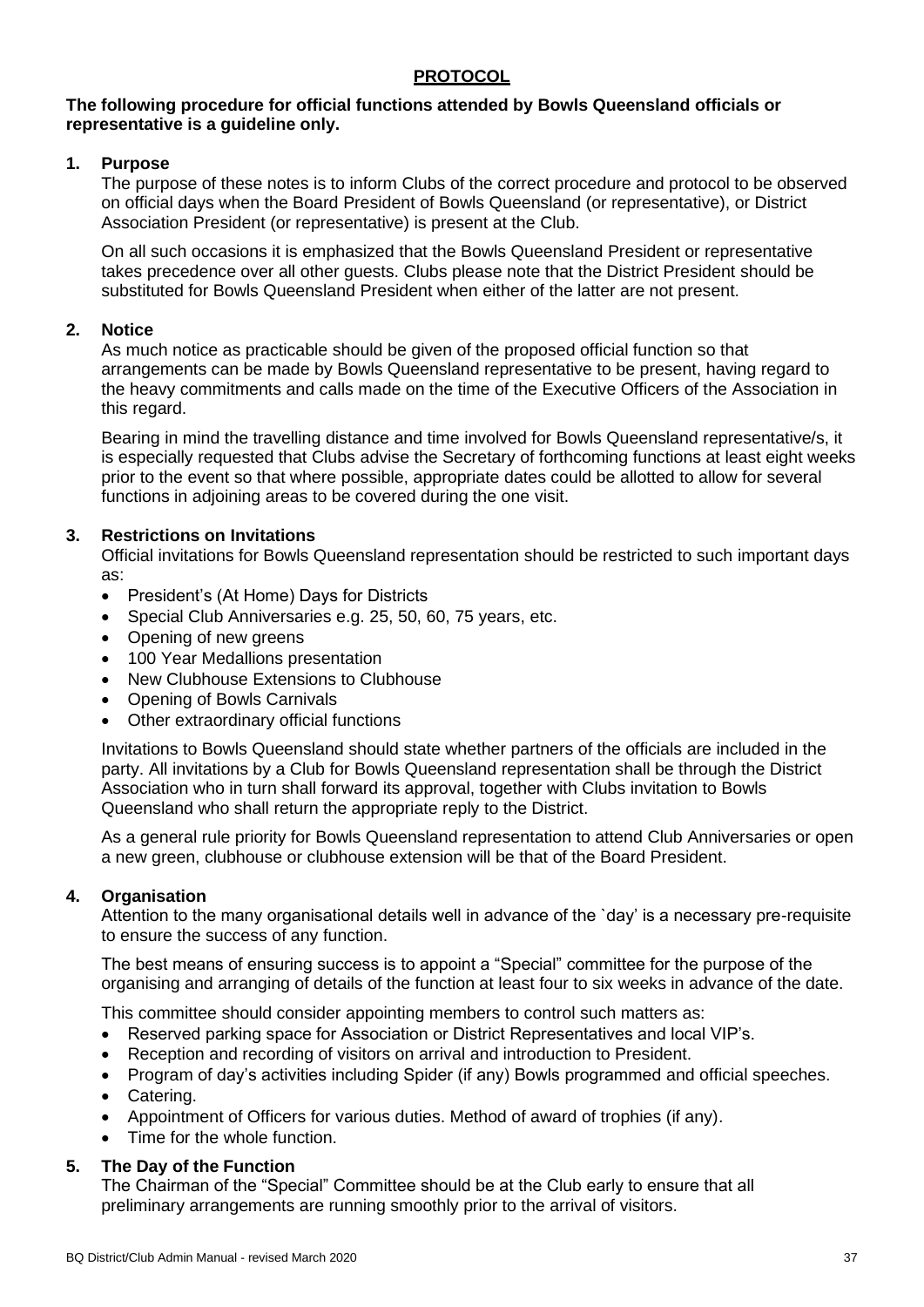# **6. Parking**

Special parking reservations should be provided for the Bowls Queensland representative and accompanying party and the President of the District Bowls Association and party.

# **7. Reception of Visitors**

Club should endeavor to arrange for members of its Committee to meet representatives of visiting Clubs at the parking area or other approach to the Clubhouse, welcome them to the Club, then escort them to the Presidents Reception Area. The Bowls Queensland representative should be met at the reserving parking area by a Vice President of the Club and escorted to the Clubhouse where they will be introduced to the Club President at the reception area.

# **8. Recording of Representatives**

It would also be most helpful if a form was drawn up by the Committee with four columns based on the accepted invitation.

- The name of the Club.
- The name of the person representing that Club.
- The office of the person representing his Club.
- The playing position of the Officer representing the Club.

The information form can be confirmed as each representative arrives on the day and handed to the Selectors. Such form, when completed, will be most helpful to the persons proposing the Toast to the Visitors and will also serve as a record for future invitations.

# **9. Bowls Queensland Flag**

Arrangements should be made for the official flag of Bowls Queensland to be flown on the Club's flagpole. The Bowls Queensland flag should be flown below the Australian Flag, if a single flagpole only is provided, otherwise it should be flown on the yardarm or jack staff. If two flagpoles only with yardarm or jack staff are provided the Australian flag should be flown on the most prominent pole and the Bowls Queensland flag raised on the other and flown so that its level is not greater than that of the Australian flag. In the case of two poles being provided of equal prominence and height on each end of the Clubhouse, the Australian flag shall be flown on the pole which is on the left hand when facing the front of the Clubhouse, and the Bowls Queensland flag shall be flown on the right. The Bowls Queensland flag will fly above the Club's flag should the Club possess one. The same proceedings will apply in relation to the flying of the District President's flag.

# **10. Master of Ceremonies**

The Master of Ceremonies (or Toastmaster) plays an important part in the day's proceedings and their responsibilities are as follows: To present to the Official Representative a copy of the day's program and to ascertain from them if there is anything (other than their standard procedure) they would like carried out during the afternoon or during the official function. This would give the opportunity for the Associations Representative to offer a suggestion, if so invited.

# **11. Calling of Cards and Method of Play**

In calling the cards for play, that of the Official Representatives and their opponents should be called first and etiquette requires that their match should be played on a central rink except when Interstate or other official matches are being played; it is usual for the Club President to play opposite the Bowls Queensland representative. The privilege of the mat is usually given to the Official Four without the formality of tossing. Balance of cards for play are called in accordance with the Club's rules and the rules of play for that day, explained at the conclusion of calling the cards.

# **12. Timing**

Punctuality is an important factor and the most successful functions are those where a strict time schedule is laid down and observed. It should be remembered that Officials of the Association may have other commitments on the same evening and that those later engagements must also be kept.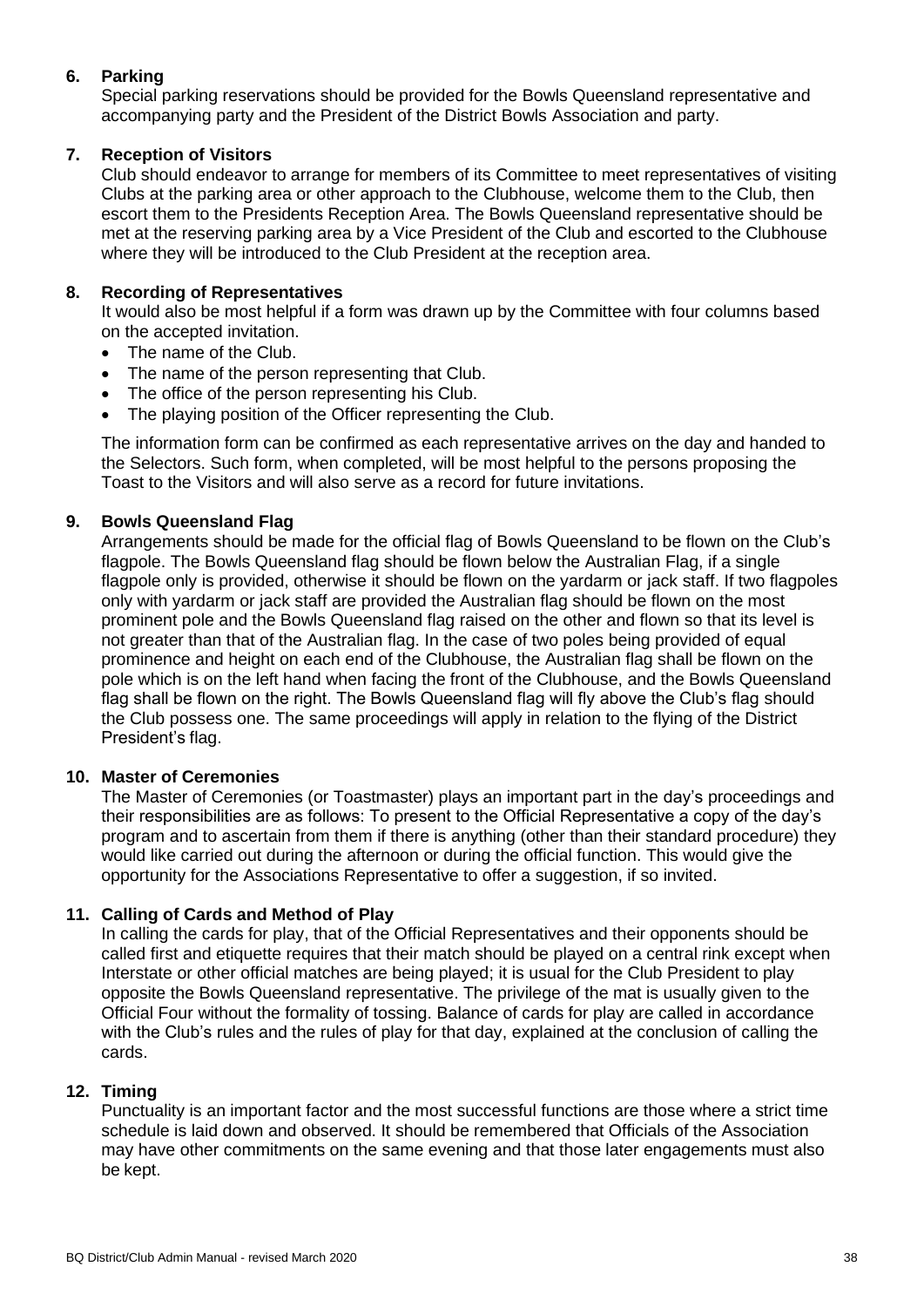# **13. The Official Function and Table Setting**

The representative of Bowls Queensland on the day shall take precedence over all local Officials, Parliamentary and Civic Representatives.

It will be appreciated that with the variety of occasions being celebrated which call for Association representation, it would be difficult to lay down a fixed set of guidelines. However, the following will guide Clubs in correct procedure, protocol and precedence. When the occasion involves Vice-Regal patronage (Governor General, State Governor or other representative) it would be advisable to seek from Bowls Queensland, special advice for the case. The rules of Protocol and Precedence in these matters are of a quite involved nature and could not be covered adequately in these notes.

All Officials of the host Club and Association Official Visitors should present themselves at the Official Table dressed in appropriate attire and it is an advantage if place cards for seating are previously arranged. The usual layout for the Official Table is shown below. All members at the Official Table will remain standing until the host President and Association Representatives are seated. Should non bowlers, Government, local Council etc., be invited, they should be seated at a semi-official table with a club executive.

# **OFFICIAL TABLE LAYOUT**

# **Toastmaster Bowls Queensland Official Club Official Bowls Queensland Official DBA/DLBA President Club President Bowls Queensland President Bowls Queensland Senior Official Club Official Patron**

# **14. Table Seating Precedence**

The diagram shown is given as a lead to the table arrangements for functions to which distinguished guests may be invited and is based on precedence as observed in the State table of Precedence. This example of arrangement shown may serve to cover the normal extent of the needs in most Bowls Clubs. It will be noted that the Bowls Queensland President having first guest precedence is seated on the right of the Club President. Depending on space available it is desirable to include at the Official Table members of the Club Presidents team and other Club Executives to assist in entertaining the guests interspersing these as in the manner similar to that indicated in the arrangement as with the Bowls Queensland team members.

When the President of Bowls Queensland is in attendance, the President will have first guest precedence.

#### **15. Toasts**

- The first toast of day is that of "The Queen" Advance Australia, usually proposed by the Club President or Toast Master or other Senior Officer of the Club.
- The second toast is that of "Bowls Queensland" and is usually proposed by the Club President or the Association Representative who is introduced by the senior member of his team, after being called on by the MC during the progress of which he introduces his Official Team and makes suitable presentations to the Club President etc., the Association badge, or any other presentations.
- From this point onwards it is competent to have further toasts of choice in order of precedence and in accordance with Club policy, bearing in mind that too many speeches at functions which are primarily designed to be bowling days tend to lose the interest of happy, but tired bowlers.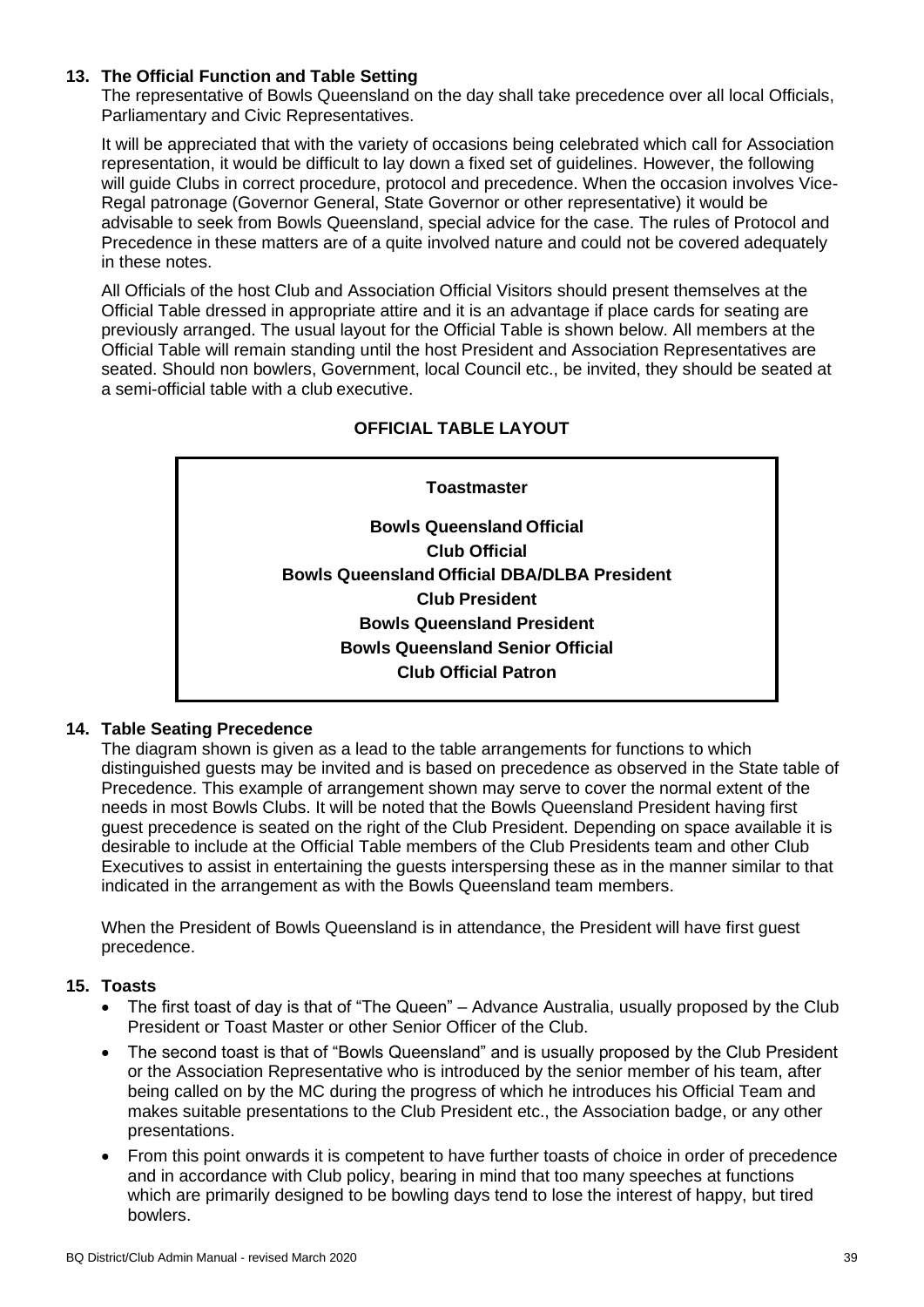# **16. Opening of New Club Houses**

In the case of opening a new Clubhouse or extensions to Clubhouses the procedure previously outlined will generally be followed, together with the following additions:

### **Preliminary Procedure:**

- **(a)** A fixed time should be made for the ceremony and Bowls Queensland representative advised. Arrangements are then made to assemble Club members and guests from the entrance to Clubhouse door. At the time set down, the Bowls Queensland representative would be met at the entrance by the Senior Vice President and conducted through assembled members and guests to the Clubhouse door and introduced to the Club President who will, in turn introduce the members of the committee and other officials present to the Bowls Queensland representative/s.
- **(b)** On arrival, the Bowls Queensland representative/s should be met at the reserved parking area by a Vice President and conducted to the Clubhouse, where he is introduced to the Club President, usually on the Club steps or patio.
- **(c)** In a short address in which the Club President welcomes the Official Association Representative and party and other guests, he invites the Association Representative to perform the appropriate ceremony of either opening the new clubhouse or extensions to the clubhouse.
- **(d)** The Clubhouse is inspected.

Should this procedure not be practicable, the following is suggested:

- Bowls Queensland representative/s to remain inside the Clubhouse with the Club President whilst Club members and guests are assembled near the door where ceremony is to be performed.
- Inform Bowls Queensland representative that all is ready.

#### **Introduction of Bowls Queensland Representative**

- Club President introduces Bowls Queensland representative/s and invites them to perform the ceremony
- Function preformed
- Clubhouse inspected

#### **Game of Bowls**

- Cards are called and conditions of play stated.
- Play commences immediately or after conducting `spider' if such desired.

# **17. Opening of New Greens**

In the case of the opening of a new green, or greens, all personnel should assemble on or adjacent to same, as desired, whilst the ceremony of rolling the jack by a selected person and the delivering of the first bowl is carried out by the Associations representative.

In detail the following procedure is recommended:

Reception of Visitors

• Club Officials meet visitors, conduct and introduce to Club President.

#### **Preliminary procedure for function:**

- **(a)** Call cards for game and state conditions of play.
- **(b)** The Bowls Queensland representative will remain in the Clubhouse with the Club President whilst cards are called and until advised players are assembled.
- **(c)** Assemble players and guests near green on which opening is to be performed.
- **(d)** Inform Bowls Queensland representative that all is ready.

# **Introduction of Bowls Queensland Representative**

- **(a)** Club President introduces Bowls Queensland representative and invites him/her to open the green.
- **(b)** VIP throws the Jack.
- **(c)** Bowls Queensland representative rolls the bowl and opens the green.

#### **Game of Bowls**

- **(a)** Play to commence immediately after calling of the cards.
- **(b)** Club President plays against Bowls Queensland representative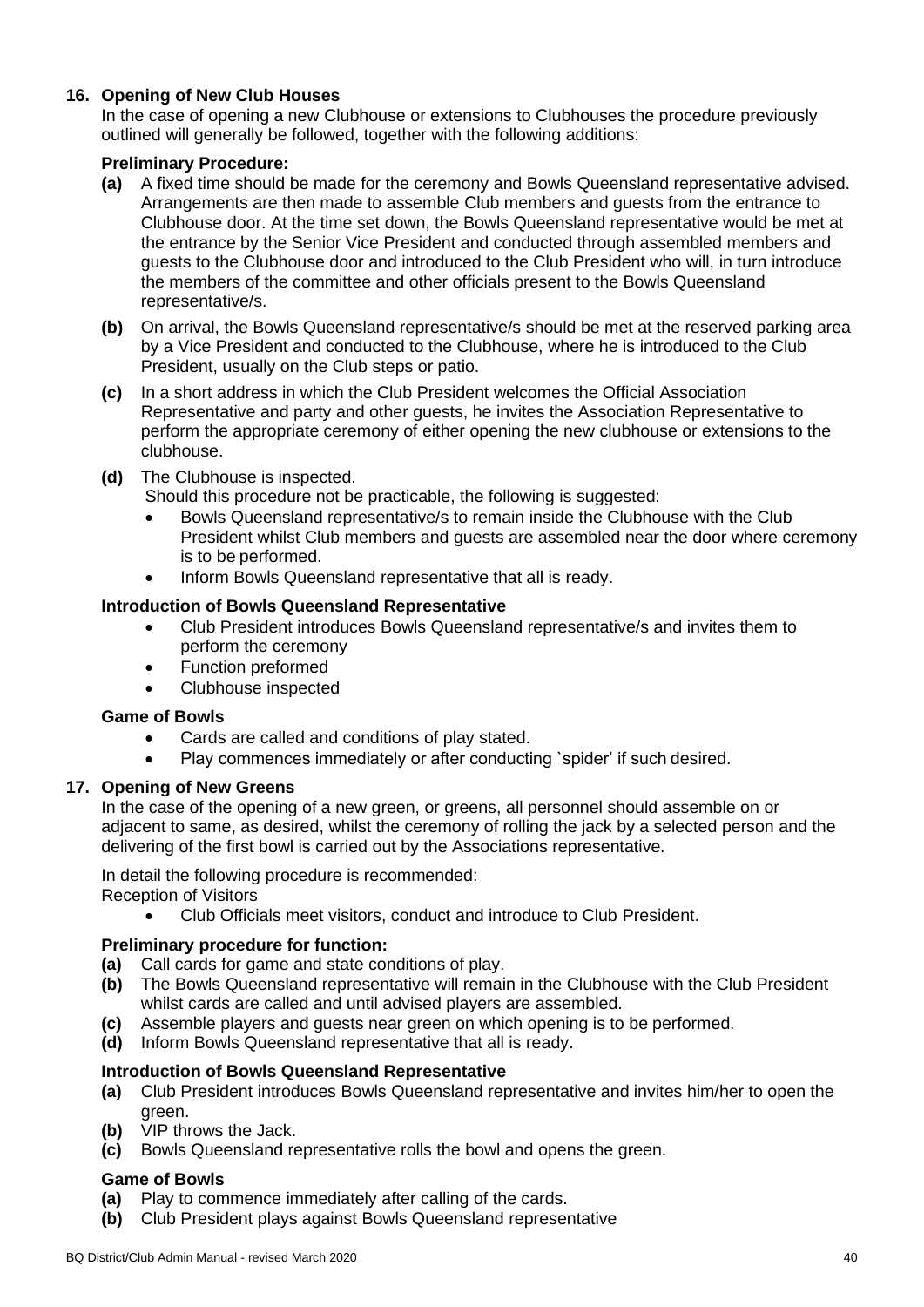# **18. Official Function:**

As on President's Days.

# **19. Unveiling of Plaque, Fountain etc. Reception of visitors:**

Club Officials meet visitors, conduct and introduce to the Club President. Preliminary procedure of function:

- **(a)** Call the cards for the game and state the conditions for play.
- **(b)** The Bowls Queensland representative will remain inside the clubhouse with the ClubPresident whilst the cards are being called.
- **(c)** Assemble players and guests near plaque, fountain etc., on which unveiling is to be performed.
- **(d)** Bowls Queensland representative is informed that all is ready.

#### **Introduction of Bowls Queensland Representative:**

- **(a)** Club President introduces Bowls Queensland representative and VIP and invites appropriate personto perform ceremony.
- **(b)** Plaques, etc., unveiled.

#### **Game Of Bowls**

- **(a)** Play to commence immediately after calling of the cards.
- **(b)** Club President plays against Bowls Queensland representative.

# **20. Official Function**

As on President's Days.

# **21. Flying the Australian National Flag**

The following guidelines apply to the Australian National Flag and to flags generally around the world:

- The flag should be raised briskly and lowered ceremonially.
- The flag should be treated with the respect and dignity it deserves as the National emblem.
- The flag should not normally be flown in a position inferior to that of any other flag or ensign. Nor should its size be smaller than that of any other flag or ensign. (See the next section for rules about flying the Australian national flag with other flags).
- When flown in Australia, the Australian National flag takes precedence over all other National flags. The flag should always be flown aloft and free and not allowed to fall or lie on the ground.
- The flag should not be used to cover a statue, monument or plaque for an unveiling ceremony; to cover a table or seat; or to mask boxes, barriers or the space between floor and ground level on a dais or platform.
- When the flag is raised or lowered, or when it is carried past in a parade or review, all present should face the flag and remain silent. Those in uniform should salute.
- Two flags should not be flown on the same flagpole.
- The flag should not be flown upside down, not even as a signal of distress.
- When the flag is represented, for example, as an illustration for commercial or advertising purposes:
- it should be used in a dignified manner and reproduced accurately;
- it should not be defaced (that is, have superimposed on it printing or illustration);
- it should not be covered by other objects;
- and all symbolic parts of it should be identifiable.

# **Flying the Australian National Flag at half-mast:**

Flags are flown in the half-mast position as a sign of mourning.

To bring the flag to the half-mast position, the flag must first be raised to the top of the mast (the `peak) then immediately lowered slowly to the half-mast position. (This position is estimated by imagining another flag flying above the half-masted flag – in European mythology, the flag flying above is the flag of death). The flag must be lowered to at least a position recognisably half-mast so that it does not appear simply to have slipped down from the top of the flagpole. An acceptable position would be when the top of the flag is a third of the distance down from the top of the flagpole.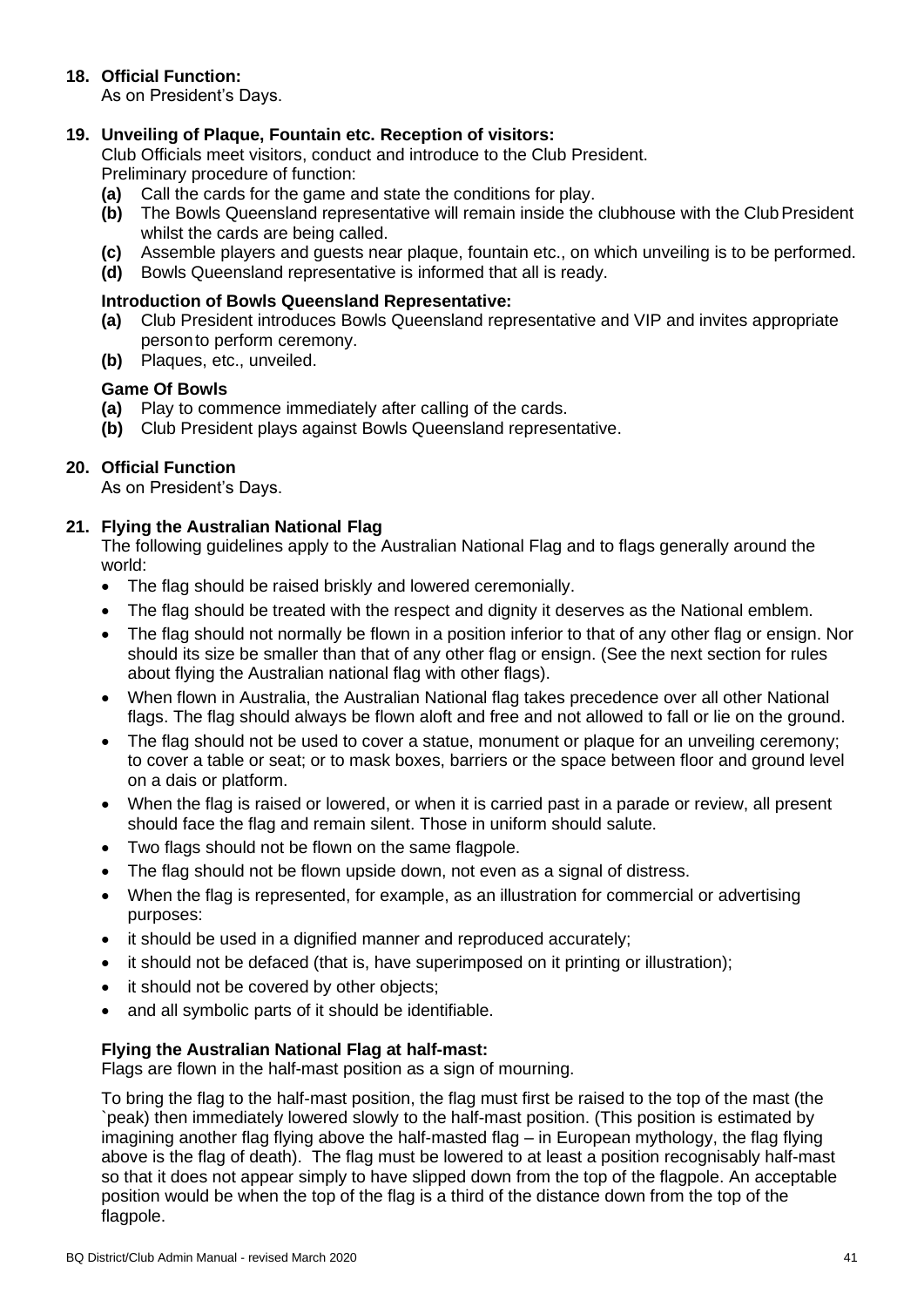Flags should be flown at half-mast when directed by the responsible Commonwealth Government Minister. The following are examples of occasions when the flag would be flown thus:

- on the death of the Sovereign (King or Queen) the flag should be flown from the time of announcement of the death up to and including the funeral. On the day the accession of the new Sovereign is proclaimed, it is customary to raise the flag to the top of the mast from 11am until the usual time for closure of business.
- on the death of a member of the Royal Family by special command of the Sovereign and/or by direction of the responsible Commonwealth Government Minister.
- on the death of the Governor-General or a former Governor-General.
- on the death of a distinguished Australian citizen, in accordance with protocol.
- on the death of the Head of State of another Country with which Australia has diplomatic relations – the flag would be flown on the day of the funeral or as directed.
- on the death of a distinguished local citizen, as decided by authorities in a city or town the flag would be flown on the day, or part of the day, of the funeral, in that locality only.
- as a rule, the death of a Club member does not normally qualify for the National flag to be flown at half-mast. This does not preclude the Club flag from being flown at half-mast.

SOURCE: Awards and National Symbols Branch, Department of Administrative Services.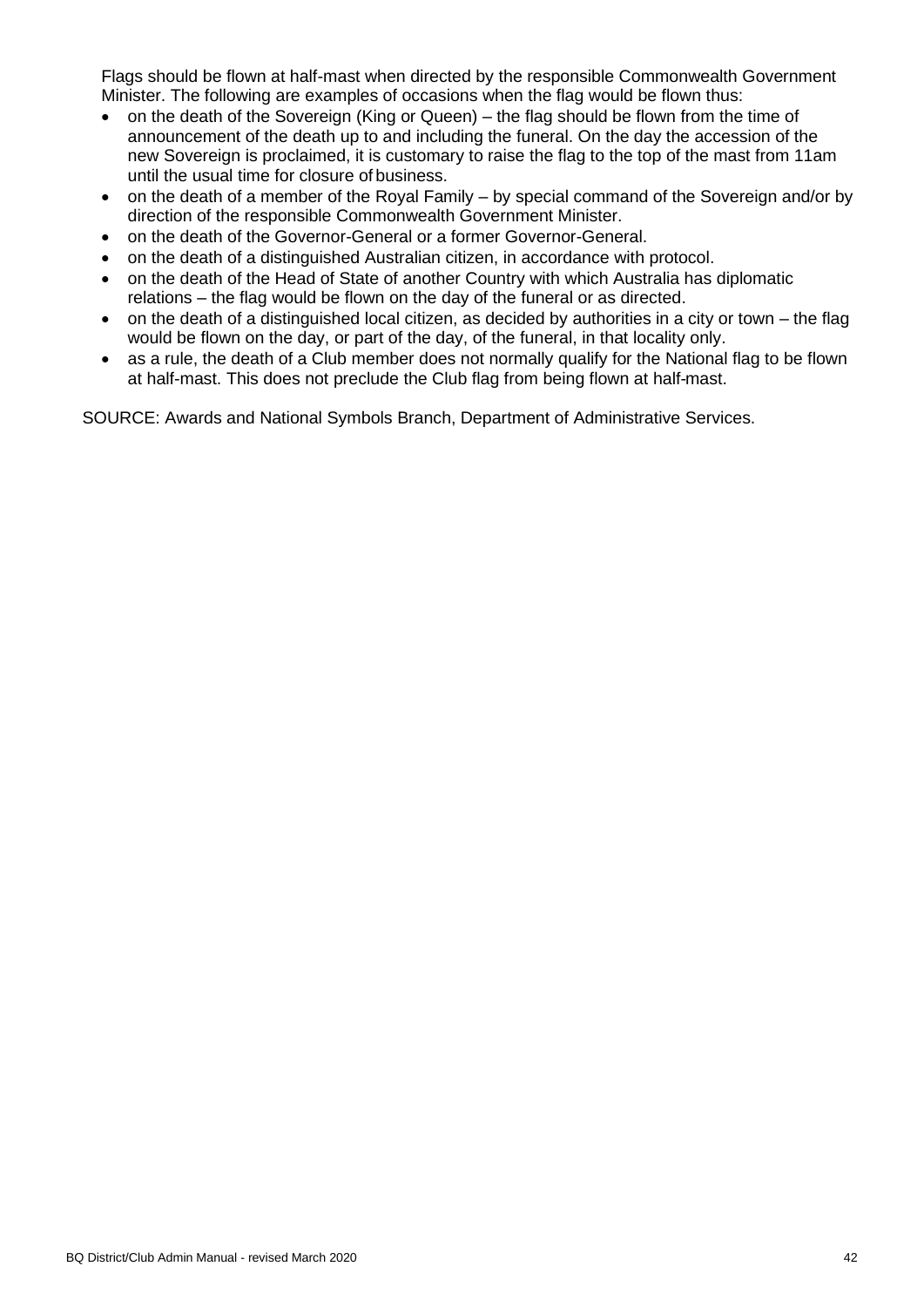# **District Association Functions**

# **22. Official Visit by Bowls Queensland Representative/s**

Club President, or representative, accompanied by District President or representative meet Bowls Queensland Official at entrance to Club, meets visitors also.

# **General instructions follow:**

If morning visit, visitors are guests at morning tea, preferably prior to play. All players assemble on the bank and a brief welcome is given by Club President (or representative) supported by District President (or representative).

Suitable response by Bowls Queensland representative.

Games Director call the cards.

Morning game terminates in sufficient time for luncheon. If this is to be the official luncheon, the following procedure is to be adopted:

- Loyal Toast by Club President.
- Club President welcomes Bowls Queensland and District Visitors on behalf of the Club.
- District President gives the Official Welcome to Bowls Queensland representative/s and District players. Presents badges or gifts.
- Reply to welcome by Bowls Queensland representative. Club President thanks ladies.
- Reply by President.
- Where only an afternoon game is played, morning tea and brief welcome on green are eliminated.

#### Procedure would then be:

- Welcome at entrance to Club.
- Official lunch if required or
- Afternoon Tea following the game.

# **23. Official Visit by District President**

Reception of senior guests and visitors.

Club President meets and welcomes District President.

Preparation for Function.

Club Official assembles players, call cards for game and states conditions for play.

Introduction of District President (and other VIP'S):

Club President introduces District President (and all other VIP's). District President plays Club President on center rink of green.

Game of Bowls:

Play commences immediately.

# **Official Function:**

- Loyal toast proposed by President.
- Toast to Bowls Queensland proposed by Club President and response by Bowls Queensland representative.
- Toast to visitors and response.
- Toast to ladies, if applicable and response.
- Announcement of results and presentation of trophies, if appropriate.

On occasions when afternoon tea only is served, speeches should be kept to a minimum and presentations would be made at conclusion of game.

# **24. Official Visit by Inter-District Associations**

# **Reception of senior guests and visitors**

Club President meets and welcomes District President (or representative)

# **Preparation for function:**

Club Official assembles players, calls cards for game and states conditions for play.

# **Introduction of District President (And all other VIP's)**

Club President introduces District President who then welcomes visiting District President (or representative). NB – Local District President or his representative plays Senior Visitor.